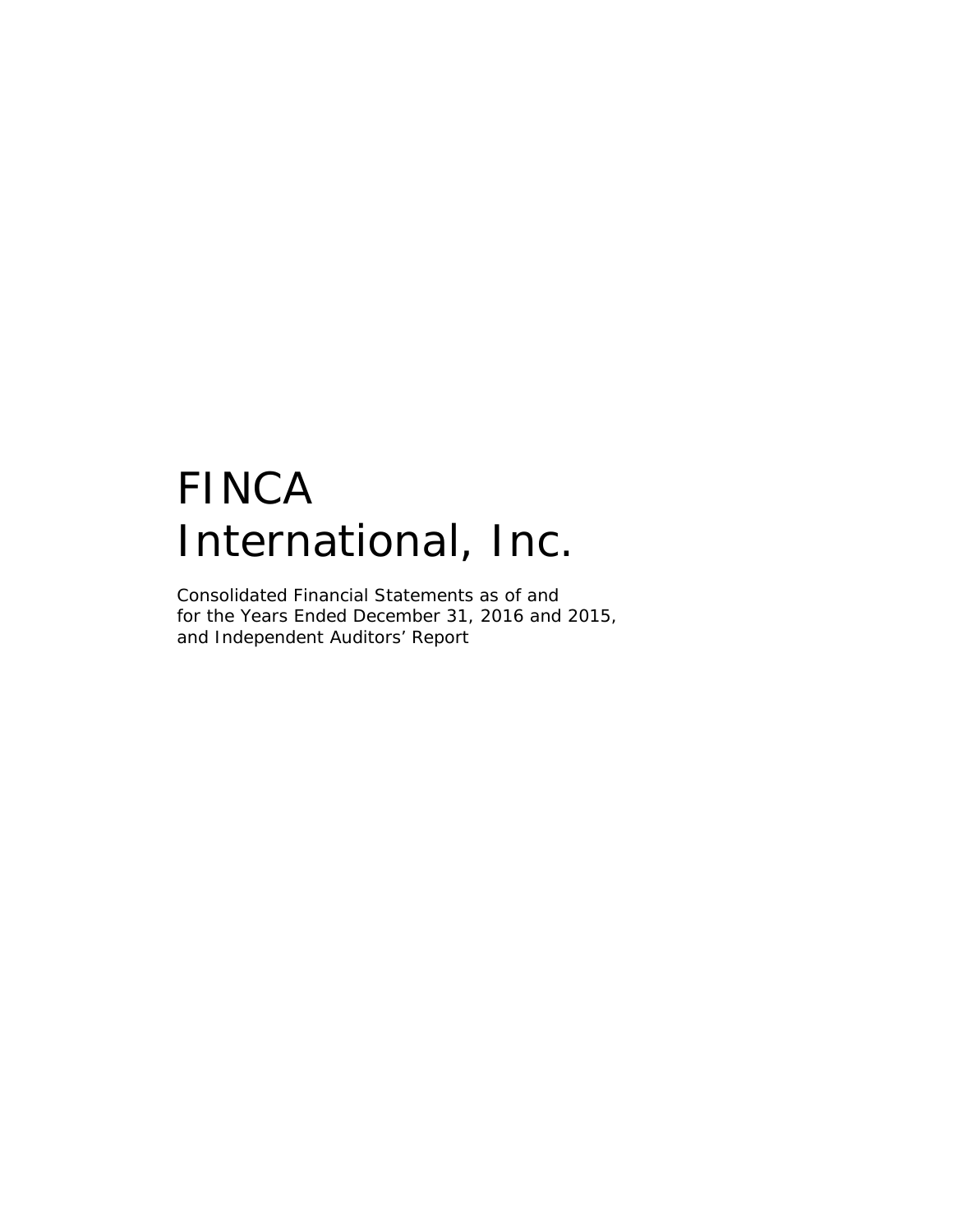## **TABLE OF CONTENTS**

|                                                                                                | Page     |
|------------------------------------------------------------------------------------------------|----------|
| INDEPENDENT AUDITORS' REPORT                                                                   | $1 - 2$  |
| CONSOLIDATED FINANCIAL STATEMENTS AS OF AND FOR THE<br>YEARS ENDED DECEMBER 31, 2016 AND 2015: |          |
| Statements of Financial Position                                                               | 3        |
| Statements of Profit or Loss                                                                   | 4        |
| Statements of Other Comprehensive Loss                                                         | 5        |
| Statements of Changes in Equity                                                                | 6        |
| Statements of Cash Flows                                                                       | $7 - 8$  |
| Notes to Consolidated Financial Statements                                                     | $9 - 62$ |

<u> 1980 - Johann Barn, mars ann an t-Amhain Aonaich an t-Aonaich an t-Aonaich ann an t-Aonaich ann an t-Aonaich</u>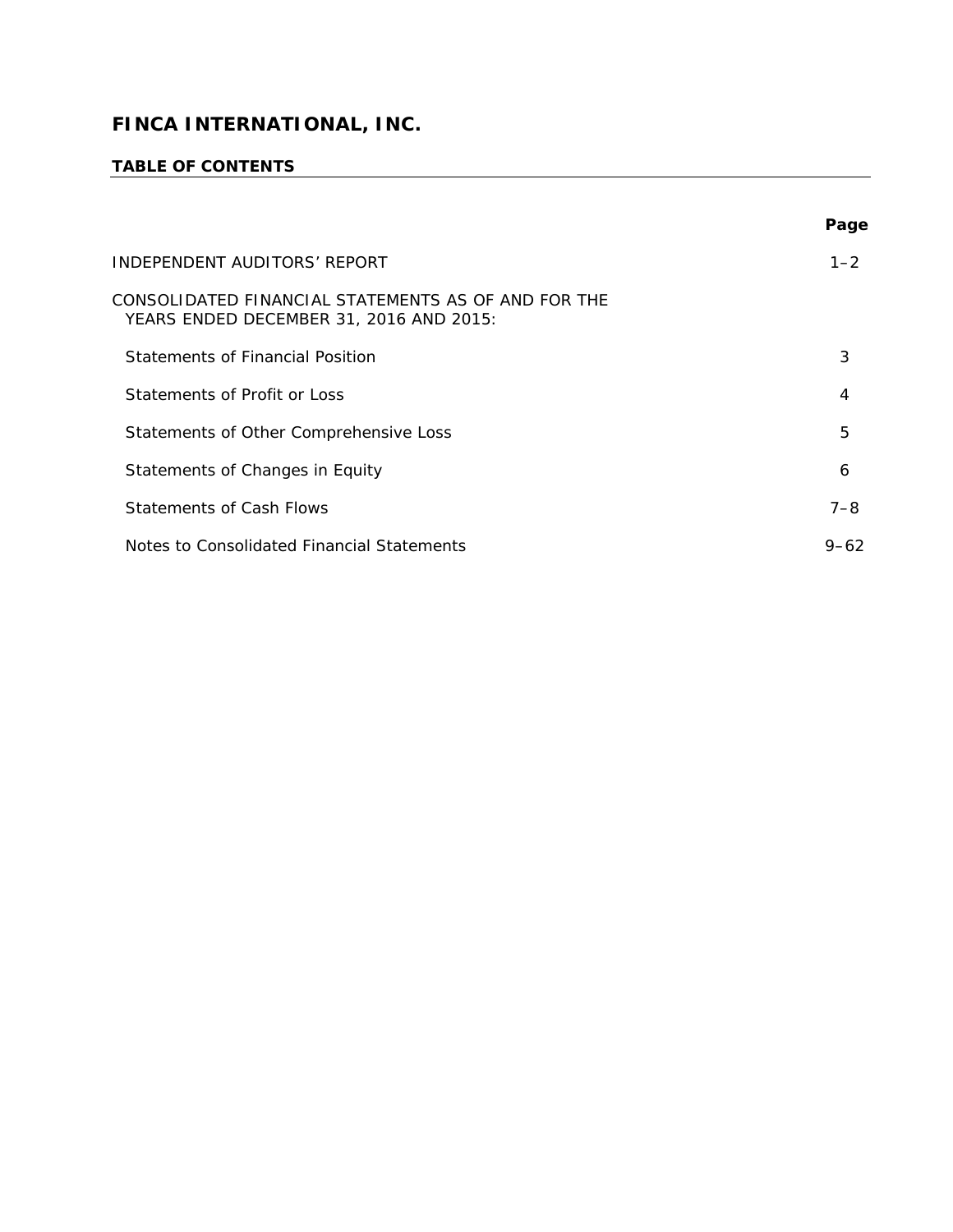

**Deloitte & Touche LLP** 7900 Tysons One Place Suite 800 McLean, VA 22102-5974 **USA** 

Tel: +1 703 251 1000 www.deloitte.com

#### **INDEPENDENT AUDITORS' REPORT**

To the Board of Directors and Members of FINCA International, Inc. Washington, D.C.

We have audited the accompanying consolidated financial statements of FINCA International, Inc. and its subsidiaries (the "Company"), which comprise the consolidated statements of financial position as of December 31, 2016 and 2015, and the related consolidated statements of profit or loss, other comprehensive loss, changes in equity, and of cash flows for the years then ended, and the related notes to the consolidated financial statements.

#### **Management's Responsibility for the Consolidated Financial Statements**

Management is responsible for the preparation and fair presentation of these consolidated financial statements in accordance with International Financial Reporting Standards as issued by the International Accounting Standards Board; this includes the design, implementation, and maintenance of internal control relevant to the preparation and fair presentation of consolidated financial statements that are free from material misstatement, whether due to fraud or error.

#### **Auditors' Responsibility**

Our responsibility is to express an opinion on these consolidated financial statements based on our audits. We conducted our audits in accordance with auditing standards generally accepted in the United States of America. Those standards require that we plan and perform the audit to obtain reasonable assurance about whether the consolidated financial statements are free from material misstatement.

An audit involves performing procedures to obtain audit evidence about the amounts and disclosures in the consolidated financial statements. The procedures selected depend on the auditor's judgment, including the assessment of the risks of material misstatement of the consolidated financial statements, whether due to fraud or error. In making those risk assessments, the auditor considers internal control relevant to the Company's preparation and fair presentation of the consolidated financial statements in order to design audit procedures that are appropriate in the circumstances, but not for the purpose of expressing an opinion on the effectiveness of the Company's internal control. Accordingly, we express no such opinion. An audit also includes evaluating the appropriateness of accounting policies used and the reasonableness of significant accounting estimates made by management, as well as evaluating the overall presentation of the consolidated financial statements.

We believe that the audit evidence we have obtained is sufficient and appropriate to provide a basis for our audit opinion.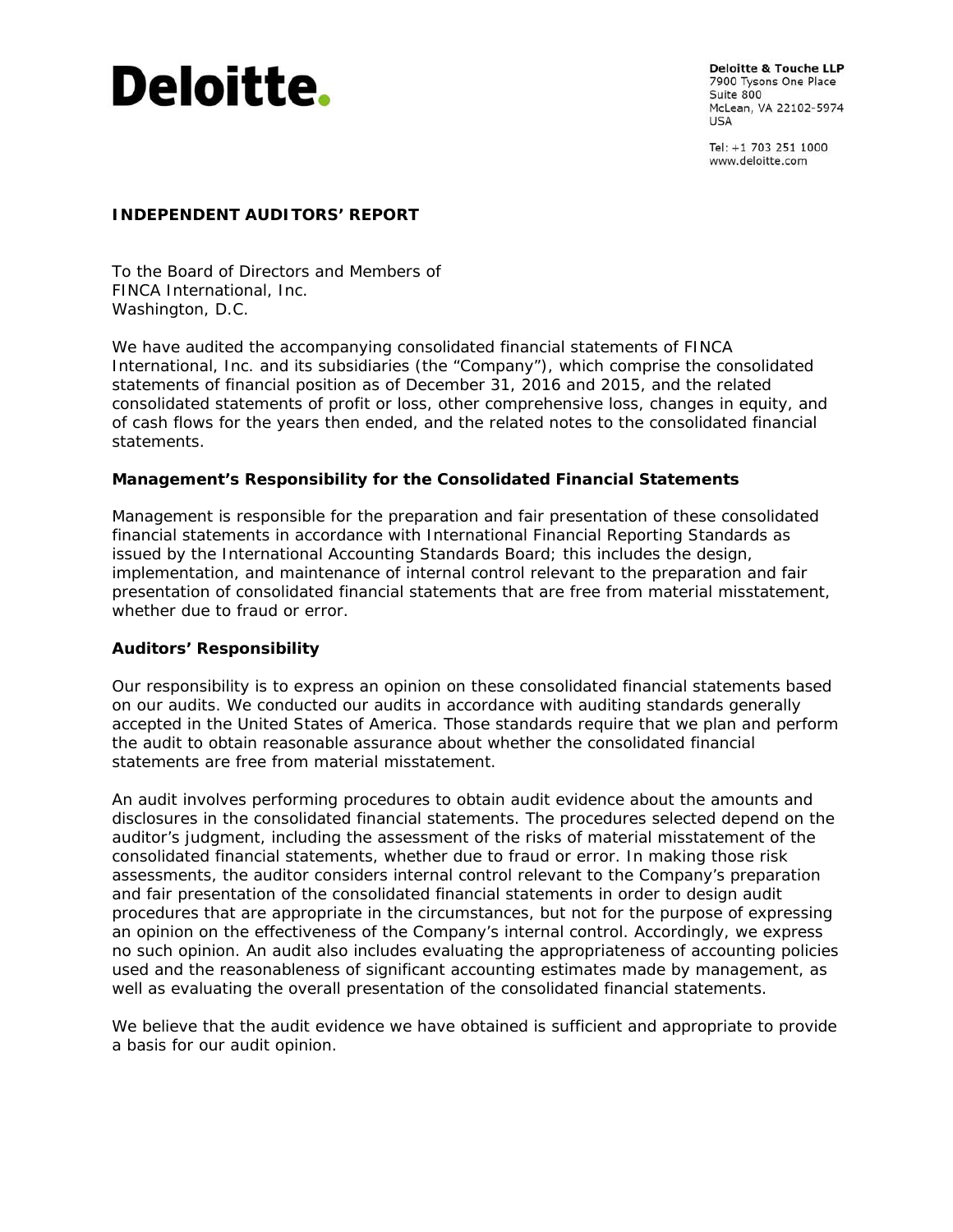#### **Opinion**

In our opinion, the consolidated financial statements referred to above present fairly, in all material respects, the financial position of FINCA International, Inc. and its subsidiaries as of December 31, 2016 and 2015, and the results of their operations and their cash flows for the years then ended in accordance with International Financial Reporting Standards as issued by the International Accounting Standards Board.

Deloitte + Souche LLP

July 17, 2017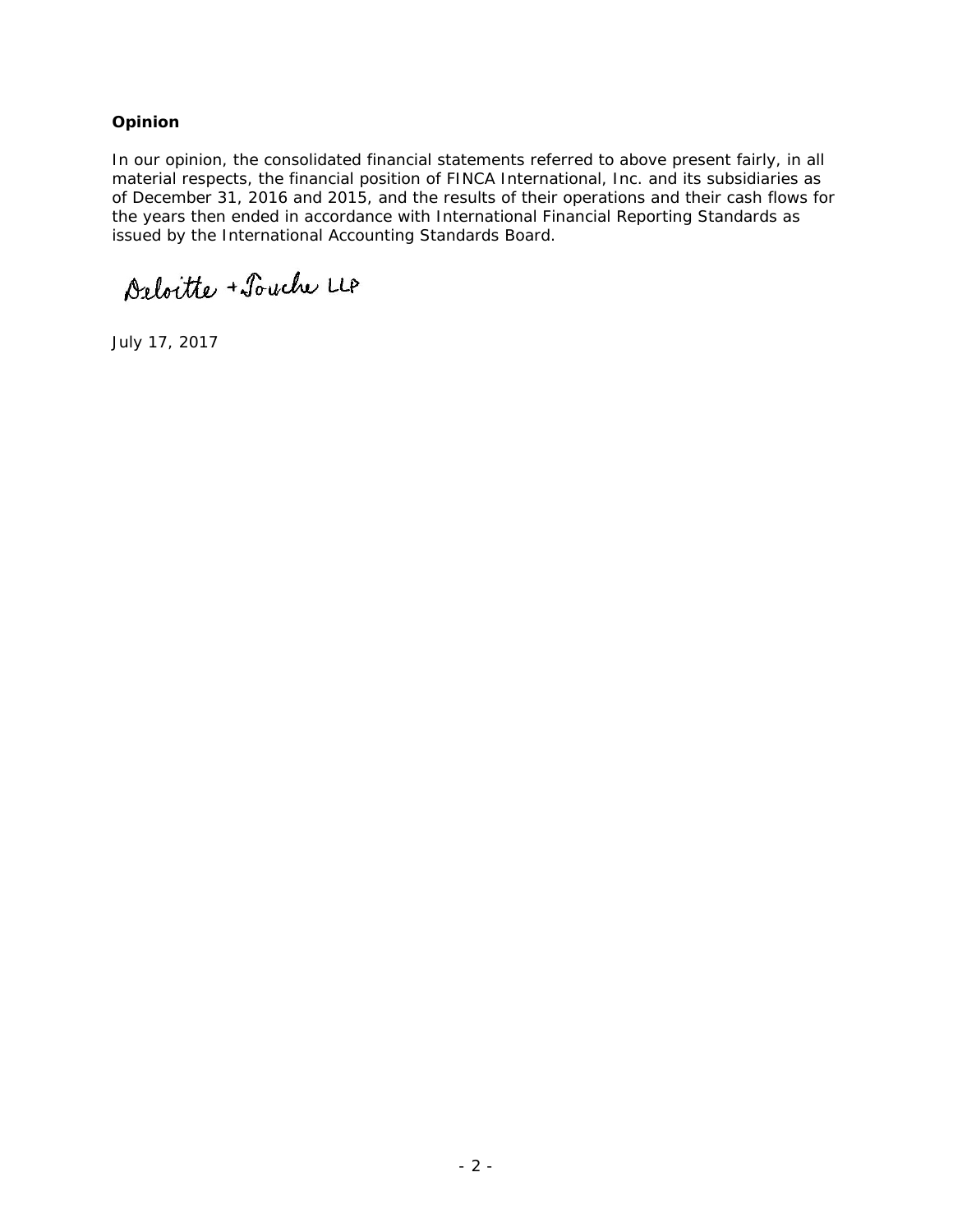## **CONSOLIDATED STATEMENTS OF FINANCIAL POSITION AS OF DECEMBER 31, 2016 AND 2015**

|                                                                     | 2016                     | 2015              |
|---------------------------------------------------------------------|--------------------------|-------------------|
| <b>ASSETS</b>                                                       |                          |                   |
| Cash and cash equivalents                                           | \$<br>140,797,035        | 137,325,636<br>\$ |
| Restricted cash and cash equivalents (Note 12)                      | 26,428,949               | 24,876,413        |
| Available for sale financial assets (Note 13)                       | 7,670,352                | 6,916,967         |
| Financial assets held-to-maturity (Note 14)                         | 25,360,625               | 12,981,994        |
| Financial assets at fair value through profit or loss (Note 15)     | 19,491,195               | 29,973,025        |
| Loans receivable-net of allowance (Note 16)                         | 741,756,202              | 793,927,099       |
| Due from banks                                                      | 7,610,297                | 3,933,334         |
| Other receivables, prepaid, and other assets (Note 17)              | 32,305,818               | 22,475,965        |
| Property and equipment (Note 18)                                    | 30,556,863               | 31,056,503        |
| Intangible assets (Note 19)                                         | 8,058,153                | 11,058,837        |
| Goodwill                                                            | 1,042,135                | 1,041,608         |
| Deferred tax assets (Note 11)                                       | 2,469,769                | 6,901,755         |
| Assets of disposal group classified as held for sale (Note 27)      | $\overline{\phantom{a}}$ | 11,089,682        |
| <b>TOTAL</b>                                                        | \$1,043,547,393          | \$1,093,558,818   |
| LIABILITIES AND EQUITY                                              |                          |                   |
| LIABILITIES:                                                        |                          |                   |
| Accounts payable and other accrued liabilities (Note 20)            | \$<br>27,869,722         | \$<br>32,992,028  |
| Financial liability at fair value through profit and loss (Note 15) | 8,259,574                | 1,152,086         |
| Client deposits (Note 21)                                           | 262,340,157              | 168,340,679       |
| Bank deposits                                                       | 38, 341, 223             | 19,704,318        |
| Notes payable (Note 22)                                             | 455,536,704              | 584,814,387       |
| Subordinated debt (Note 23)                                         | 5,598,931                | 24,453,715        |
| Deferred revenue (Note 24)                                          | 5,593,390                | 6,038,938         |
| Employee benefits (Note 25)                                         | 3,707,898                | 3,599,046         |
| Current income tax liability                                        | 9,154,377                | 3,880,606         |
| Deferred tax liabilities (Note 11)                                  | 2,119,289                | 997,302           |
| Liabilities of disposal group classified as held for sale (Note 27) | $\sim$                   | 3,035,692         |
| <b>Total liabilities</b>                                            | 818,521,265              | 849,008,797       |
| EQUITY:                                                             |                          |                   |
| Reserves                                                            | 18,458,417               | 16,837,266        |
| Retained earnings                                                   | 176,281,639              | 190,871,939       |
| Currency translation reserve                                        | (58, 472, 480)           | (59, 795, 383)    |
| Equity attributable to owners of the parent company                 | 136,267,576              | 147,913,822       |
| Noncontrolling interest                                             | 88,758,552               | 96,636,199        |
| Total equity                                                        | 225,026,128              | 244,550,021       |
| <b>TOTAL</b>                                                        | \$1,043,547,393          | \$1,093,558,818   |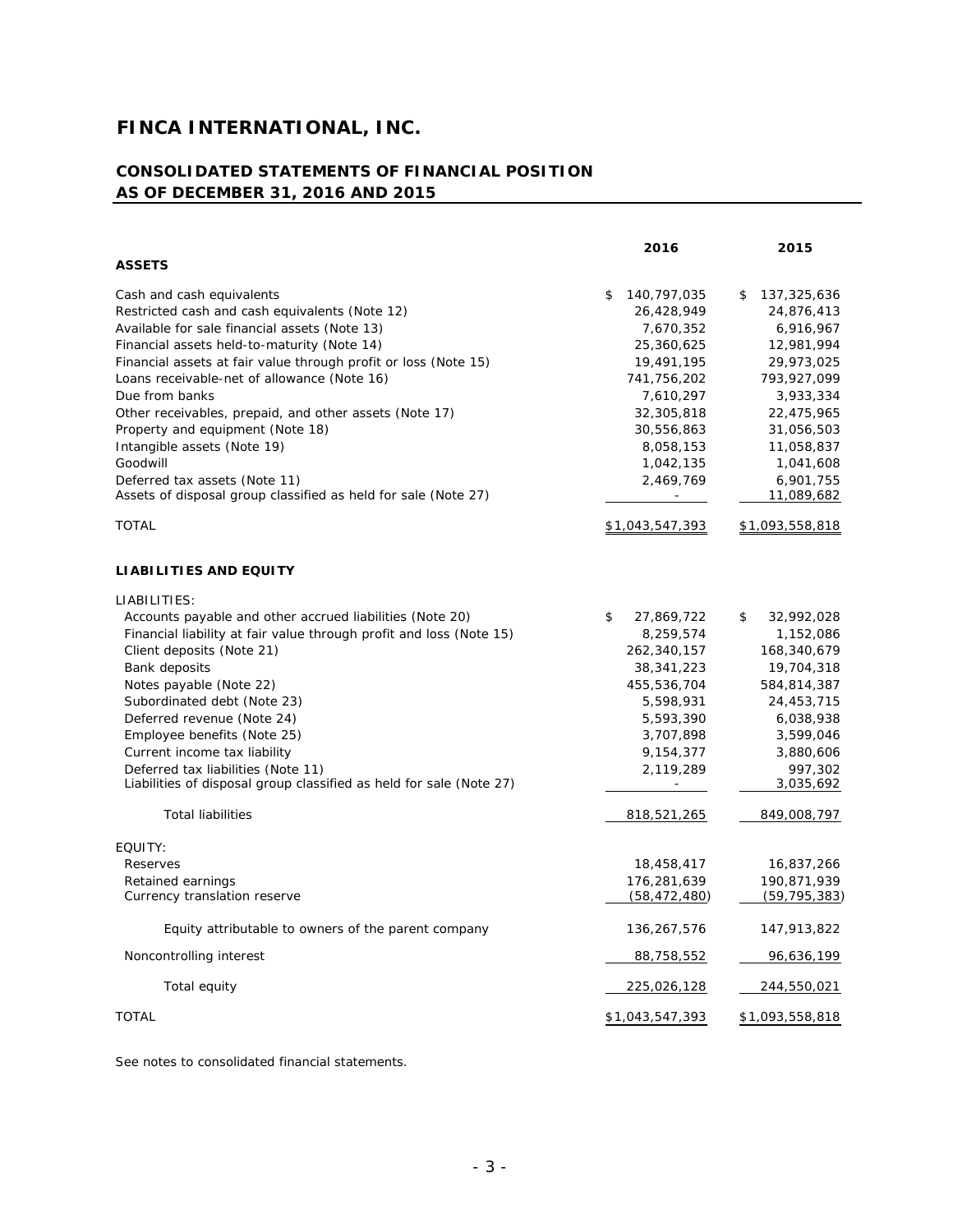## **CONSOLIDATED STATEMENTS OF PROFIT OR LOSS FOR THE YEARS ENDED DECEMBER 31, 2016 AND 2015**

|                                                                                                                                        | 2016                                                                   | 2015                                                                   |
|----------------------------------------------------------------------------------------------------------------------------------------|------------------------------------------------------------------------|------------------------------------------------------------------------|
| Interest income<br>Interest expense                                                                                                    | \$287,783,222<br>(71,004,366)                                          | \$322,766,895<br>(91,610,351)                                          |
| Net interest income (Note 7)                                                                                                           | 216,778,856                                                            | 231, 156, 544                                                          |
| Impairment losses on loans (Note 16)                                                                                                   | (57, 333, 825)                                                         | (35, 797, 344)                                                         |
| Net interest income after provision for impairment losses<br>on loans                                                                  | 159,445,031                                                            | 195,359,200                                                            |
| Other operating income (Note 8)                                                                                                        | 29,099,563                                                             | 14,811,273                                                             |
| Net operating income                                                                                                                   | 188,544,594                                                            | 210,170,473                                                            |
| (Loss) gain on financial assets and liabilities at fair value<br>through profit or loss                                                | (5, 785, 999)                                                          | 25, 333, 519                                                           |
| Personnel expenses (Note 9)<br>Other operating expenses (Note 10)<br>Depreciation and amortization (Notes 18 and 19)<br>Total expenses | (112, 204, 926)<br>(86, 804, 671)<br>(10, 777, 162)<br>(209, 786, 759) | (133, 985, 874)<br>(88, 767, 794)<br>(11, 281, 198)<br>(234, 034, 866) |
| (Loss) profit before other income (expenses)                                                                                           | (27, 028, 164)                                                         | 1,469,126                                                              |
| Other income (expenses):<br>Grants and donations<br>Foreign exchange gains/(losses)<br>Nonoperating expenses                           | 22,497,497<br>3,242,633<br>(2, 229, 907)                               | 27,418,532<br>(25, 884, 981)<br>(360, 109)                             |
| (Loss) profit before income tax                                                                                                        | (3, 517, 941)                                                          | 2,642,568                                                              |
| Income tax (Note 11)                                                                                                                   | (17, 562, 140)                                                         | (8, 199, 484)                                                          |
| Loss for the year from continuing operations                                                                                           | (21,080,081)<br>\$                                                     | (5,556,916)<br>\$                                                      |
| (Loss) profit for the year from discontinued<br>operations (Note 27)                                                                   | (513,989)<br>$\frac{1}{2}$                                             | 2,741,143<br>\$                                                        |
| (Loss) profit for the year attributable to:<br>The parent<br>Noncontrolling interest                                                   | (13,043,454)<br>\$<br>(8,550,616)                                      | $\updownarrow$<br>1,486,922<br>(4,302,695)                             |
| Total loss for the year                                                                                                                | \$(21,594,070)                                                         | (2,815,773)<br>\$                                                      |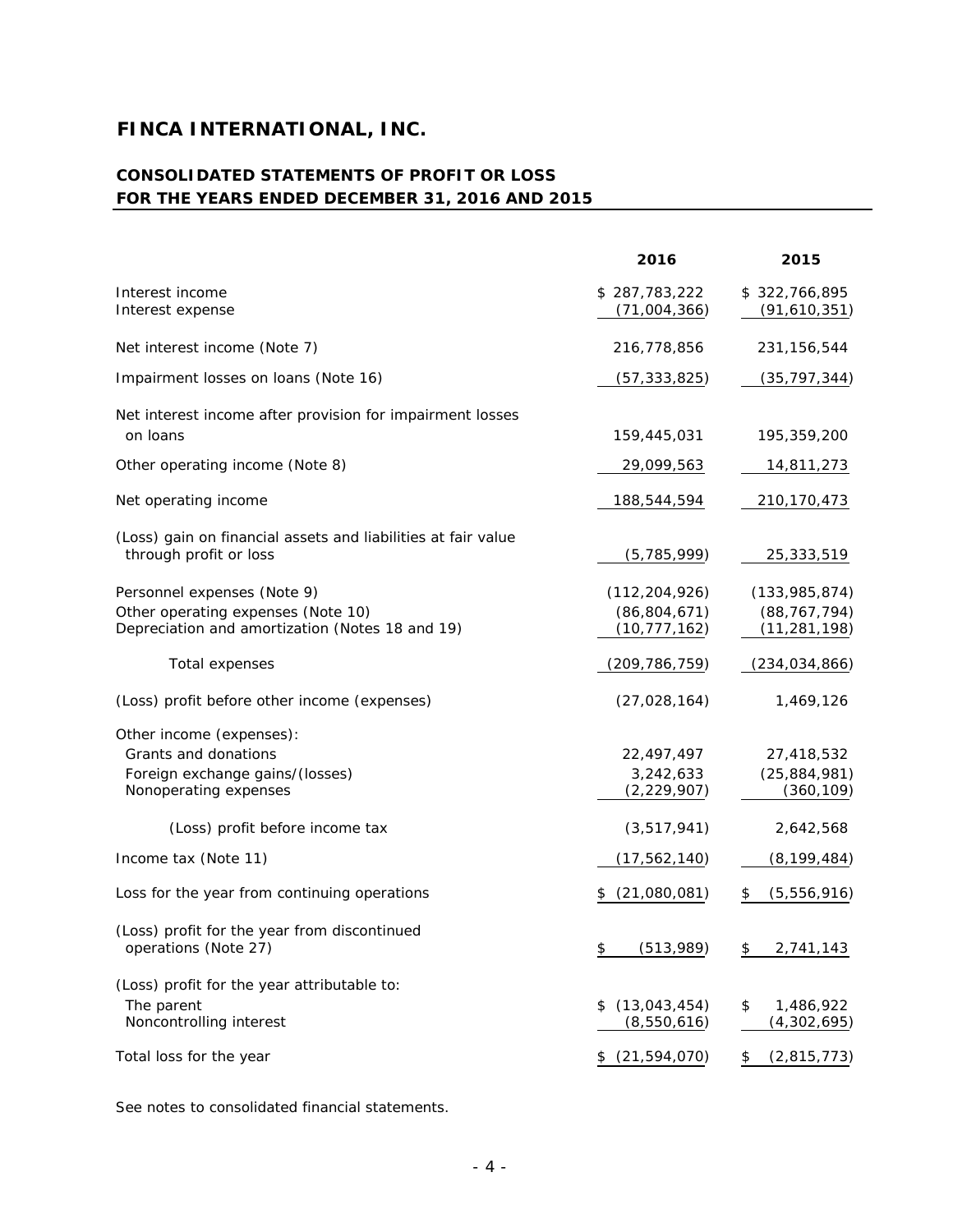## **CONSOLIDATED STATEMENTS OF OTHER COMPREHENSIVE LOSS FOR THE YEARS ENDED DECEMBER 31, 2016 AND 2015**

|                                                                                                                                                                   | 2016                              | 2015                                  |
|-------------------------------------------------------------------------------------------------------------------------------------------------------------------|-----------------------------------|---------------------------------------|
| Loss for the year                                                                                                                                                 | \$(21,594,070)                    | \$(2,815,773)                         |
| Other comprehensive income (loss):<br>Foreign currency movement during the year<br>Fair value revaluation reserve<br>Benefit plan fair value adjustment (Note 25) | 2,103,521<br>141,448<br>(13, 792) | (50, 248, 616)<br>(41, 937)<br>93,838 |
| Total other comprehensive income (loss)                                                                                                                           | 2,231,177                         | (50, 196, 715)                        |
| Total comprehensive loss for the year                                                                                                                             | \$ (19, 362, 893)                 | \$ (53,012,488)                       |
| Total comprehensive loss for the year<br>attributable to:<br>The parent<br>Noncontrolling interest                                                                | \$(11,646,246)<br>(7, 716, 647)   | \$(29, 941, 243)<br>(23, 071, 245)    |
|                                                                                                                                                                   | \$(19, 362, 893)                  | \$ (53,012,488)                       |
| Total comprehensive (loss) profit attributable<br>to the parent company arises from:                                                                              |                                   |                                       |
| Continuing operations<br>Discontinued operations                                                                                                                  | \$(11, 322, 793)<br>(323, 453)    | \$ (32,682,386)<br>2,741,143          |
|                                                                                                                                                                   | \$(11,646,246)                    | \$(29, 941, 243)                      |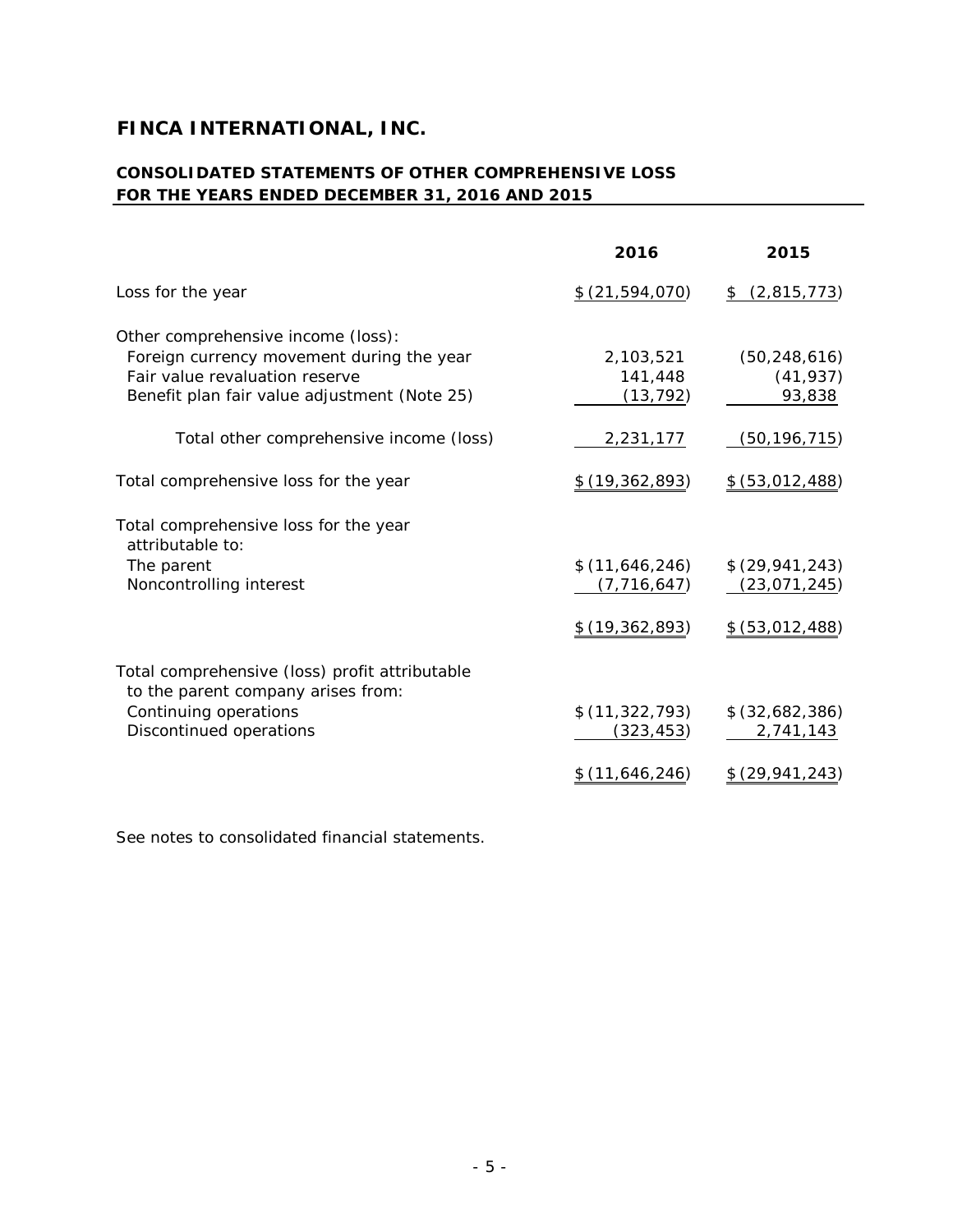#### **CONSOLIDATED STATEMENTS OF CHANGES IN EQUITYFOR THE YEARS ENDED DECEMBER 31, 2016 AND 2015**

|                                           | <b>Reserves</b> | Retained<br>Earnings | Currency<br>Translation<br>Reserve | Total          | Noncontrolling<br>Interest | <b>Total Equity</b> |
|-------------------------------------------|-----------------|----------------------|------------------------------------|----------------|----------------------------|---------------------|
| BALANCE-December 31, 2014                 | \$17,706,184    | \$188,448,532        | \$(28, 299, 651)                   | \$177,855,065  | \$119,559,445              | \$297,414,510       |
| Comprehensive income or loss:             |                 |                      |                                    |                |                            |                     |
| Profit (loss) for the year                |                 | 1,486,922            |                                    | 1,486,922      | (4,302,696)                | (2,815,774)         |
| Foreign currency movement during the year |                 |                      | (31, 495, 732)                     | (31, 495, 732) | (18, 752, 884)             | (50, 248, 616)      |
| Fair value revaluation reserve            |                 | (26, 271)            |                                    | (26, 271)      | (15,666)                   | (41, 937)           |
| Benefit plan fair value adjustment        |                 | 93,838               |                                    | 93,838         |                            | 93,838              |
| Total comprehensive income or loss        |                 | 1,554,489            | (31, 495, 732)                     | (29, 941, 243) | (23,071,246)               | (53,012,489)        |
| Issue of ordinary shares by subsidiary    |                 |                      |                                    |                | 148,000                    | 148,000             |
| Transfer to reserve                       | (868, 918)      | 868,918              |                                    |                |                            |                     |
| BALANCE-December 31, 2015                 | 16,837,266      | 190,871,939          | (59, 795, 383)                     | 147,913,822    | 96,636,199                 | 244,550,021         |
| Comprehensive income or loss:             |                 |                      |                                    |                |                            |                     |
| Loss for the year                         |                 | (13,043,454)         |                                    | (13,043,454)   | (8,550,616)                | (21, 594, 070)      |
| Foreign currency movement during the year |                 |                      | 1,322,903                          | 1,322,903      | 780,618                    | 2,103,521           |
| Fair value revaluation reserve            |                 | 88.097               |                                    | 88.097         | 53,351                     | 141,448             |
| Benefit plan fair value adjustment        |                 | (13, 792)            |                                    | (13, 792)      | $\sim 100$                 | (13, 792)           |
| Total comprehensive income or loss        |                 | (12,969,149)         | 1,322,903                          | (11,646,246)   | (7, 716, 647)              | (19, 362, 893)      |
| Dividends to noncontrolling interest      |                 |                      |                                    |                | (161,000)                  | (161,000)           |
| Transfer to reserve                       | 1,621,151       | (1,621,151)          |                                    |                |                            |                     |
| BALANCE-December 31, 2016                 | \$18,458,417    | \$176,281,639        | \$(58, 472, 480)                   | \$136,267,576  | \$88,758,552               | \$225,026,128       |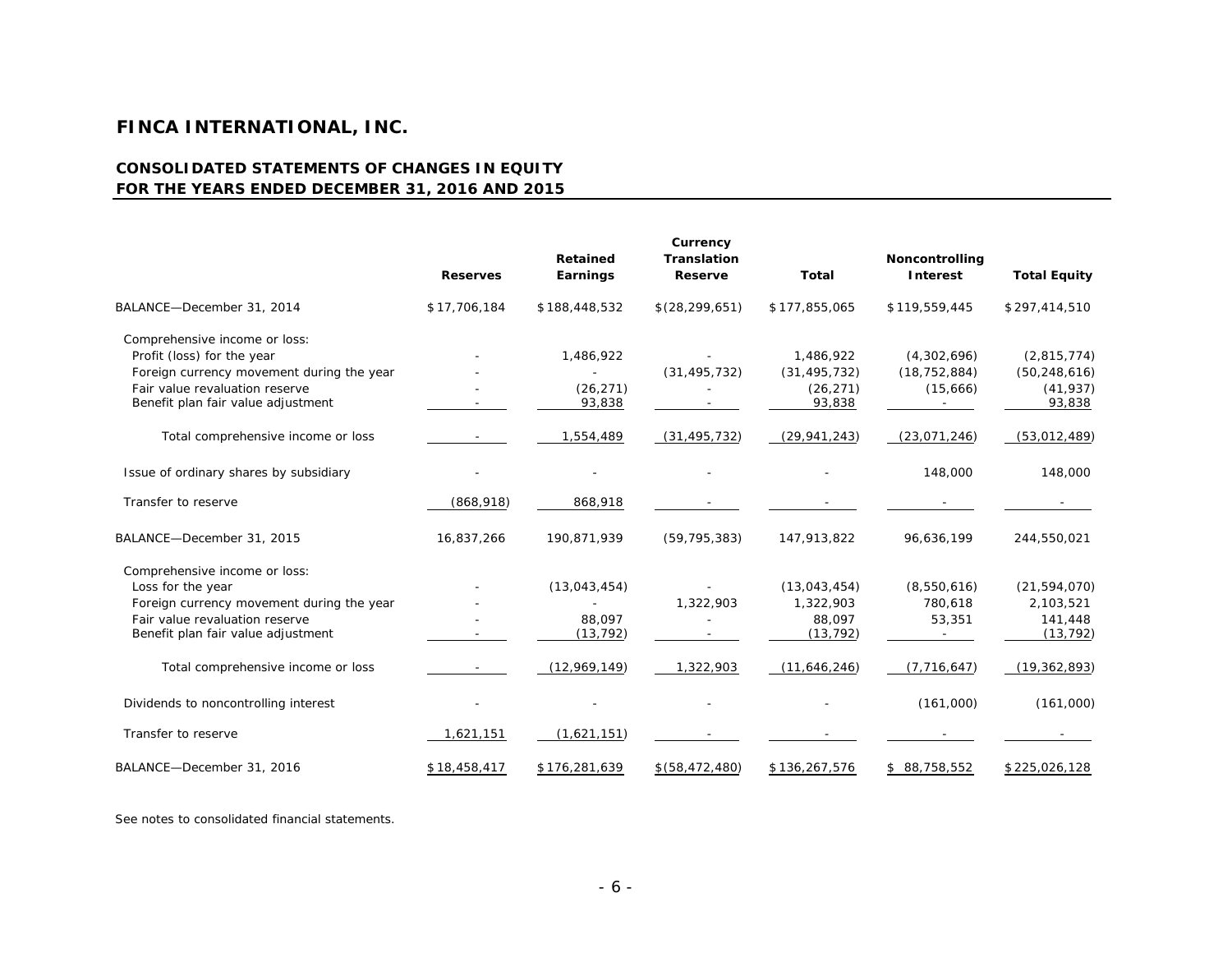#### **CONSOLIDATED STATEMENTS OF CASH FLOWS FOR THE YEARS ENDED DECEMBER 31, 2016 AND 2015**

|                                                               | 2016                 | 2015              |
|---------------------------------------------------------------|----------------------|-------------------|
| CASH FLOWS FROM OPERATING ACTIVITIES:                         |                      |                   |
| Net loss for the period after tax                             | (21, 594, 070)<br>\$ | \$<br>(2,815,774) |
| Adjustments to reconcile net loss for the period after tax to |                      |                   |
| net cash used in operating activities:                        |                      |                   |
| Depreciation and amortization                                 | 12,824,660           | 12,229,982        |
| Loss on disposal of fixed assets and intangibles              | 828,419              | 157,043           |
| Impairment on loan losses and other financial assets          | 60,649,024           | 40,894,280        |
| Impairment on other assets                                    | 2,449,501            | 1,896,096         |
| Foreign exchange losses                                       | 7,824,262            | 25,957,601        |
| Changes in deferred tax assets and liabilities                | 3,344,210            | 2,487,719         |
| Gain on disposal of subsidiaries before tax                   | (9,032,489)          |                   |
| Other noncash adjustments                                     | (2,024,274)          | (12,986,942)      |
| (Decrease) increase of assets and liabilities from operating  |                      |                   |
| activities after noncash items:                               |                      |                   |
| Change in loans receivable, including interest receivables    | (39, 974, 826)       | (74, 262, 169)    |
| Change in due from banks                                      | (3, 727, 694)        | (3,933,332)       |
| Change in other receivables and other assets                  | 4,582,318            | 4,905,353         |
| Change in other liabilities                                   | (65, 702)            | 2,489,637         |
| Change in client deposits                                     | 99,747,105           | 53,186,572        |
| Change in bank deposits                                       | 19,215,624           | 17,062,048        |
| Change in deferred revenue                                    | (1,505,981)          | (4, 562, 224)     |
| Change in employee benefits                                   | 261,807              | (916, 824)        |
| Net cash provided by operating activities                     | 133,801,894          | 61,789,066        |
| CASH FLOWS FROM INVESTING ACTIVITIES:                         |                      |                   |
| (Purchase) of/proceeds from financial assets                  | (15, 180, 110)       | 17,286,280        |
| Purchase of property and equipment                            | (11, 156, 347)       | (12, 784, 178)    |
| Purchase of intangible assets                                 | (2,890,808)          | (3,615,480)       |
| Proceeds from sales/disposal of fixed assets                  | 501,006              | 857,838           |
| Net cash inflow on disposal of subsidiaries                   | 14,944,775           | ÷,                |
| Principal collection from note receivable                     | 5,320,662            |                   |
| Net cash (used in)/provided by investing activities           | (8,460,822)          | 1,744,460         |
| CASH FLOWS FROM FINANCING ACTIVITIES:                         |                      |                   |
| Issue of shares                                               |                      | 148,000           |
| Proceeds from lenders                                         | 232,092,248          | 297,126,207       |
| Repayment of loans and borrowings to lenders                  | (347, 440, 683)      | (361, 942, 205)   |
| Net cash used in financing activities                         | (115, 348, 435)      | (64, 667, 997)    |

(Continued)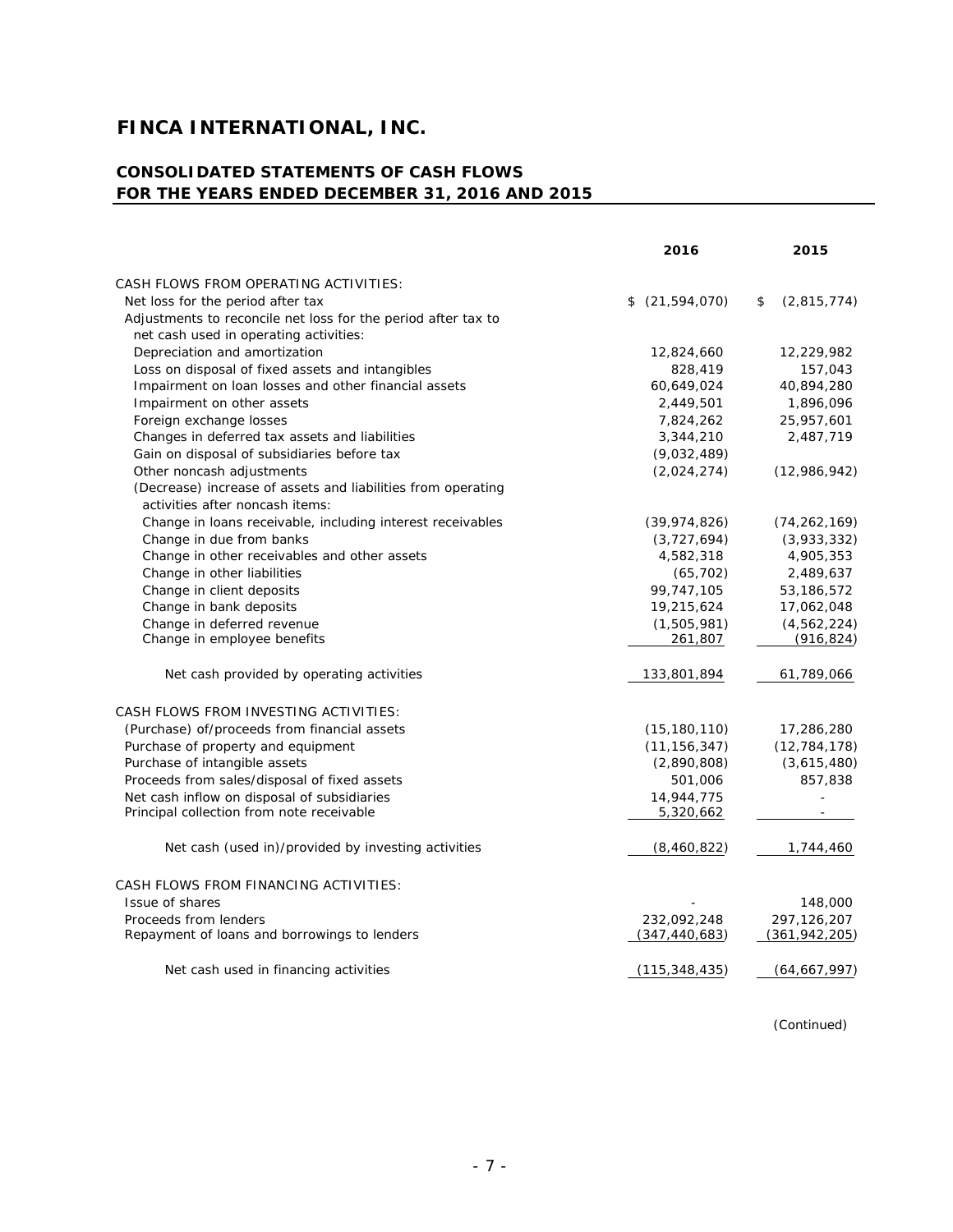#### **CONSOLIDATED STATEMENTS OF CASH FLOWS FOR THE YEARS ENDED DECEMBER 31, 2016 AND 2015**

|                                                                                             | 2016                   | 2015              |
|---------------------------------------------------------------------------------------------|------------------------|-------------------|
| Net increase/(decrease) in cash and cash equivalents                                        | 9,992,637              | \$(1, 134, 471)   |
| Cash and cash equivalents—beginning of the year<br>Cash held for sale-beginning of the year | 137,325,636<br>892,988 | 149,154,910       |
| Total cash and cash equivalents-beginning<br>of the year                                    | 138,218,624            | 149,154,910       |
| Effect of exchange rate changes on cash and cash equivalents                                | (7, 414, 226)          | (9,801,815)       |
| Cash held for sale (Note 27)                                                                |                        | (892,988)         |
| Cash and cash equivalents—end of the year                                                   | \$140,797,035          | \$137,325,636     |
| SUPPLEMENTAL DISCLOSURES TO CASH FLOWS FROM<br>OPERATING ACTIVITIES:<br>Interest received   | \$267,329,591          | \$344,248,793     |
| Interest paid                                                                               | \$ (73, 426, 243)      | \$ (90, 596, 230) |
| Income taxes paid                                                                           | (4, 244, 371)          | (7,089,947)<br>\$ |
|                                                                                             |                        |                   |

See notes to consolidated financial statements. (Concluded) (Concluded)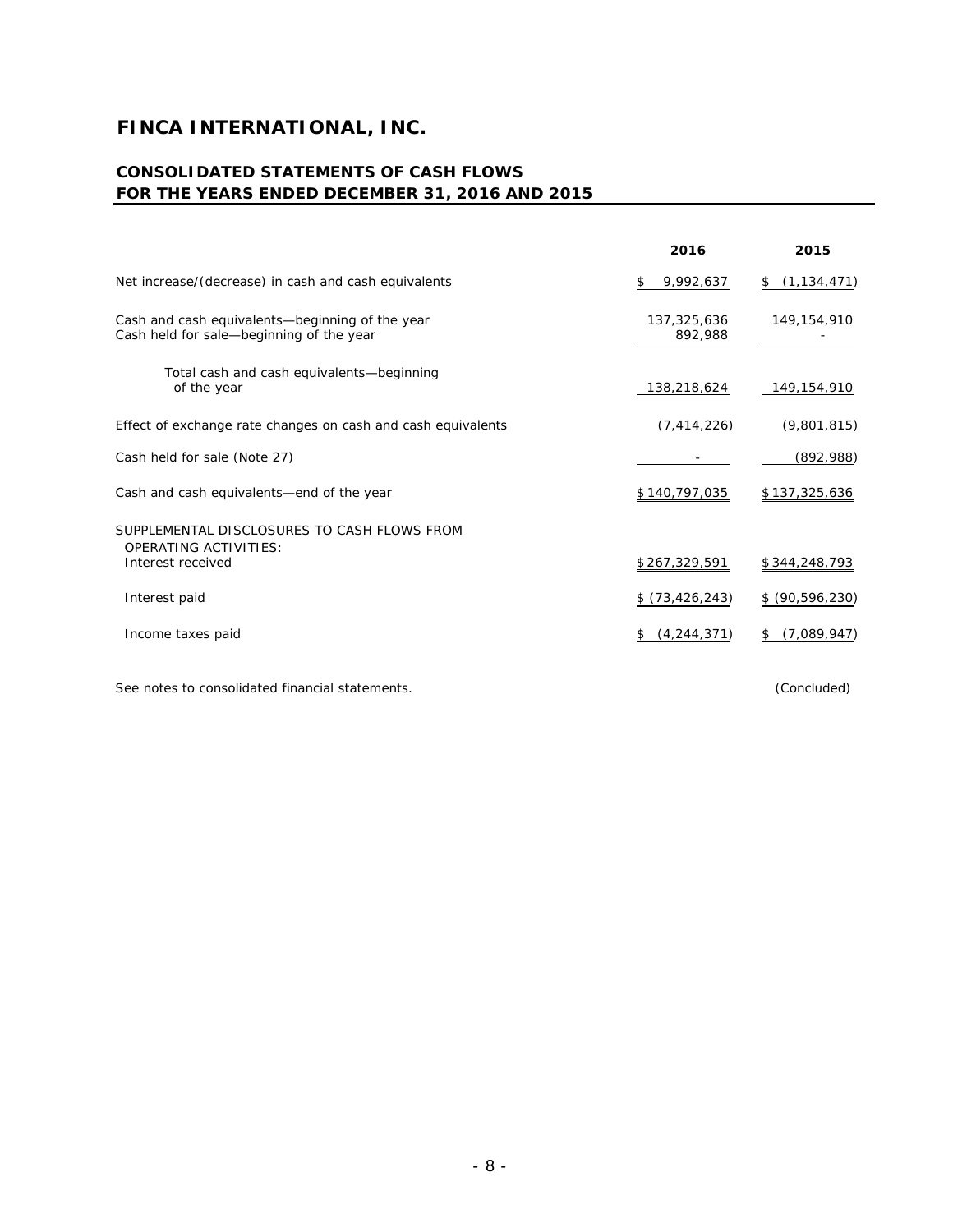#### **NOTES TO CONSOLIDATED FINANCIAL STATEMENTS AS OF AND FOR THE YEARS ENDED DECEMBER 31, 2016 AND 2015**

#### **1. NATURE OF ACTIVITIES**

FINCA International, Inc. (FINCA or "FINCA International" or the "Company") is a not-forprofit corporation, incorporated in the state of New York, United States of America (USA), that has received a determination letter from the United States Internal Revenue Service classifying it as a tax-exempt public charity described in Section  $501(c)(3)$  of the United States Internal Revenue Code of 1986, as amended. Founded in 1984, FINCA's mission is to alleviate poverty through lasting solutions that help people build assets, create jobs, and raise their standard of living. FINCA's headquarters is located in Washington, D.C., USA.

In October 2010, FINCA formed a 100% owned limited liability company subsidiary, FINCA Microfinance Holding Company, LLC (FMH), incorporated in the state of Delaware, USA. In December 2011, FINCA reorganized its structure by placing all of its microfinance institutions under FMH, the holding company through which it could obtain additional capital for expansion of FINCA's mission. Upon completion of this group reorganization, FMH obtained equity funding of approximately \$70.3 million from external parties. FINCA International is the substantial majority shareholder, with minority positions held by social and development institutions. In exchange for its majority ownership in FMH, FINCA contributed the ownership of all of its microfinance operating subsidiaries to FMH, in which all operating subsidiaries became wholly owned subsidiaries of FMH. In 2013, FMH completed its second capital raise and received \$50 million in additional equity primarily from its existing shareholders. In 2014, one of the existing members contributed an additional \$1.7 million in equity to FMH. The proceeds are used by FINCA to expand outreach, enter additional countries, and provide a greater range of needed products, including savings accounts.

Since 2011, FMH and its subsidiaries have been operated and managed by FINCA, its ultimate parent company, through terms set out in a management services agreement (MSA). Under the MSA, FINCA manages and protects FMH's capital investments in the microfinance operating subsidiaries. FINCA maintains FMH's compliance with regulatory, tax, and other legal requirements applicable to FMH. FINCA operates FMH with existing FINCA employees and provides stewardship services that include management, finance and accounting, administrative, personnel, and legal functions. Additionally, oversight of FMH's shareholder, policy enforcement, system, personnel, and coordination functions are provided by FINCA as set out in the terms of the MSA. Provision of these services, intangibles, and other activities with regard to facilitation of financing to its subsidiaries generate related-party transactions between FMH and its subsidiaries. The MSA between FMH and FINCA expired on December 31, 2016. FMH follows FINCA's mission of poverty alleviation, and no changes may be made to the corporate purpose without the consent of FINCA. In order to ensure complete alignment of interests with the microentrepreneur clients that it serves, no FINCA employee, board member, or officer may hold any equity interest in FMH or any of the subsidiaries. FINCA, as the controlling entity, remains a notfor-profit corporation and maintains its designation as a Section 501(c)(3) charitable entity.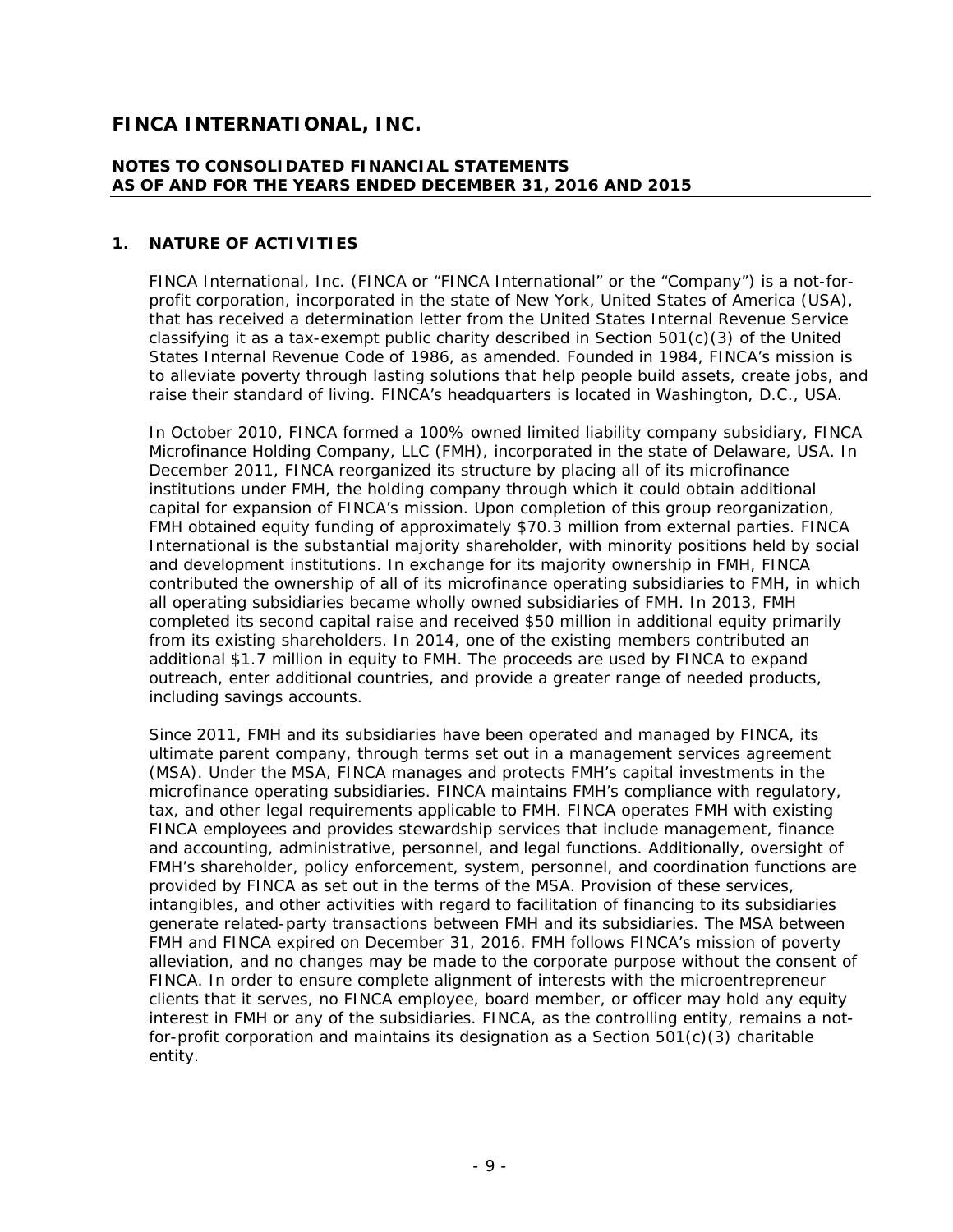At present, FINCA through FMH operates in 21 developing countries in Latin America (Ecuador, Guatemala, Haiti, Honduras, and Nicaragua), Africa (Democratic Republic of the Congo, Malawi, Nigeria, Tanzania, Uganda, and Zambia), Eurasia (Armenia, Azerbaijan, Georgia, Kosovo, Kyrgyzstan, Russia, and Tajikistan), and the Middle East (Afghanistan, Jordan, and Pakistan). FINCA operates through local entities ("subsidiaries") that are owned and/or controlled by FINCA through FMH, including predominantly corporations and, in some cases, nongovernmental organizations, or as branches of FINCA International.

Subsidiaries principally provide small loans to individuals and to groups of individuals that lack access to traditional financial institutions. In most cases, FINCA loans are made to either groups, individuals, or small and medium-sized enterprises ("SME"). Other loans consist of agricultural loans, education loans, and other microfinance loans. Group and village loans consist of individuals that know each other, guarantee each other's loans, and provide a network of support for the group members. Individual loans, typically larger in size, are made where individual small businesses demonstrate adequate need and creditworthiness. In addition to loans, FINCA provides other financial services needed by the working poor through a growing number of its subsidiaries, including savings deposits, remittances, and microinsurance.

Approximately half of FINCA's clients worldwide are women who often lack the ability to secure adequate formal employment and in many cultures, are the primary providers for a family. FINCA's loans are a renewable resource that can improve the economy of an entire community. FINCA operates on a twin bottom line approach of sustainability and social outreach.

#### **2. BASIS OF PREPARATION**

The consolidated financial statements have been prepared in accordance with International Financial Reporting Standards issued by the International Accounting Standards Board (IASB) and Interpretations issued by the IFRS Interpretations Committee (IFRIC) together (IFRS) and stated in U.S. dollars (USD), the functional currency of FINCA.

The consolidated financial statements were approved by the board of directors on July 10, 2017.

**Basis of Measurement**—The consolidated financial statements have been prepared on the historical cost basis, except for the following:

- Financial instruments at fair value through profit or loss (FVTPL) are measured at fair value;
- Available-for-sale (AFS) financial assets are measured at fair value; and
- Held-for-sale assets are measured at fair value, less cost of sale.

Historical cost is generally based on the fair value of the consideration given in exchange for goods and services.

#### **3. SIGNIFICANT ACCOUNTING POLICIES**

Management has discussed with the FINCA's audit committee the development, selection, and disclosure of FINCA's significant accounting estimates and judgments and the application of these policies and estimates.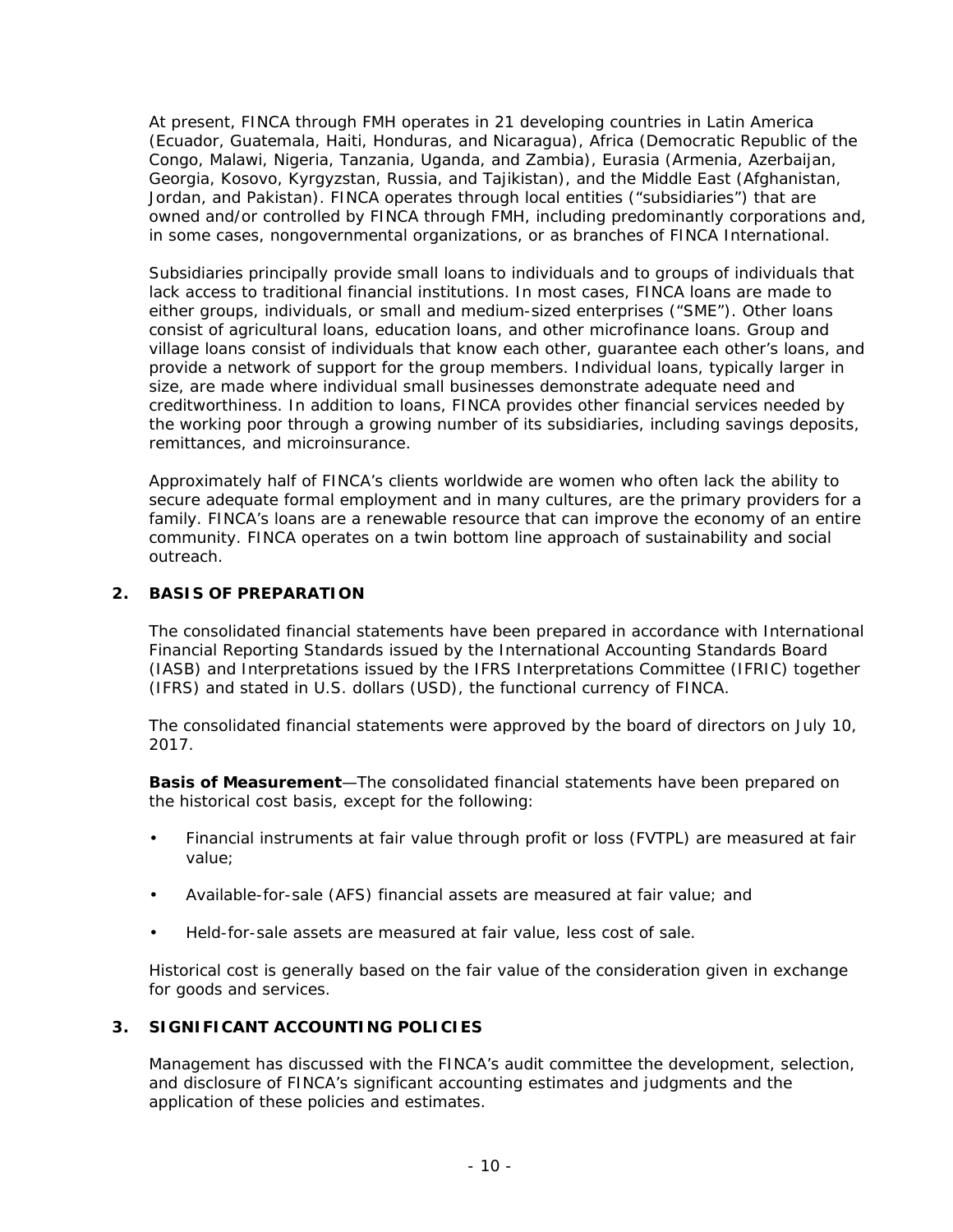**Principles of Consolidation**—The consolidated financial statements consolidate the financial statements of FINCA and entities controlled by FINCA and its subsidiaries. Control is achieved when FINCA:

- has power over the investee;
- is exposed, or has rights, to variable returns from its involvement with the investee; and
- has the ability to use its power to affect its returns.

FINCA reassesses whether it controls an investee if facts and circumstances indicate that there are changes to one or more of the three elements of control listed above.

Consolidation of a subsidiary begins when FINCA obtains control over the subsidiary and ceases when FINCA loses control of the subsidiary. Specifically, income and expenses of a subsidiary acquired or disposed of during the year are included in the consolidated statements of profit or loss and other comprehensive loss from the date FINCA gains control until the date when FINCA ceases to control the subsidiary.

**Noncontrolling Interests**—Noncontrolling interests represent the portion of profit or loss and net assets of subsidiaries not owned, directly or indirectly, by FINCA. Noncontrolling interests are presented separately in the consolidated statements of profit or loss and other comprehensive income and within equity in the consolidated statements of financial position.

**Estimates and Assumptions**—Preparing consolidated financial statements requires management to make estimates and assumptions that affect the reported amounts of assets, liabilities, revenue, and expenses. Examples of estimates include loss contingencies; the fair value of and/or potential impairment of goodwill for our subsidiaries; useful lives of our tangible and intangible assets; allowances for loan losses; and impairment of investments. Examples of assumptions include the future performance of loan portfolios and their related default rate and collectibility, the potential outcome of future tax consequences of events that have been recognized in our consolidated financial statements or tax returns, and the determination of investment impairments that are other than temporary. Actual results and outcomes may differ from management's estimates and assumptions.

**Goodwill**—Goodwill arising on an acquisition of a business is carried at cost as established at the date of acquisition of the business, less accumulated impairment losses, if any.

For the purposes of impairment testing, goodwill is allocated to the Company's cashgenerating unit that is expected to benefit from the synergies of the combination.

A cash-generating unit to which goodwill has been allocated is tested for impairment annually or more frequently when there is evidence that the unit may be impaired. If the recoverable amount of the cash-generating unit is less than its carrying amount, the impairment loss is allocated first to reduce the goodwill allocated to the cash-generating unit and then to the other assets of the unit pro rata based on the carrying amount of each asset in the unit. Any impairment loss for goodwill is recognized directly in profit or loss. An impairment loss recognized for goodwill is not reversed in subsequent periods.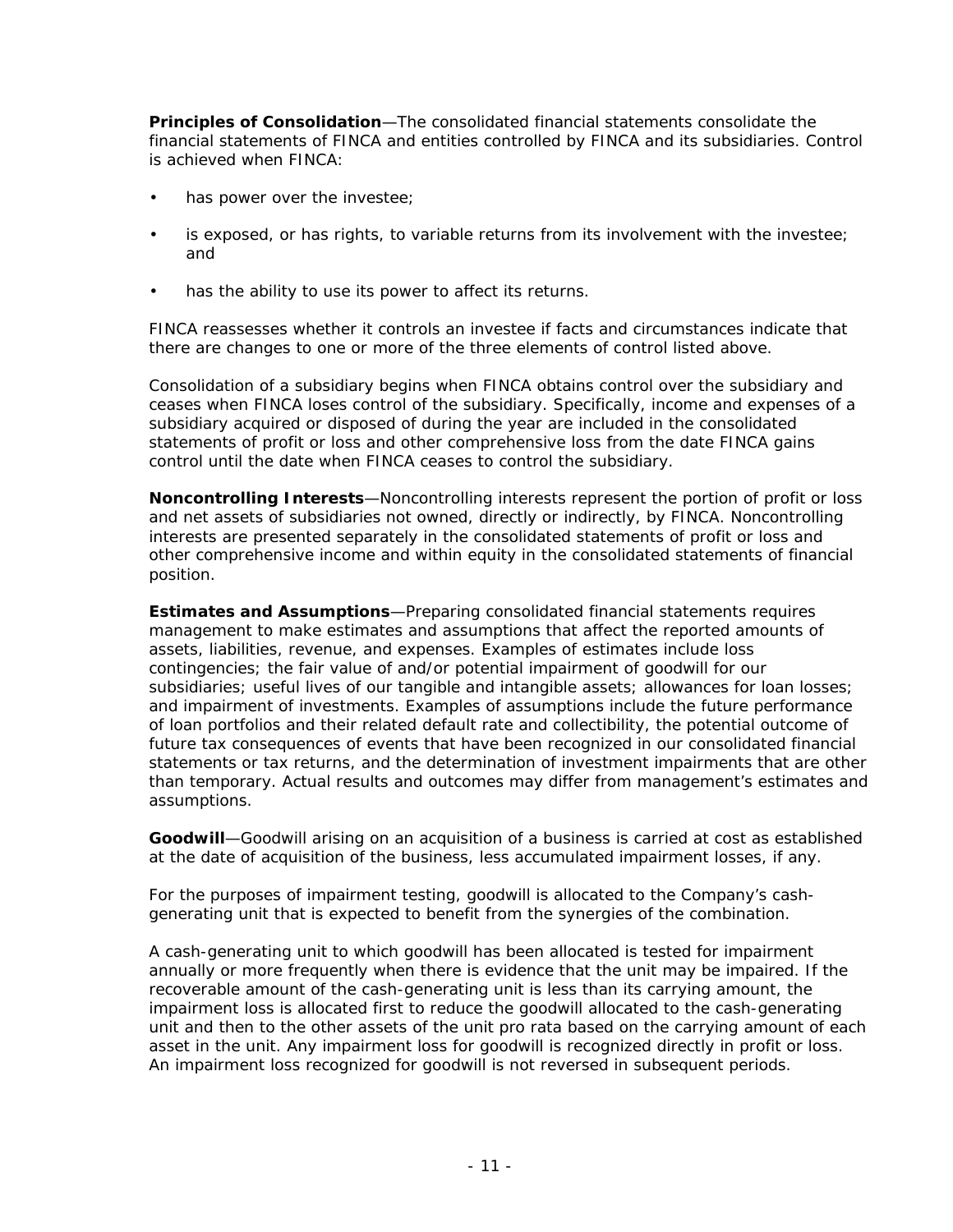On disposal of the relevant cash-generating unit, the attributable amount of goodwill is included in the determination of the profit or loss on disposal.

Goodwill arose in the acquisition of FINCA Microfinance Bank Ltd. (Pakistan) in 2013 because the consideration paid for the combination effectively included amounts in relation to the benefit of expected synergies, revenue growth, future market development, and the assembled workforce of FINCA Microfinance Bank Ltd.

FINCA performed its annual impairment testing of goodwill in December 2016 by comparing the recoverable amount of the cash-generating unit with its carrying value. The recoverable amount of the cash-generating unit exceeds its carrying value and, therefore, management concluded that goodwill was not impaired.

#### **Assets of Disposal Group Classified as Held for Sale and Discontinued**

**Operations**—Assets of disposal group classified as held for sale are classified as held for sale if their carrying amount will be recovered principally through a sale transaction rather than through continuing use. This condition is regarded as met only when the asset (or disposal group) is available for immediate sale in its present condition subject only to terms that are usual and customary for sales of such asset (or disposal group) and its sale is highly probable. Management must be committed to the sale, which should be expected to qualify for recognition as a completed sale within one year from the date of classification.

In the consolidated statements of profit or loss of the reporting period and other comparable period of the previous year, income and expenses from discontinued operations are reported separately from income and expenses from continuing operations even when the Company retains a noncontrolling interest in the subsidiary after the sale. The resulting profit or loss (after taxes) is reported separately in the statements of profit or loss. When the Company is committed to a sale plan involving loss of control of a subsidiary, all of the assets and liabilities of that subsidiary are classified as held for sale when the criteria described above are met, regardless of whether the Company will retain a noncontrolling interest in its former subsidiary after the sale.

Noncurrent assets (and disposal groups) classified as held for sale are measured at the lower of their carrying amount and fair value, less costs to sell.

#### **Revenue Recognition**

*Net Interest Income*—Interest income from a financial asset is recognized when it is probable that the economic benefits will flow to the Company and the amount of income can be measured reliably. Interest income and expense are recognized on an accrual basis using the effective interest method. The effective interest rate is the rate that discounts estimated future cash receipts (including all fees paid or received that form an integral part of the effective interest rate, transaction costs, and other premiums or discounts) through the expected life of the financial asset or, where appropriate, a shorter period, to the net carrying amount on initial recognition.

Fair value changes on other financial assets and liabilities carried at FVTPL are presented within the "nonoperating income" line in the consolidated statements of profit or loss.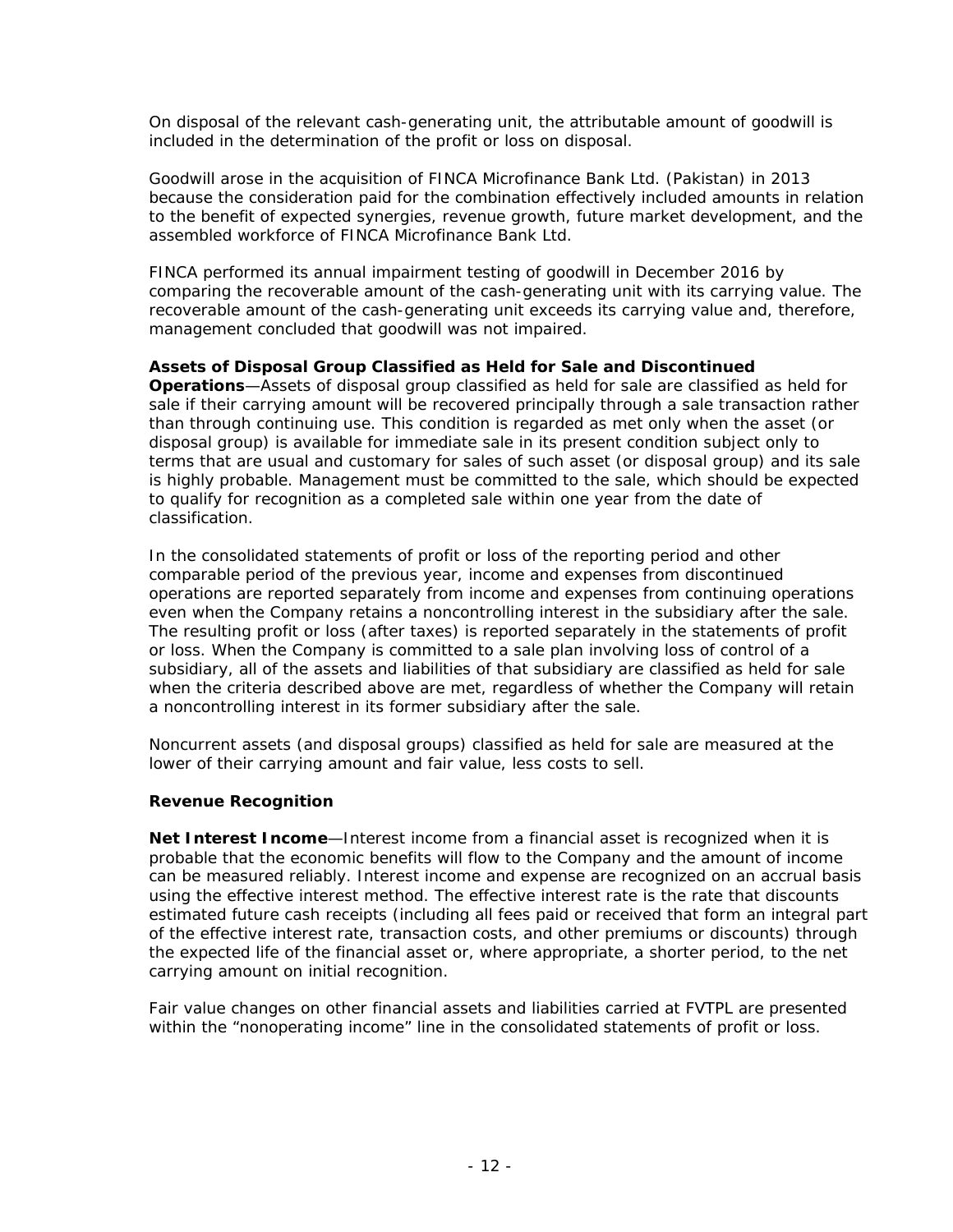*Other Operating Income*—Other operating income includes fees and commission income that is recognized on an accrual basis when the service has been provided. Loan origination fees are deferred and recognized as an adjustment to the effective interest rate on the loan. Loan servicing fees are recognized as revenue as the services are provided.

*Grant and Donations*—Grant revenue is recognized when there is reasonable assurance that FINCA has complied with the terms and conditions associated with the grant and that grants will be received. Grants are recognized in profit or loss over the periods in which the underlying grant expense is recognized.

Donations received are recorded as revenue when the amount can be reliably measured and there is reasonable assurance that it will be received.

#### **Foreign Currency**

*Foreign Currency Transactions and Balances*—In preparing the financial statements of each individual subsidiary, transactions in currencies other than FINCA's functional currency (foreign currencies) are recognized at the rates of exchange prevailing at the dates of the transactions. At the end of each reporting period, monetary items denominated in foreign currencies are retranslated at the rates prevailing at that date. Nonmonetary items carried at fair value that are denominated in foreign currencies are retranslated at the rates prevailing at the date when the fair value was determined. Nonmonetary items that are measured in terms of historical cost in a foreign currency are not retranslated. Exchange differences on monetary items are recognized in profit or loss in the period in which they arise.

**Income Tax Expense**—FINCA is exempt from federal income tax under Section 501(c)(3) of the United States Internal Revenue Code of 1986, as amended; however, income from certain activities not directly related to the tax-exempt purpose is subject to taxation as unrelated business taxable income. Accordingly, no provision for income taxes is made in the consolidated financial statements. However, some of the foreign operations of the subsidiaries are subject to local income tax in the jurisdictions where they operate, and certain cross-border payments are subject to foreign withholding taxes.

Income tax expense comprises current and deferred tax. Income tax expense is recognized in the consolidated statements of profit or loss, except to the extent that it relates to items recognized directly in equity, in which case it is recognized in equity. The current tax is calculated using tax rates that have been enacted, or substantively enacted, by the end of the reporting period in the respective jurisdictions.

Deferred tax is provided using the balance sheet method, providing for temporary differences between the carrying amounts of assets and liabilities in the consolidated financial statements and the corresponding tax basis used. Deferred tax assets are generally recognized for all deductible temporary differences to the extent that it is probable that taxable profits will be available against which those deductible temporary differences can be utilized. The carrying amount of deferred tax assets is reviewed at the end of each reporting period and reduced to the extent that it is no longer probable that sufficient taxable profits will be available to allow all or part of the asset to be recovered.

Deferred tax liabilities are generally recognized for all taxable temporary differences. However, deferred tax liabilities are not recognized for the following temporary differences: the initial recognition of goodwill, the initial recognition of assets or liabilities in a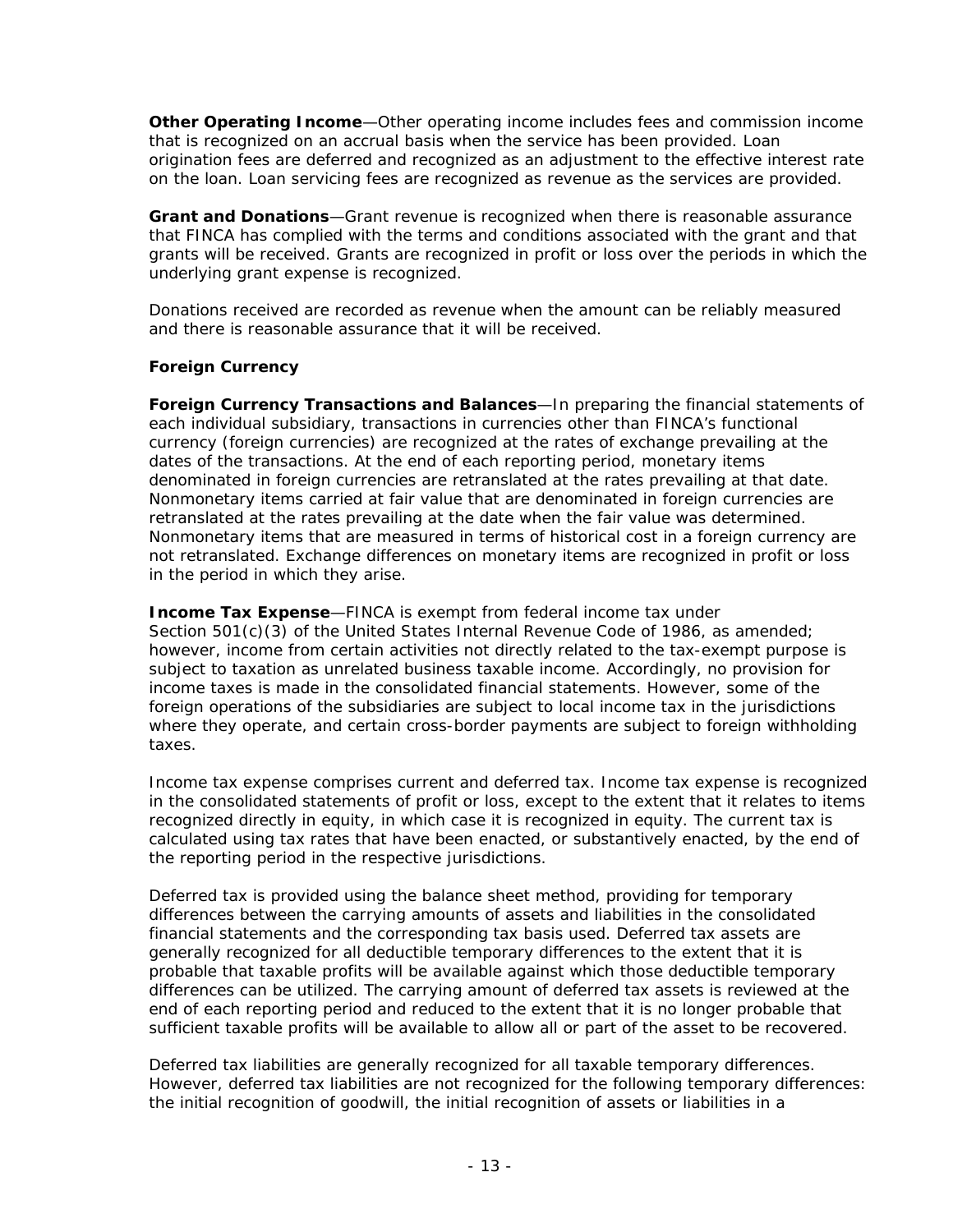transaction that is not a business combination and that affects neither accounting nor taxable profit, and differences relating to investments in subsidiaries to the extent that FINCA is able to control the reversal of temporary difference and it is probable that the temporary difference will not reverse in the foreseeable future.

Deferred tax liabilities and assets are measured at the tax rates that are expected to apply in the period in which the liability is settled or the asset realized, based on tax rates (and tax laws) that have been enacted or substantively enacted by the end of the reporting period.

The measurement of deferred tax liabilities and assets reflects the tax consequences that FINCA would expect to occur if it were recover or settle the carrying amount of its assets and liabilities at the end of the reporting period.

**Financial Assets**—FINCA recognizes its financial assets within the following specified categories: FVTPL, AFS, held-to-maturity (HTM), and loans receivable. The classification depends on the nature and purpose for which the financial assets were acquired and is determined at the time of initial recognition.

*Financial Assets at FVTPL*—Financial assets are classified as at FVTPL when the financial asset is either held for trading or it is designated as FVTPL and:

- it has been acquired principally for the purpose of selling it in the near term or
- it is a derivative that is not designated nor effective as a hedging instrument.

A financial asset other than a financial asset held for trading may be designated as at FVTPL upon initial recognition if:

- such designation eliminates or significantly reduces a measurement or recognition inconsistency that would otherwise arise;
- the financial asset forms part of a group of financial assets or financial liabilities or both, which is managed, and its performance is evaluated on a fair value basis, in accordance with FINCA's documented risk management or investment strategy, and information about the grouping is provided internally on that basis; or
- it forms part of a contract containing one or more embedded derivatives and International Accounting Standards (IAS) 39, Financial Instruments: Recognition and Measurement, which permits the entire combined contract to be designated as at FVTPL.

Financial assets at FVTPL are stated at fair value, with remeasurement gains or losses recognized in profit or loss. The net gain or loss recognized in profit or loss incorporates any dividend or interest earned on the financial asset and is included in the (loss) gain on financial assets and liabilities at FVTPL. Fair value is determined in the manner described in Note 6.

*HTM Investments*—HTM investments are nonderivative financial assets with fixed or determinable payments and fixed maturities that the Company has positive intent and ability to hold to maturity. Subsequent to initial recognition, HTM investments are measured at amortized cost using the effective interest method, less any impairment.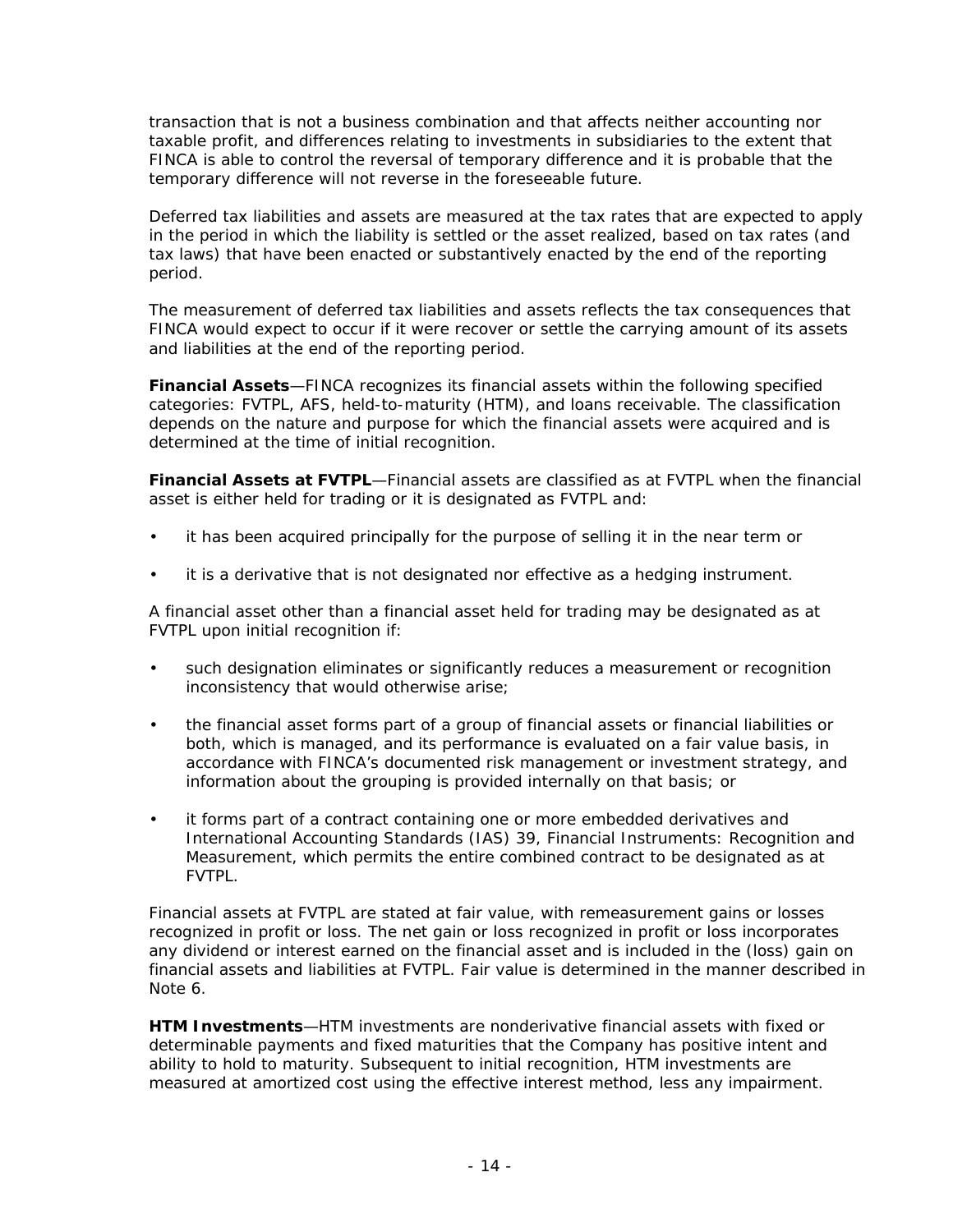*AFS Financial Assets*—AFS are nonderivatives that are either designated as AFS or are not classified as (a) loans and receivables, (b) HTM investments, or (c) financial assets as at FVTPL. AFS are stated at fair value at the end of reporting period. Changes in the carrying amount of AFS monetary financial assets relating to changes in foreign currency rates, interest income calculated using the effective interest method, and dividends on AFS equity investments are recognized in the profit or loss. Other changes in the carrying amount of AFS are recognized in the other comprehensive income and accumulated under the investment valuation reserve. When the investment is disposed of or is determined to be impaired, the cumulative gain or loss previously accumulated in the revaluation reserve is reclassified to profit or loss.

*Loans Receivable—Net of Allowance*—Loans receivable are nonderivative financial assets with fixed or determinable payments and that FINCA does not intend to sell immediately or in the near term.

Loans receivable are initially measured at fair value, plus directly attributable transaction costs, and subsequently measured at their amortized cost using the effective interest method, less any impairment.

*Impairment of Loans*—FINCA assesses at each balance sheet date whether there is objective evidence that its loans receivable are impaired. If there is objective evidence of impairment of a credit exposure or a portfolio of credit exposures has occurred that influences the future cash flow of the financial assets, the respective losses are immediately recognized. Depending on the size or type of the credit exposure, such losses are either calculated on an individual credit exposure basis or are collectively assessed for a portfolio of credit exposures. The carrying amount of the loan is reduced through the use of an allowance account and the amount of the loss is recognized in the consolidated statements of profit or loss through impairment losses on loans. FINCA does not recognize losses from expected future events.

*Individually Assessed Loans*—Credit exposures are considered individually significant if they have a certain size, partly depending on the individual subsidiary. As a FINCA-wide rule, all credit exposures over a country-specific threshold are individually assessed for impairment. For such credit exposures, it is assessed whether objective evidence of impairment exists, i.e., any factors that might influence the client's ability to fulfill his contractual payment obligations towards the individual subsidiary, such as:

- Delinquencies in contractual payments of interest or principal
- Breach of covenants or conditions
- Initiation of bankruptcy proceedings
- Any specific information on the client's business (e. g., reflected by cash flow difficulties experienced by the client)
- Changes in the client's market environment
- The general economic situation

Additionally, the aggregate exposure to the client and the realizable value of collateral held are taken into account when deciding on the allowance for impairment. If there is objective evidence that an impairment loss has been incurred, the amount of the loss is measured as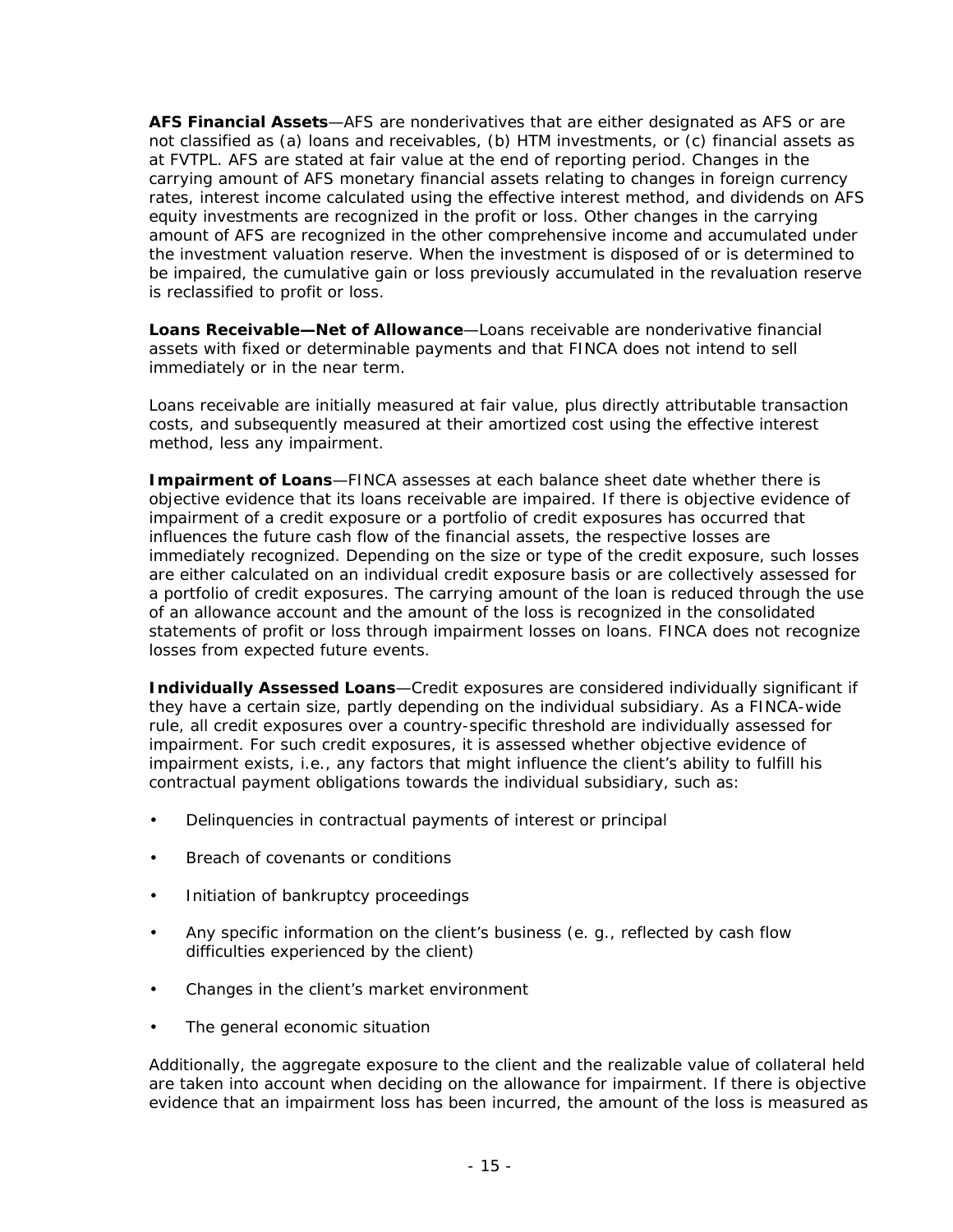the difference between the asset's carrying amount and the present value of its estimated future cash flows discounted at the financial asset's original effective interest rate (specific impairment). If a credit exposure has a variable interest rate, the discount rate for measuring any impairment loss is the current effective interest rate determined under the contract. The calculation of the present value of the estimated future cash flow of a collateralized financial asset reflects the cash flow that may result from foreclosure, less costs for obtaining and selling the collateral.

If FINCA determines that no objective evidence of impairment exists for an individually assessed loans receivable whether individually significant or not, it includes the loans receivable asset in a group of financial assets with similar credit risk characteristics and collectively assesses them for impairment (impairment for collectively assessed credit exposures).

*Collectively Assessed Loans*—There are two cases in which credit exposures are collectively assessed for impairment:

- Individually insignificant credit exposures that show objective evidence of impairment
- Credit exposures that do not show signs of impairment, in order to cover all losses that have already been incurred, but not yet detected on an individual credit exposure basis

For the purpose of the evaluation of impairment of individually insignificant credit exposures, the credit exposures are grouped on the basis of similar credit risk characteristics, i.e., according to the number of days they are in arrears. Arrears of more than 30 days are considered to be a sign of impairment. This characteristic is relevant for the estimation of future cash flows for the defined groups of such assets, based on historical loss experiences with loans that showed similar characteristics. The collective assessment of impairment for individually insignificant credit exposures and for unimpaired credit exposures belonging to a group of financial assets is based on a quantitative analysis of historical default rates for loan portfolios with similar risk characteristics in the individual subsidiary (migration analysis), grouped into geographical segments with a comparable risk profile. After a qualitative analysis of this statistical data, FINCA management approves appropriate rates as the basis for their portfolio-based impairment allowances. Deviations from this guideline are allowed at the discretion of FINCA management.

Future cash flows in a group of financial assets that are collectively evaluated for impairment are estimated on the basis of the contractual cash flows of the assets in the group and historical loss experience for assets with credit risk characteristics similar to those in the group. Historical loss experience is adjusted on the basis of current observable data to reflect the effects of current conditions that did not affect the period on which the historical loss experience is based and to remove the effects of conditions in the historical period that do not exist currently. The methodology and assumptions used for estimating future cash flows are reviewed regularly by FINCA to reduce any differences between loss estimates and actual loss experience.

*Writing off Loans*—When a loan is determined uncollectible, it is written off against the related allowance for loan impairment. Such loans are written off after all the necessary procedures have been completed and the amount of the loss has been determined. Subsequent recoveries of amounts previously written off decrease the amount of the provision for loan impairment in the consolidated statements of profit or loss.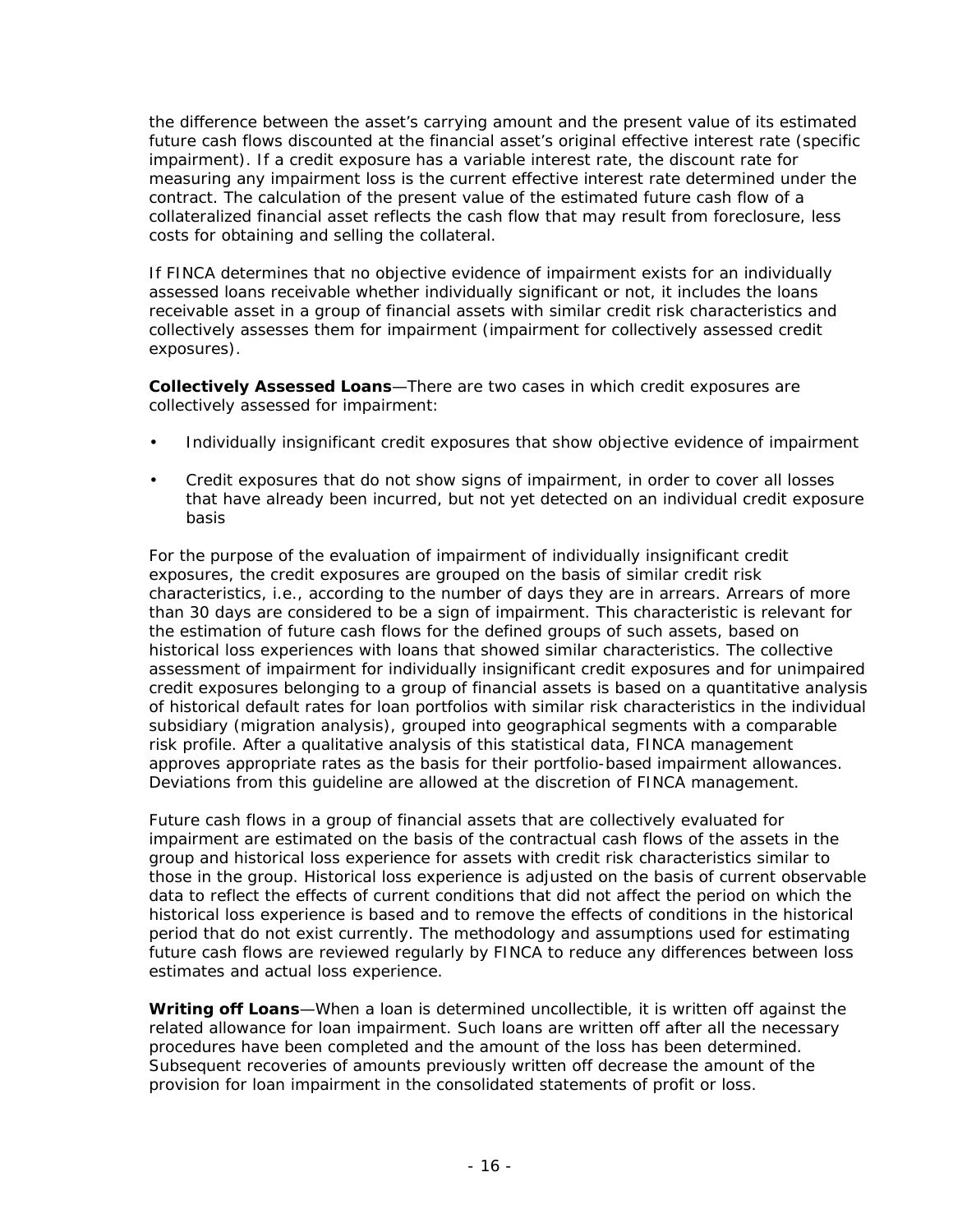FINCA writes off a loan (and any related provision for impairment losses) when FINCA's credit committees and a subsidiary's audit committee determines that the loans are uncollectible. This determination is reached after considering information, such as the occurrence of significant changes in a client's financial position, such that the client can no longer pay the obligation, or that proceeds from collateral, if any, will not be sufficient to pay back the entire exposure. For smaller balance standardized loans, charge-off decisions are generally based on a product-specific past due status.

*Derecognition of Financial Assets*—FINCA derecognizes a financial asset when the contractual rights to the cash flow for the asset expire or when it transfers the financial asset and substantially all the risks and rewards of ownership of the asset to another party. On derecognition of the financial asset, the difference between the asset's carrying amount and the sum of consideration received and receivable as well as the cumulative gain or loss that had been recognized in other comprehensive income and accumulated in equity is recognized in profit or loss.

FINCA also derecognizes certain assets when it charges off balances pertaining to the assets deemed to be uncollectible (see Note 5). Any interest in transferred financial assets that is created or retained by FINCA is recognized as a separate asset or liability.

*Impairment of Financial Assets*—At each balance sheet date, FINCA assesses whether there is objective evidence that financial assets not carried at FVTPL are impaired. Financial assets are impaired when objective evidence demonstrates that a loss event has occurred after the initial recognition of the asset and that the loss event has an impact on the future cash flows of the asset that can be reliably estimated.

For AFS equity investments, a significant or prolonged decline in the fair value of the security below its cost is considered to be objective evidence of impairment.

Impairment losses on assets carried at amortized cost are measured as the difference between the carrying amount of the financial assets and the present value of estimated cash flows discounted at the assets' original effective interest rate. Losses are recognized in the consolidated statements of profit or loss and reflected in an allowance account against the financial assets.

When a subsequent event causes the amount of impairment loss to decrease, the impairment loss is reversed through profit or loss.

**Financial Liabilities**—Financial liabilities are classified as either financial liabilities 'at FVTPL' or 'other financial liabilities.'

*Financial Liabilities at FVTPL*—Financial liabilities are classified as 'at FVTPL' when the financial liability is held for trading or it is designated as 'at FVTPL.' FINCA did not have any financial liabilities held for trading at December 31, 2016 and 2015.

A financial liability other than a financial liability held for trading may be designated at FVTPL upon initial recognition if:

- it has been incurred principally for the purpose of repurchasing it in the near term;
- on initial recognition, it is part of a portfolio of identified financial instruments that FINCA manages together and has a recent actual pattern of short-term profit taking;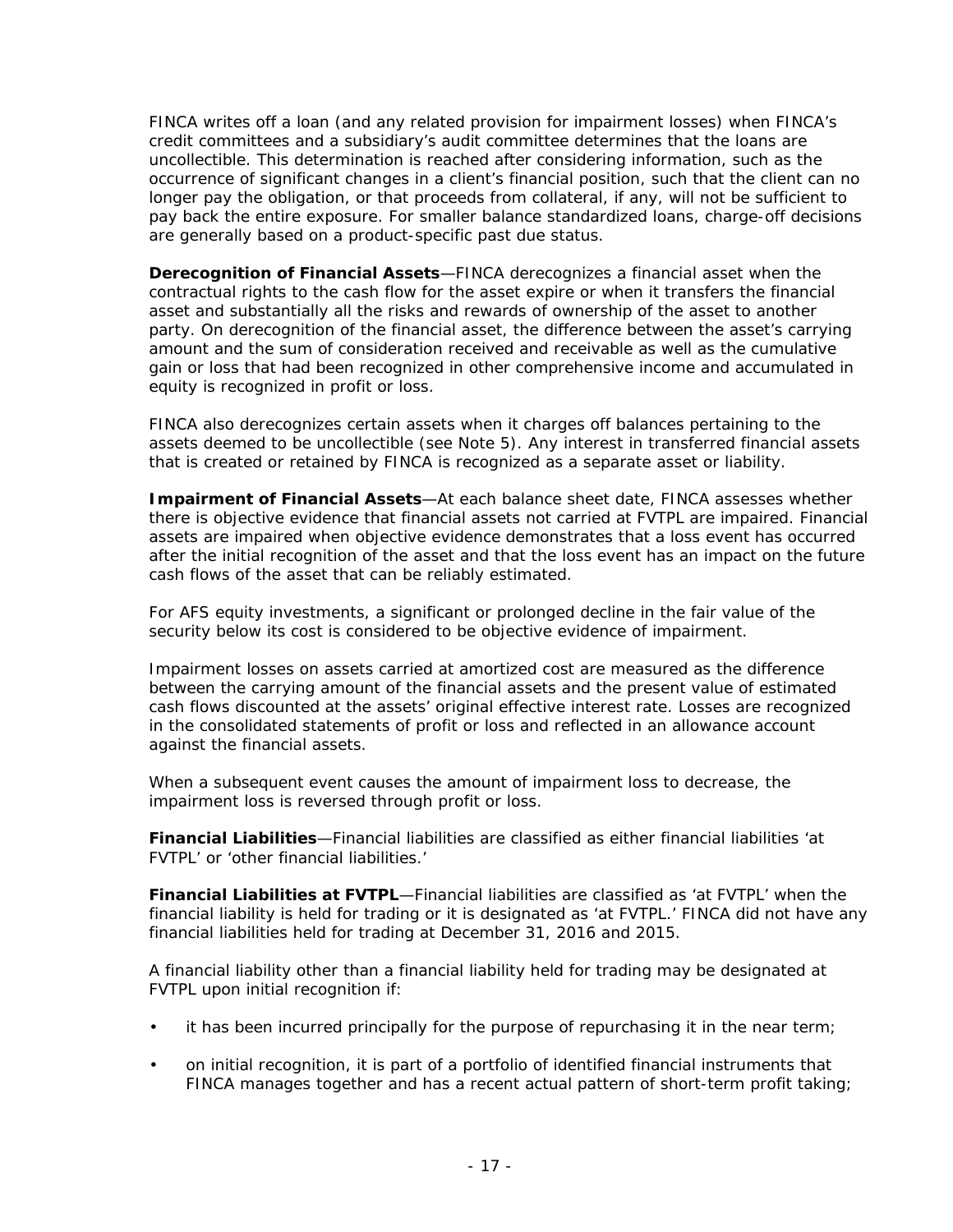- it is a derivative that is not designated and effective as a hedging instrument, such designation eliminates or significantly reduces a measurement or recognition inconsistency that would otherwise arise;
- the financial asset forms part of a group of financial assets or financial liabilities or both, which is managed, and its performance is evaluated on a fair value basis, in accordance with FINCA's documented risk management or investment strategy, and information about the grouping is provided internally on that basis; or
- it forms part of a contract containing one or more embedded derivatives and IAS 39 permits the entire combined contract to be designated as at FVTPL.

Financial liabilities at FVTPL are stated at fair value with remeasurement gains or losses recognized in consolidated statements of profit or loss in (loss) gain on financial assets at FVTPL. The net gain or loss recognized in profit or loss incorporates any interest paid on the financial liability and is included in the "other gains or losses" line item.

*Accounts Payable and Other Accrued Liabilities*—Accounts payable and other accrued liabilities are measured at amortized cost using the effective interest method.

*Notes Payable*—Notes payable are recognized initially at fair value, net of transaction costs incurred. Notes payable are subsequently carried at amortized cost; any difference between the proceeds (net of transaction costs) and the redemption value is recognized in the consolidated statements of profit or loss over the period of the borrowings using the effective interest method. Fees paid on the establishment of loan facilities are recognized as transaction costs of the loan to the extent that it is probable that some or all of the facility will be drawn down. In this case, the fees is deferred until the drawdown occurs. To the extent there is no evidence that it is probable that some or all of the facility will be drawn down, the fees is capitalized as a prepayment for liquidity services and amortized over the period of the facility to which it relates.

*Subordinated Debt*—Subordinated debt consists mainly of liabilities to other international financial institutions, which in the event of insolvency or liquidation are not repaid until all nonsubordinated creditors have been satisfied. There is no obligation to repay early. Following initial recognition at acquisition cost, the subordinated debt is recognized at amortized cost. Premiums and discounts are amortized over the respective terms in the consolidated statements of profit or loss under "net interest income."

*Client Deposits*—Client deposits are recognized initially at fair value, net of transaction costs incurred. Changes to client deposits are subsequently stated at amortized cost; any difference between proceeds net of transaction costs and the redemption value is recognized in the consolidated statements of profit or loss over the period of the borrowings using the effective interest rate method.

*Financial Guarantee Contracts*—Financial guarantee contracts issued by FINCA are initially measured at their fair value and if not designated as 'at FVTPL' are subsequently measured at the higher of:

- The amount of obligation under the contract as determined in accordance with IAS 37, *Provisions, Contingent Liabilities and Contingent Assets*.
- The amount initially recognized, less, where appropriate, cumulative amortization recognized, in accordance with the revenue recognition policies.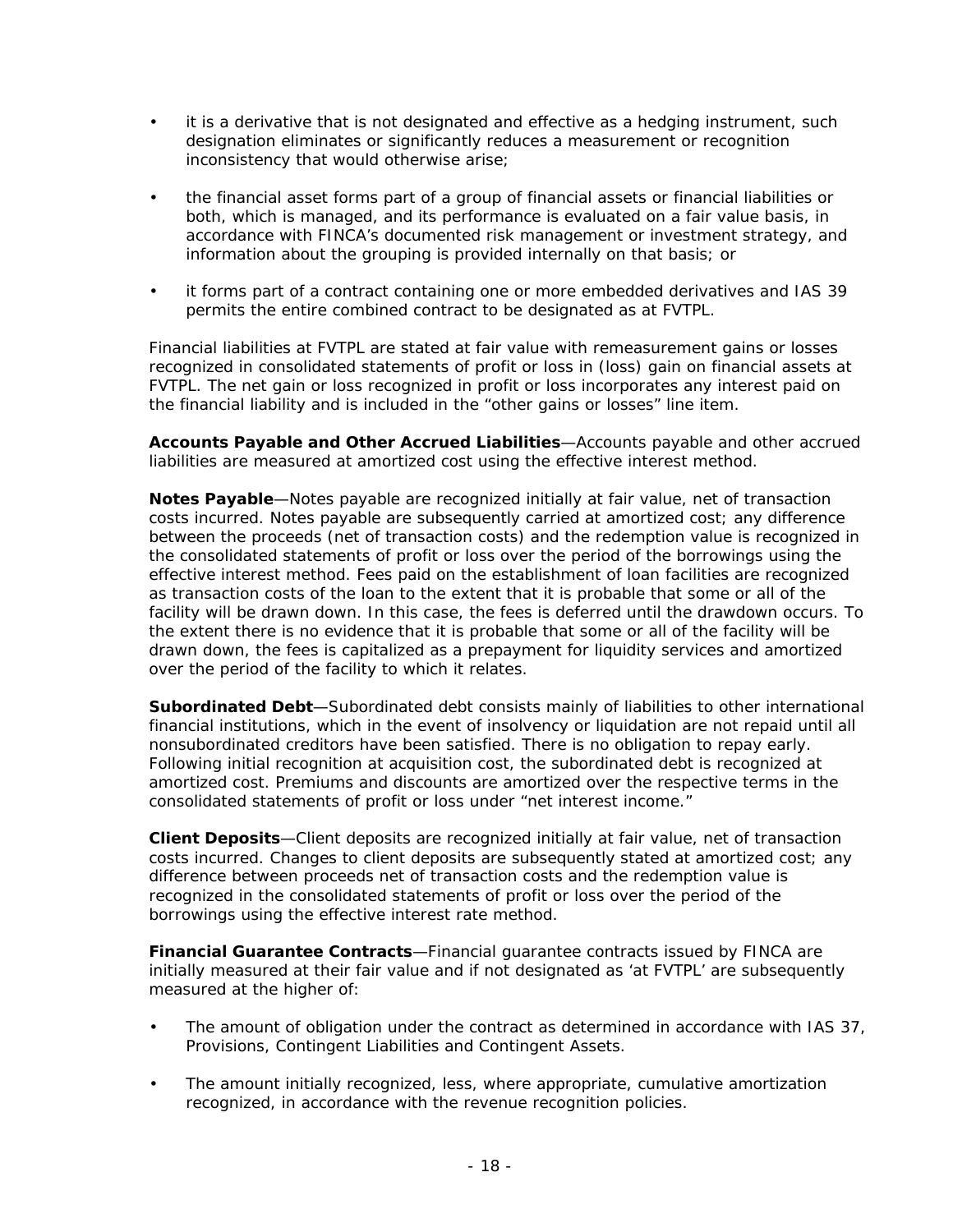*Derecognition of Financial Liabilities*—Financial liabilities are derecognized when they have been redeemed or otherwise extinguished. All financial liabilities are derecognized when they are extinguished—that is, when the obligation is discharged, canceled, or expires. The difference between the carrying amount of financial liability derecognized and consideration paid is recognized in the consolidated statements of profit or loss.

**Derivatives**—The Company enters into a variety of derivative financial instruments to manage its exposure to interest rate and foreign exchange risk, including foreign exchange forward contracts, interest rate, and foreign exchange swaps.

Derivative instruments are initially recognized at fair value at the date the derivative contracts are entered into and are subsequently remeasured to their fair value at the end of each reporting period. The resulting gain or loss is recognized in profit or loss immediately. FINCA does not designate any of the hedging instruments for the purposes of qualifying for hedge accounting.

**Offsetting**—Financial assets and liabilities are offset and the net amount is presented in the consolidated statements of financial position when, and only when, FINCA has a legal right to offset the amounts and intends either to settle on a net basis or to realize the asset and settle the liability simultaneously.

Income and expenses are presented on a net basis only when permitted by the accounting standards or for gains and losses arising from a group of similar transactions.

**Property and Equipment**—Items of property and equipment are measured at cost, less accumulated depreciation and recognized impairment losses.

Cost includes expenditures that are directly attributable to the acquisition of the asset. The cost of self-constructed assets includes the cost of materials and direct labor, any other costs directly attributable to bringing the asset to a working condition for its intended use, and the costs of dismantling and removing the items and restoring the site on which they are located. Purchased software that is integral to the functionality of the related equipment is capitalized as part of that equipment.

The cost to replace an item of property or equipment is recognized in the carrying amount of the item if it is probable that the future economic benefits embodied within the part will flow to FINCA and its cost can be reliably measured.

Depreciation is recognized in the consolidated statements of profit or loss on a straight-line basis over the estimated useful lives of each part of an item of property and equipment:

| Buildings and offices          | $20 - 50$ years |
|--------------------------------|-----------------|
| Computer equipment             | 2-5 years       |
| Furniture and office equipment | 5–7 years       |
| Vehicles                       | 3–5 years       |
| Other                          | 2-5 years       |

Leasehold improvements are depreciated over the shorter of the lease term or their useful lives. When necessary, assets are componentized to address different useful lives of the component.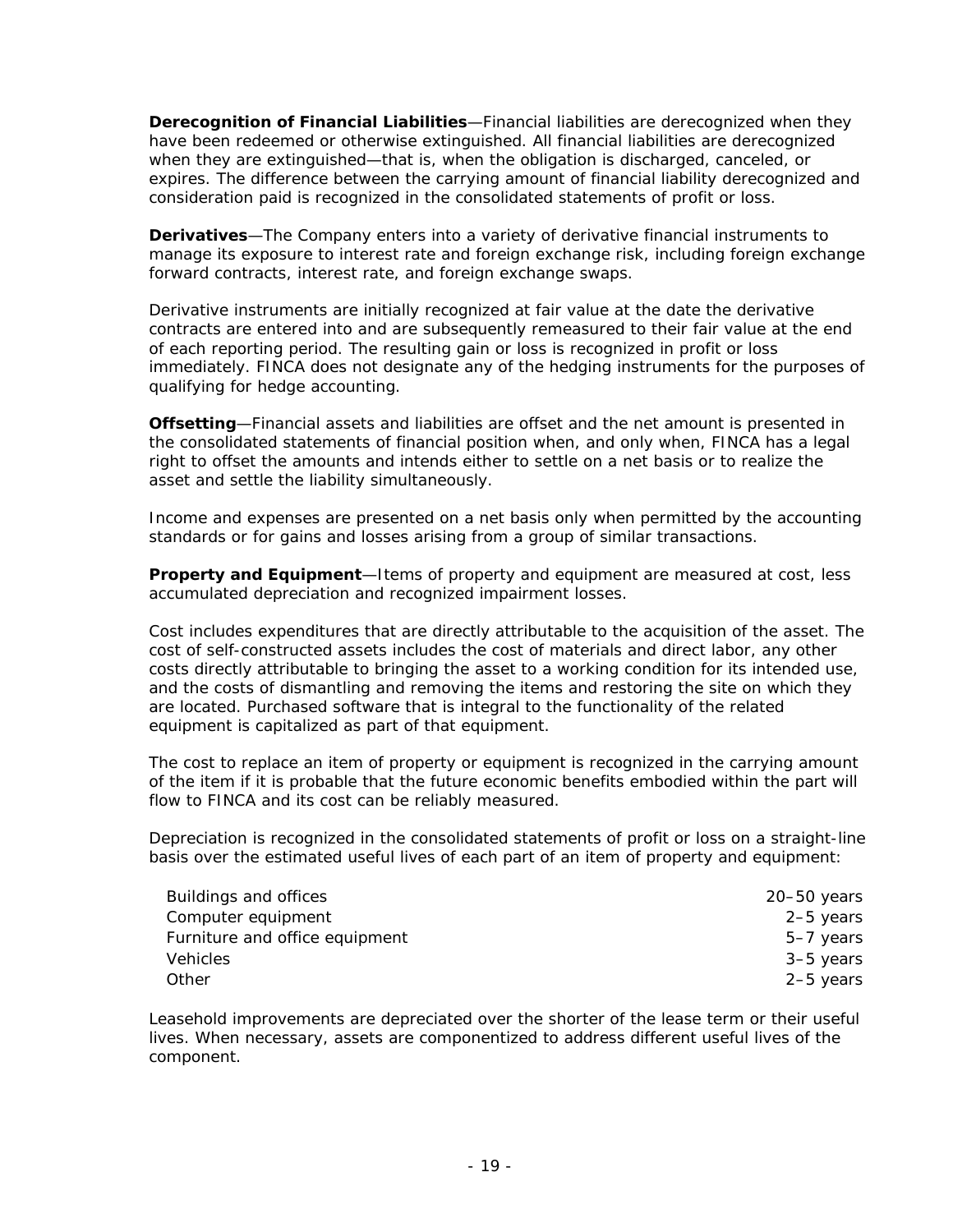Depreciation methods, useful lives, and residual values are reassessed at each reporting date.

**Intangible Assets**—Costs associated with maintaining computer software programs are recognized as an expense as incurred. Development costs that are directly attributable to the design and testing of identifiable and unique software products controlled by FINCA are recognized as intangible assets when the following criteria are met:

- It is technically feasible to complete the software product so that it will be available for use;
- Management intends to complete the software product and use it;
- There is an ability to use or sell the software product;
- It can be demonstrated how the software product will generate probable future economic benefits;
- Adequate technical, financial, and other resources to complete the development and to use or sell the software product are available; and
- The expenditure attributable to the software product during its development can be reliably measured.

Directly attributable costs that are capitalized as part of the software product include the software development employee costs and an appropriate portion of the overhead costs.

Other development expenditures that do not meet these criteria are recognized as an expense as incurred. Development costs previously recognized as an expense are not recognized as an asset in a subsequent period.

Computer software development costs recognized as assets are amortized over their useful lives, which is three to five years depending on facts and circumstances. Capital work in progress is represented by capitalized costs of information systems implementation in process. Capital work in progress is not amortized.

**Impairment of Nonfinancial Assets**—The carrying amounts of FINCA's nonfinancial assets are reviewed on an annual basis or whenever a triggering event has been observed to determine whether there is any indication of impairment. If any such indication exists, the asset's recoverable amount is estimated to determine the extent of the impairment loss (if any).

An impairment loss is recognized if the carrying amount of an asset or its cash-generating unit exceeds its recoverable amount. A cash-generating unit is the smallest identifiable asset group that generates cash flows that are largely independent from other assets and groups. Impairment losses are recognized in the consolidated statements of profit or loss.

The recoverable amount of an asset or cash-generating unit is the higher of its value in use and its fair value, less cost to sell. In assessing value in use, the estimated future cash flows are discounted to their present value using a pretax discount rate that reflects current market assessments of the time value of money and the risks specific to the asset for which the estimates of future cash flows have not been adjusted.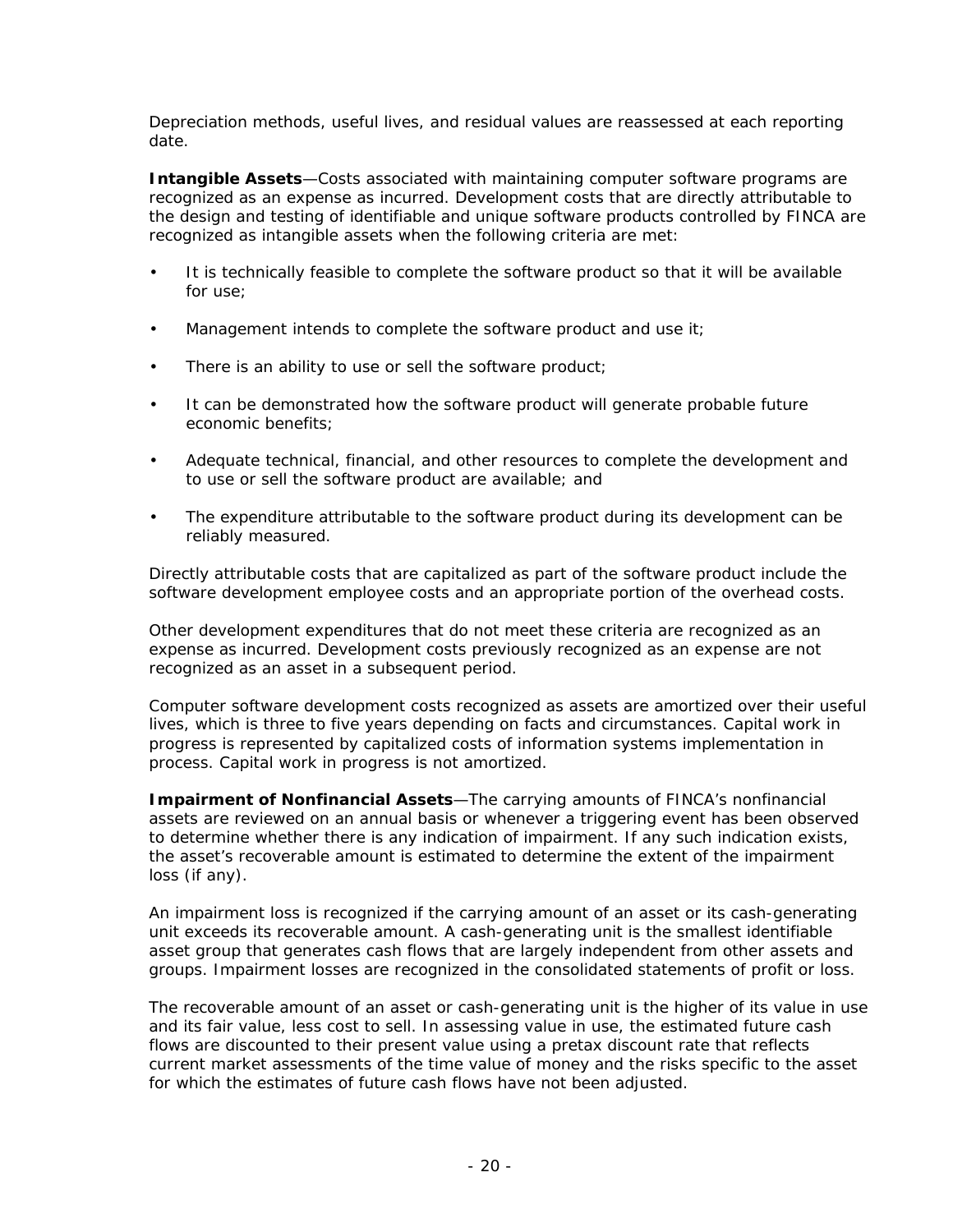Impairment losses recognized in prior periods are assessed at each reporting date for any indications that the loss has decreased or no longer exists. Such impairment loss is reversed if there has been a change in the estimates used to determine the recoverable amount. Such an impairment loss is reversed only to the extent that the asset's carrying amount does not exceed the carrying amount that would have been determined, net of depreciation or amortization, if no impairment loss had been recognized in previous years.

**Government and Other Grants**—Grants are accounted for in accordance with IAS 20, *Accounting for Government Grants and Disclosure of Government Assistance*, following the gross approach, where the money received and the obligation to use the money for ongoing expenses is not offset. The liability to fulfill the obligation, recognized as deferred revenue in the consolidated statements of financial position, is amortized through the consolidated statements of profit or loss at the same time as funds are spent to cover expenditures. When donor contributions are used to purchase assets, the assets are recognized as property and equipment or intangible assets in the consolidated statements of financial position. Another liability is recognized to reflect the obligation to use the funds for restricted purposes. The liability is amortized through the consolidated statements of profit or loss at which time the expenses are incurred for program activities.

Awards not yet received are accrued to the extent unreimbursed expenses have been incurred for the purposes specified by an approved award. FINCA defers award revenue received under approved awards to the extent they exceed expenses incurred for the purposes specified under the awards' restrictions. Proceeds from monetization of commodities inventory are also reported as refundable advances until proceeds are used for program expenses.

#### **Application of New and Revised IFRSs**

*New and Revised IFRSs in Issue, but Not Yet Effective*—FINCA has not applied the following new and revised IFRSs that have been issued, but are not yet effective:

*Effective for annual periods beginning on or after January 1, 2018, with earlier application permitted.* 

- IFRS 9, *Financial Instruments, and*
- IFRS 15, *Revenue from Contracts with Customers*.

#### **IFRS 9** *Financial Instruments (as revised in 2014)*

*Effective for annual periods beginning on or after January 1, 2018.* 

In July 2014, the IASB finalized the reform of financial instruments accounting and issued IFRS 9 (as revised in 2014), which contains the requirements for a) the classification and measurement of financial assets and financial liabilities, b) impairment methodology, and c) general hedge accounting. IFRS 9 (as revised in 2014) will supersede IAS 39 upon its effective date.

*Phase 1: Classification and Measurement of Financial Assets and Financial Liabilities*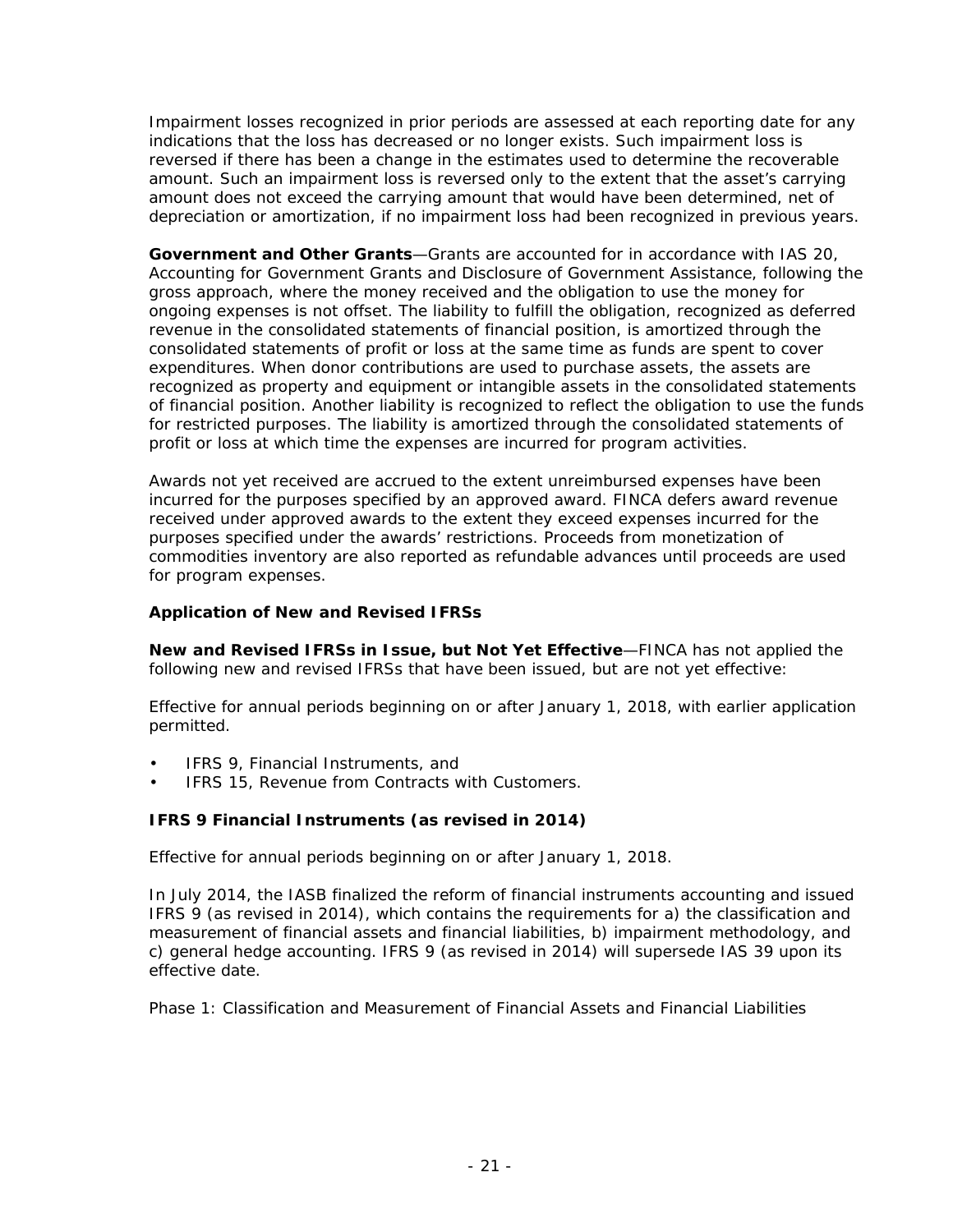With respect to the classification and measurement, the number of categories of financial assets under IFRS 9 has been reduced; all recognized financial assets that are currently within the scope of IAS 39 will be subsequently measured at either amortized cost or fair value under IFRS 9. Specifically:

- a debt instrument that (i) is held within a business model whose objective is to collect the contractual cash flows and (ii) has contractual cash flows that are solely payments of principal and interest on the principal amount outstanding must be measured at amortized cost (net of any write down for impairment), unless the asset is designated at FVTPL under the fair value option;
- a debt instrument that (i) is held within a business model whose objective is achieved both by collecting contractual cash flows and selling financial assets and (ii) has contractual terms that give rise on specified dates to cash flows that are solely payments of principal and interest on the principal amount outstanding must be measured at fair value through other comprehensive income (FVTOCI), unless the asset is designated at FVTPL under the fair value option;
- all other debt instruments must be measured at FVTPL; and
- all equity investments are to be measured in the consolidated statements of financial position at fair value, with gains and losses recognized in profit or loss, except that if an equity investment is not held for trading, an irrevocable election can be made at initial recognition to measure the investment at FVTOCI, with dividend income recognized in profit or loss.

IFRS 9 also contains requirements for the classification and measurement of financial liabilities and derecognition requirements. One major change from IAS 39 relates to the presentation of changes in the fair value of a financial liability designated as at FVTPL attributable to changes in the credit risk of that liability. Under IFRS 9, such changes are presented in other comprehensive income, unless the presentation of the effect of the change in the liability's credit risk in other comprehensive income would create or enlarge an accounting mismatch in profit or loss. Changes in fair value attributable to a financial liability's credit risk are not subsequently reclassified to profit or loss. Under IAS 39, the entire amount of the change in the fair value of the financial liability designated as FVTPL is presented in profit or loss.

#### *Phase 2: Impairment Methodology*

The impairment model under IFRS 9 reflects *expected* credit losses, as opposed to incurred credit losses under IAS 39. Under the impairment approach in IFRS 9, it is no longer necessary for a credit event to have occurred before credit losses are recognized. Instead, an entity always accounts for expected credit losses and changes in those expected credit losses. The amount of expected credit losses should be updated at each reporting date to reflect changes in credit risk since initial recognition.

#### *Phase 3: Hedge Accounting*

The general hedge accounting requirements of IFRS 9 retain the three types of hedge accounting mechanisms in IAS 39. However, greater flexibility has been introduced to the types of transactions eligible for hedge accounting, specifically broadening the types of instruments that qualify as hedging instruments and the types of risk components of nonfinancial items that are eligible for hedge accounting. In addition, the effectiveness test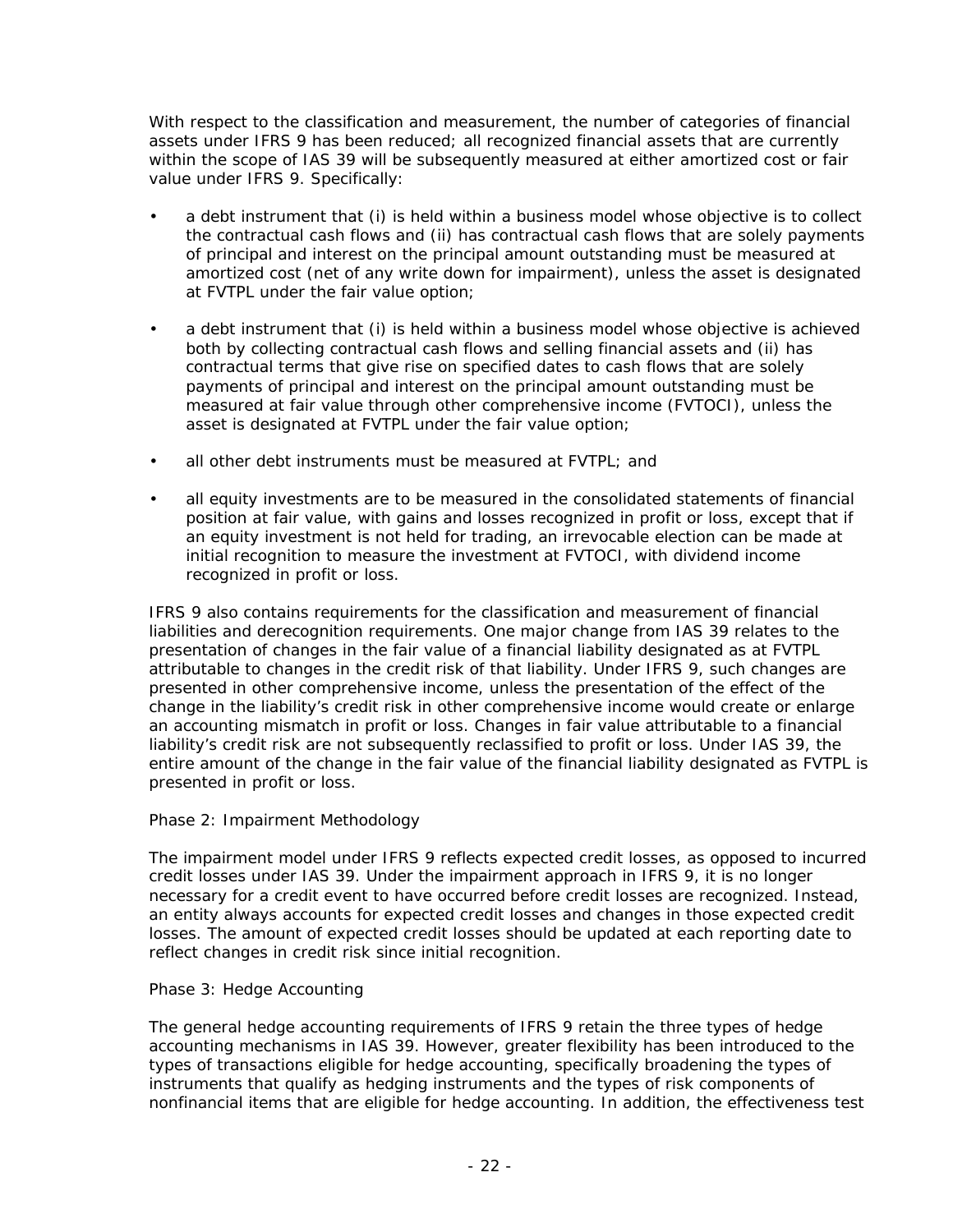has been overhauled and replaced with the principle of an 'economic relationship.' Retrospective assessment of hedge effectiveness is no longer required. Far more disclosure requirements about an entity's risk management activities have been introduced.

The work on macro hedging by the IASB is still at a preliminary stage—a discussion paper was issued in April 2014 to gather preliminary views and direction from constituents with a comment period that ended on October 17, 2014. The project is under redeliberation at the time of writing.

#### *Transitional Provisions*

IFRS 9 (as revised in 2014) is effective for annual periods beginning on or after January 1, 2018, with earlier application permitted. If an entity elects to apply IFRS 9 early, it must apply all of the requirements in IFRS 9 at the same time, except for those relating to:

- 1. the presentation of fair value gains and losses attributable to changes in the credit risk of financial liabilities designated as at FVTPL, the requirements for which an entity may early apply without applying the other requirements in IFRS 9 and
- 2. hedge accounting, for which an entity may choose to continue to apply the hedge accounting requirements of IAS 39 instead of the requirements of IFRS 9.

It is not practicable to provide a reasonable estimate of the effect of IFRS 9 until FINCA performs a detailed review.

#### **IFRS 15**

*Effective for annual periods beginning on or after January 1, 2018.* 

IFRS 15 establishes a single comprehensive model for entities to use in accounting for revenue arising from contracts with customers. It will supersede the following revenue standards and interpretations upon its effective date:

- IAS 18, *Revenue*;
- IAS 11, *Construction Contracts;*
- IFRIC 13, *Customer Loyalty Programs;*
- IFRIC 15, *Agreements for the Construction of Real Estate;*
- IFRIC 18, *Transfers of Assets from Customers;* and
- Standard Interpretation Committee Interpretation 31, *Revenue—Barter Transactions Involving Advertising Services.*

As suggested by the title of the new revenue standard, IFRS 15 will only cover revenue arising from contracts with customers. Under IFRS 15, a customer of an entity is a party that has contracted with the entity to obtain goods or services that are an output of the entity's ordinary activities in exchange for consideration. Unlike the scope of IAS 18, the recognition and measurement of interest income and dividend income from debt and equity investments are no longer within the scope of IFRS 15. Instead, they are within the scope of IAS 39 (or IFRS 9 if IFRS 9 is early adopted).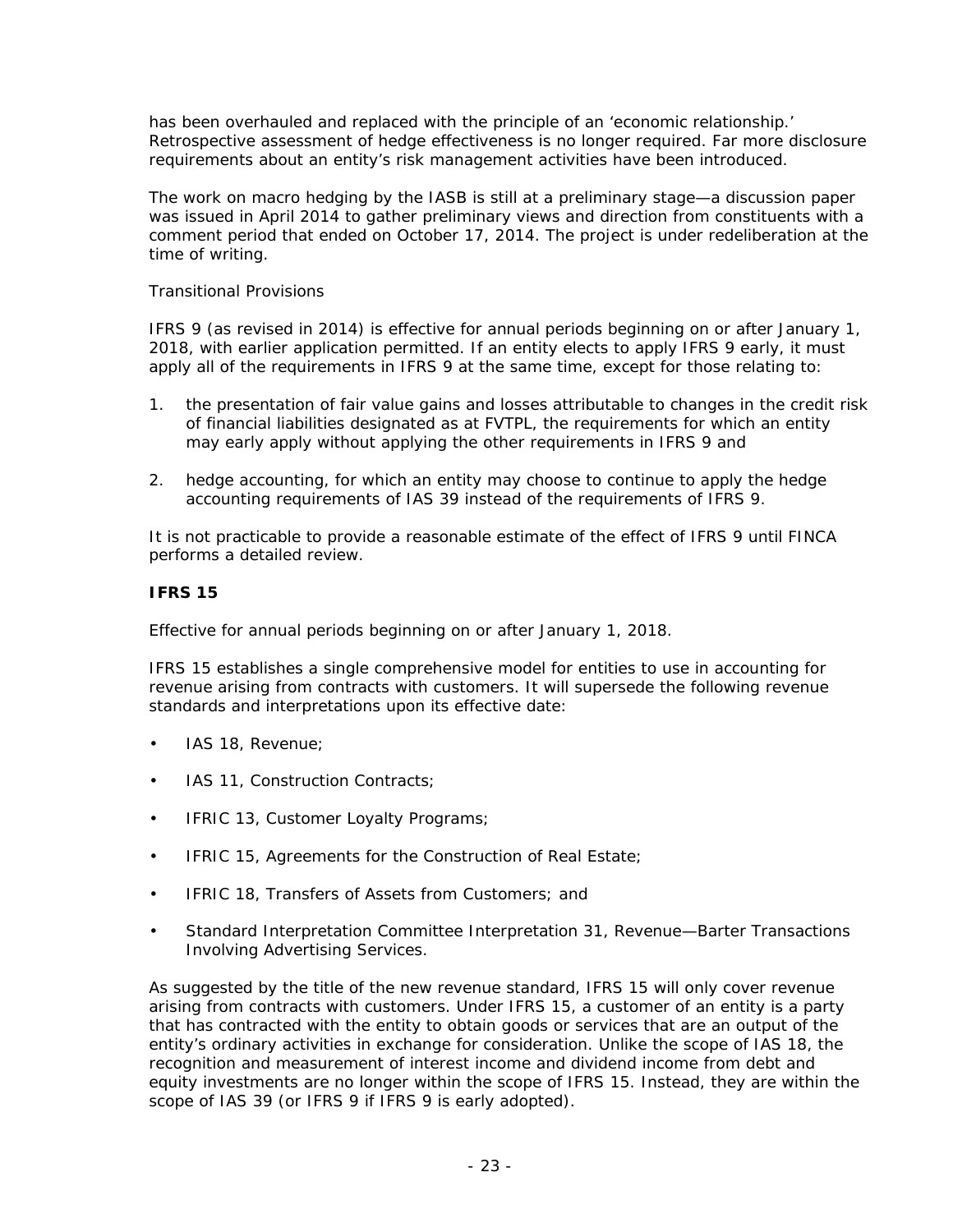As mentioned above, the new revenue standard has a single model to deal with revenue from contracts with customers. Its core principle is that an entity should recognize revenue to depict the transfer of promised goods or services to customers in an amount that reflects the consideration to which the entity expects to be entitled in exchange for those goods or services.

The new revenue standard introduces a five-step approach to revenue recognition and measurement:

Step 1: Identify the contract(s) with a customer.

Step 2: Identify the performance obligations in the contract.

Step 3: Determine the transaction price.

Step 4: Allocate the transaction price to the performance obligations in the contract.

Step 5: Recognize revenue when (or as) the entity satisfies a performance obligation.

Under IFRS 15, an entity recognizes revenue when (or as) a performance obligation is satisfied, i.e., when 'control' of the goods or services underlying the particular performance obligation is transferred to the customer. Far more prescriptive guidance has been added in IFRS 15 to deal with specific scenarios. Furthermore, extensive disclosures are required by IFRS 15.

It is not practicable to provide a reasonable estimate of the effect of IFRS 15 until FINCA performs a detailed review.

#### **Amendments to IFRS 11**

#### *Effective for annual periods beginning on or after January 1, 2016.*

The amendments to IFRS 11 provide guidance on how to account for the acquisition of a joint operation that constitutes a business as defined in IFRS 3, *Business Combinations*. Specifically, the amendments state that the relevant principles of accounting for business combinations in IFRS 3 and other standards (e.g., IAS 36, *Impairment of Assets*, regarding impairment testing of a cash-generating unit to which goodwill on acquisition of a joint operation has been allocated) should be applied. The same requirements should be applied to the formation of a joint operation if and only if one of the parties that participate in the joint operation contributes an existing business to the joint operation.

A joint operator is also required to disclose the relevant information required by IFRS 3 and other standards for business combinations.

**Amendments to IAS 16 and IAS 38**—The amendments to IAS 16, *Property, Plant, and Equipment*, prohibit entities from using a revenue-based depreciation method for items of property, plant, and equipment. The amendments to IAS 38, *Intangible Assets*, introduce a rebuttable presumption that revenue is not an appropriate basis for amortization of an intangible asset. This presumption can only be rebutted in the following two limited circumstances:

a) when the intangible asset is expressed as a measure of revenue or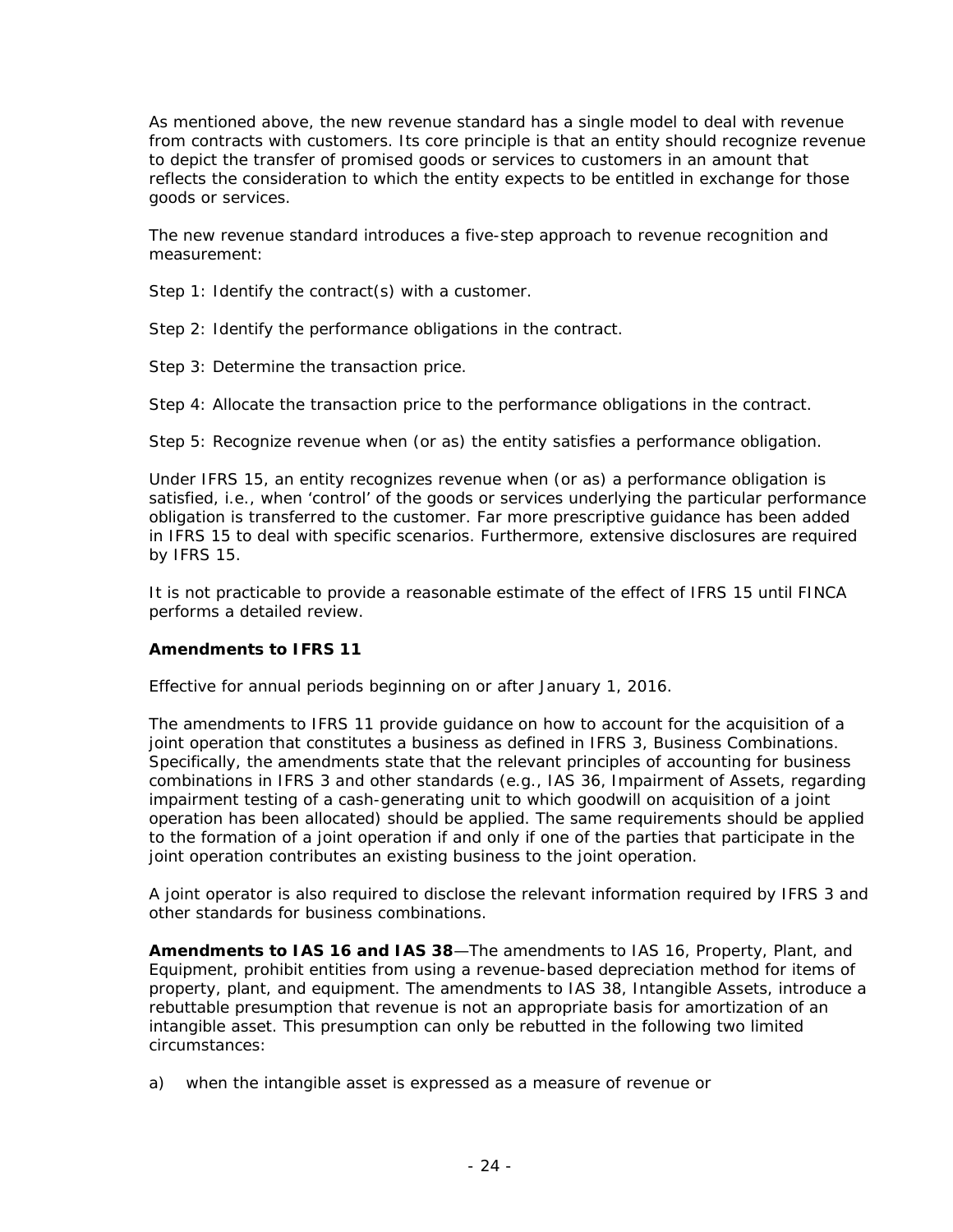b) when it can be demonstrated that revenue and consumption of the economic benefits of the intangible asset are highly correlated.

The amendments apply for annual periods beginning on or after January 1, 2016. Currently, FINCA uses the straight-line method for depreciation and amortization for its property, plant, and equipment and intangible assets. The management of FINCA believes that the straight-line method is the most appropriate method to reflect the consumption of economic benefits inherent in the respective assets.

#### **Amendments to IFRS 10 and IAS 28**

*Effective for annual periods beginning on or after January 1, 2016.* 

The amendments deal with situations where there is a sale or contribution of assets between an investor and its associate or joint venture.

IAS 28, *Investments in Associates*, has been amended to reflect the following:

- Gains and losses resulting from transactions involving assets that do not constitute a business between an investor and its associate or joint venture are recognized to the extent of unrelated investors' interests in the associate or joint venture.
- Gains or losses from downstream transactions involving assets that constitute a business between an investor and its associate or joint venture should be recognized in full in the investor's consolidated financial statements.

IFRS 10, *Consolidated Financial Statements*, has been amended to reflect the following:

Gains or losses resulting from the loss of control of a subsidiary that does not contain a business in a transaction with an associate or a joint venture that is accounted for using the equity method are recognized in the parent's profit or loss only to the extent of the unrelated investors' interests in that associate or joint venture. Similarly, gains and losses resulting from the remeasurement of investments retained in any former subsidiary (that has become an associate or a joint venture that is accounted for using the equity method) to fair value are recognized in the former parent's profit or loss only to the extent of the unrelated investors' interests in the new associate or joint venture.

The application of these amendments did not have a significant impact on FINCA's consolidated financial statements.

#### **Amendments to IFRS 10, IFRS 12, and IAS 28**

#### *Effective for annual periods beginning on or after January 1, 2016.*

The amendments clarify that the exemption from preparing consolidated financial statements is available to a parent entity that is a subsidiary of an investment entity, even if the investment entity measures all its subsidiaries at fair value in accordance with IFRS 10. Consequential amendments have also been made to IAS 28 to clarify that the exemption from applying the equity method is also applicable to an investor in an associate or joint venture if that investor is a subsidiary of an investment entity that measures all its subsidiaries at fair value.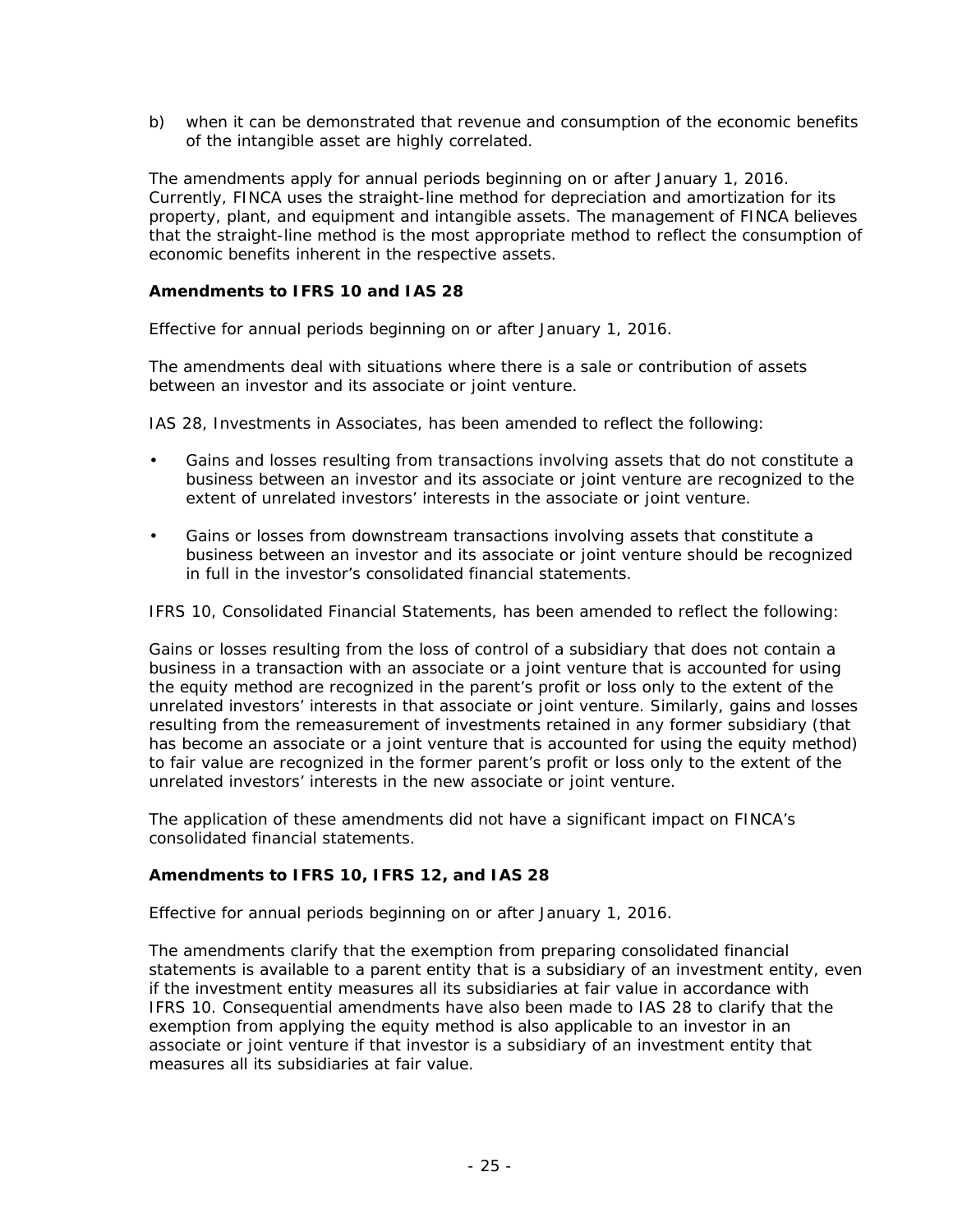The amendments further clarify that the requirement for an investment entity to consolidate a subsidiary providing services related to the former's investment activities applies only to subsidiaries that are not investment entities themselves.

Moreover, the amendments clarify that in applying the equity method of accounting to an associate or a joint venture that is an investment entity, an investor may retain the fair value measurements that the associate or joint venture used for its subsidiaries.

Lastly, clarification is also made that an investment entity that measures all its subsidiaries at fair value should provide the disclosures required by IFRS 12, *Disclosures of Interests in Other Entities*.

These amendments did not have a significant impact on FINCA's consolidated financial statements since FINCA does not have subsidiaries that are investment entities.

#### **4. CRITICAL ACCOUNTING ESTIMATES AND JUDGMENTS**

**Allowances for Credit Impairment**—The specific counterparty component of the total allowances for impairment applies to claims evaluated individually for impairment and is based upon management's best estimate of the present value of the cash flows that are expected to be received. In estimating these cash flows, management makes judgments about a counterparty's financial situation and the net realizable value of any underlying collateral. Each impaired asset is assessed on its merits, and the workout strategy and estimate of cash flows considered recoverable are independently approved by FINCA management.

Collectively assessed impairment allowances cover credit losses inherent in portfolios of claims with similar economic characteristics when there is objective evidence to suggest that they contain impaired claims, but the individual impaired items cannot yet be identified. A component of collectively assessed allowances is for country risks. In assessing the need for collective loan credit loss allowances, management considers factors, such as credit quality, portfolio size, concentrations, and economic factors. In order to estimate the required allowance, assumptions are made to define the way inherent losses are modeled and to determine the required input parameters, based on historical experience and current economic conditions. The accuracy of the allowances depends on how well these estimated future cash flows for specific counterparty allowances are forecast and the model assumptions and parameters used in determining collective allowances.

**Income Taxes**—FINCA is subject to income tax in several international jurisdictions and significant judgment is required in determining the provision for income taxes. During the ordinary course of business, there are transactions and calculations for which the ultimate tax determination is uncertain. As a result, FINCA recognizes tax liabilities based on estimates of whether additional taxes and interest will be due. These tax liabilities are recognized when, despite FINCA's belief that its tax return positions are supportable, FINCA believes that certain positions are likely to be challenged and may not be fully sustained upon review by tax authorities. FINCA believes that its accruals for tax liabilities are adequate for all open audit years based on its assessment of many factors, including past experience and interpretations of tax law. This assessment relies on estimates and assumptions and may involve a series of complex judgments about future events. To the extent that the final tax outcome of these matters is different than the amounts recorded, such differences will impact income tax expense in the period in which such determination is made.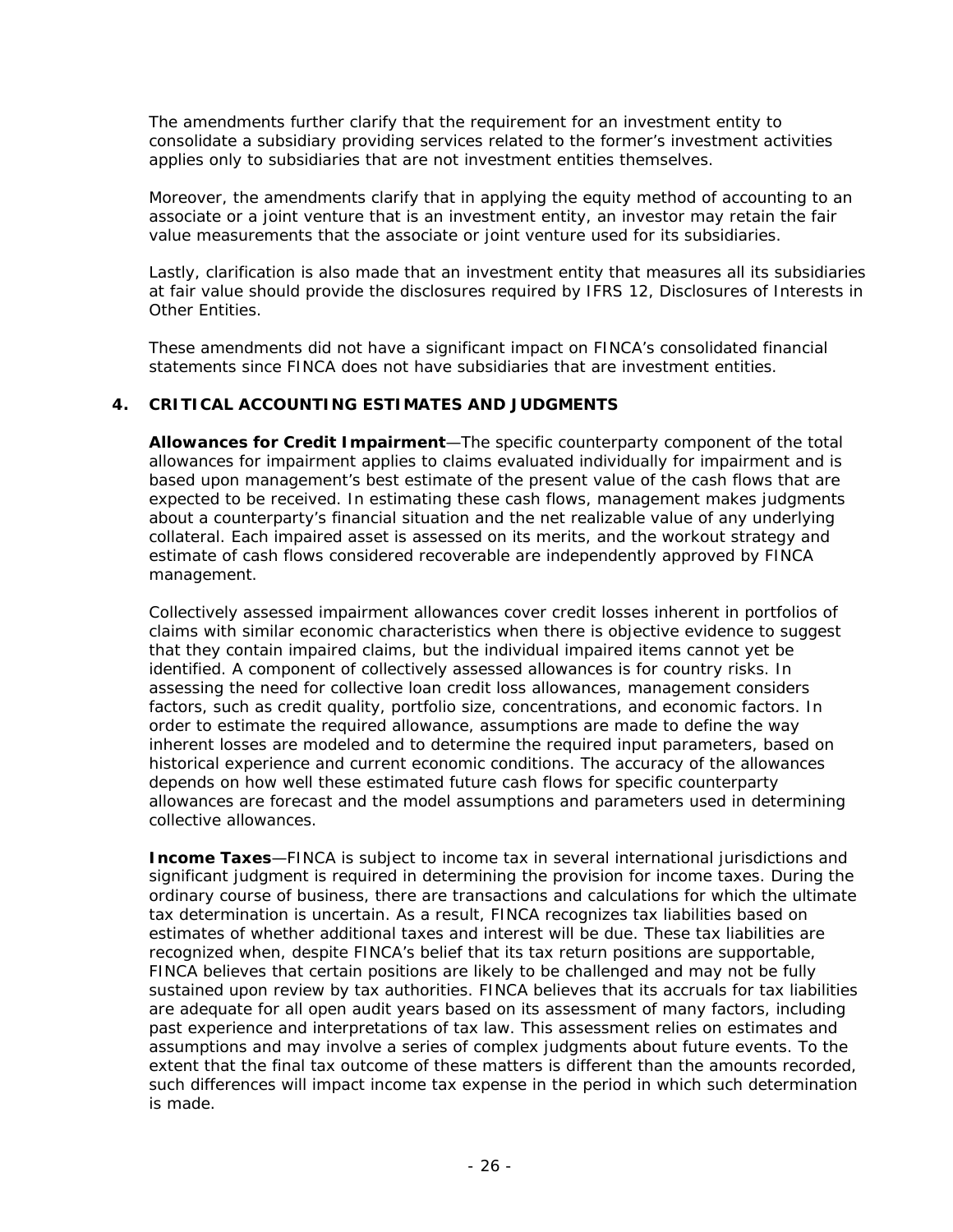#### **5. FINANCIAL RISK MANAGEMENT**

FINCA believes that effective risk management is of primary importance to its overall operations. Accordingly, FINCA's risk management process has been designed to monitor, evaluate, and manage the principal risks it assumes in conducting its activities. Specifically, the activities that FINCA engages in, and the risks those activities generate, must be consistent with FINCA's underlying goal of serving the world's lowest income entrepreneurs.

FINCA's risks are generally categorized into:

- Credit risk
- Market risk
	- Interest rate risk
	- Foreign currency risk
- Liquidity risk
- Third-party risk

In today's environment, FINCA has placed primary emphasis on solvency, liquidity, antimoney laundering, treasury, budgeting and planning, and capital adequacy.

FINCA's financial risks are mitigated through three programs: (i) business management, (ii) independent control functions, and (iii) internal audit.

- *Business Management*—Each of FINCA's subsidiaries, including in-business risk personnel, own and manage the risks, including compliance risks, inherent in or arising from the business, and are responsible for having controls in place to mitigate key risks and promoting a culture of compliance and control.
- *Independent Control Functions*—FINCA's independent control functions, including finance, legal, and risk, set standards according to which FINCA and its businesses are expected to manage and oversee risks, including compliance with applicable laws, regulatory requirements, and policies and standards of ethical conduct. In addition, among other things, the independent control functions provide advice and training to FINCA's businesses and establish tools, methodologies, processes, and oversight of controls used by the businesses to foster a culture of compliance and control and to satisfy those standards.
- **Internal Audit-FINCA's internal audit function independently reviews activities of** the first two lines of defense discussed above based on a risk-based audit plan and methodology approved by the FINCA's board of directors.

FINCA has maintained a minimum capital policy that requires subsidiaries to maintain common tangible equity equal to at least 20% of total assets. Certain subsidiaries were granted approval from FMH's audit committee to lower their minimum tangible equity level to 15% (this lowering was coordinated with relevant lenders). FINCA's capital ratios exceeded this minimum policy level in 2016 and 2015.

**Credit Risk**—Credit risk is the potential for financial loss resulting from the failure of a client or counterparty to honor its financial or contractual obligations. Credit risk arises from FINCA's microfinance activities.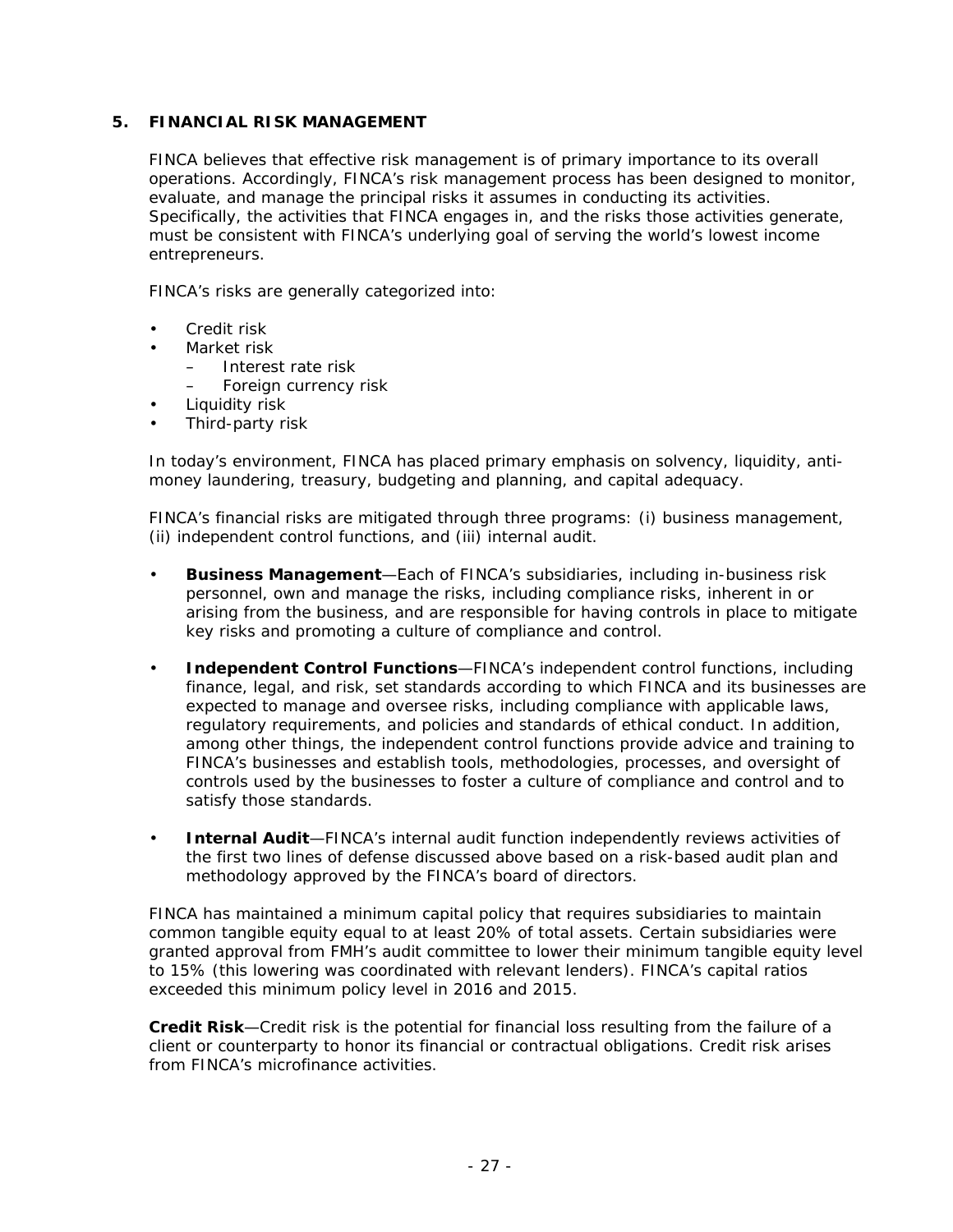FINCA's loan portfolio is made up entirely of loans made to individuals, groups of individuals, and Small and Mid-Sized Enterprises for a specific purpose and is sufficiently diversified to reduce concentration risk. At December 31, 2016 and 2015, FINCA had 0.9 million and 1.2 million borrowers, respectively.

FINCA's aggregate loan portfolio was \$784.6 million and \$818.9 million as of December 31, 2016 and 2015, respectively (see Note 16). FINCA's total allowance for impairments totaled \$42.9 million, a coverage ratio of 5.5% of total loans, and \$24.9 million, a coverage ratio of 3.0% of total loans, as of December 31, 2016 and 2015, respectively.

Regionally, impairment losses on loans approximate 1.9% to 10.1% and 1.8% to 5.5% of the average total loan portfolio at December 31, 2016 and 2015, respectively. 2015 includes operations that were discontinued in 2016.

|               | I mpairment Losses<br>on Loans |              |               | <b>Average Gross</b><br>Loans to Customers | <b>Impairment Losses</b><br>as Percentage of Average<br>Gross Loans |         |  |
|---------------|--------------------------------|--------------|---------------|--------------------------------------------|---------------------------------------------------------------------|---------|--|
|               | 2016                           | 2015         | 2016          | 2015                                       | 2016                                                                | 2015    |  |
| Eurasia       | \$37,472,821                   | \$23,904,084 | \$370,437,331 | \$489,901,816                              | 10.1%                                                               | 4.9 $%$ |  |
| Latin America | 6.438.828                      | 9.084.152    | 128.878.059   | 164.670.801                                | 5.0                                                                 | 5.5     |  |
| Africa        | 11.174.980                     | 6.116.054    | 161,856,200   | 148,049,311                                | 6.9                                                                 | 4.1     |  |
| <b>MESA</b>   | 2.247.196                      | 1.538.989    | 120,301.645   | 85.030.669                                 | 1.9                                                                 | 1.8     |  |

FINCA conducts biannual historical loan loss migration analysis across its subsidiary network in order to determine the probability of default, defined as all loans in arrears in excess of 180 days, as well as an examination of other current observable factors (e.g., macroeconomic, operational, policy and systems changes, political risk) in order to establish subsidiary credit reserves. The loan loss migration data is used to form the statistical base of the credit risk calculation in order to estimate the probability of default over a six-month period.

The regional segmentation by arrears category for gross loans and allowances at December 31, 2016, is as follows:

|               |                 |              | Total Gross Loans for Each Portfolio-Aging Segment |                                   |                           |              |                                          |
|---------------|-----------------|--------------|----------------------------------------------------|-----------------------------------|---------------------------|--------------|------------------------------------------|
|               |                 |              | <b>Gross Loan Portfolio</b>                        |                                   |                           |              | <b>Total Gross</b>                       |
|               | Current         | $1 - 30$     | $31 - 60$                                          | $61 - 90$                         | $91 - 180$                | $180+$       | Loan Portfolio                           |
| Eurasia       | \$269,428,810   | \$10,738,716 | \$6.164.643                                        | \$5,144,013                       | \$13,081,589              | \$30,187,421 | \$334,745,192                            |
| Latin America | 126,916,142     | 2.319.243    | 1,177,709                                          | 1,011,717                         | 2,136,172                 | 439.736      | 134,000,719                              |
| Africa        | 153.867.922     | 5.329.790    | 2.524.532                                          | 1.647.639                         | 3.368.948                 | 2.998.776    | 169,737,607                              |
| <b>MESA</b>   | 142,335,309     | 1,733,524    | 606,227                                            | 431,799                           | 1,048,577                 |              | 146, 155, 436                            |
| Total         | \$692,548,183   | \$20,121,273 | \$10,473,111                                       | \$8,235,168                       | \$19,635,286              | \$33,625,933 | \$784,638,954                            |
|               |                 |              |                                                    | Aging of Allowance for Impairment |                           |              |                                          |
|               | Current         | $1 - 30$     | $31 - 60$                                          | $61 - 90$                         | $91 - 180$                | $180+$       | <b>Total Allowance</b><br>for Impairment |
| Eurasia       | 2,273,357<br>\$ | \$2,660,040  | \$2.287.999                                        | \$2,063,864                       | 5.899.804<br>$\mathbb{S}$ | \$15,027,508 | 30.212.572<br>\$                         |
| Latin America | 1,460,855       | 162,162      | 303,956                                            | 471,599                           | 1,031,158                 | 219,615      | 3,649,345                                |
| Africa        | 1.986.704       | 617.861      | 844.839                                            | 599.715                           | 1.535.198                 | 1,953,816    | 7,538,133                                |
| <b>MESA</b>   | 112,928         | 164,976      | 195,745                                            | 220,082                           | 788,971                   |              | 1,482,702                                |
| Total         | 5,833,844       | 3,605,039    | 3,632,539                                          | \$3,355,260                       | 9,255,131<br>\$           | \$17,200,939 | 42,882,752<br>\$                         |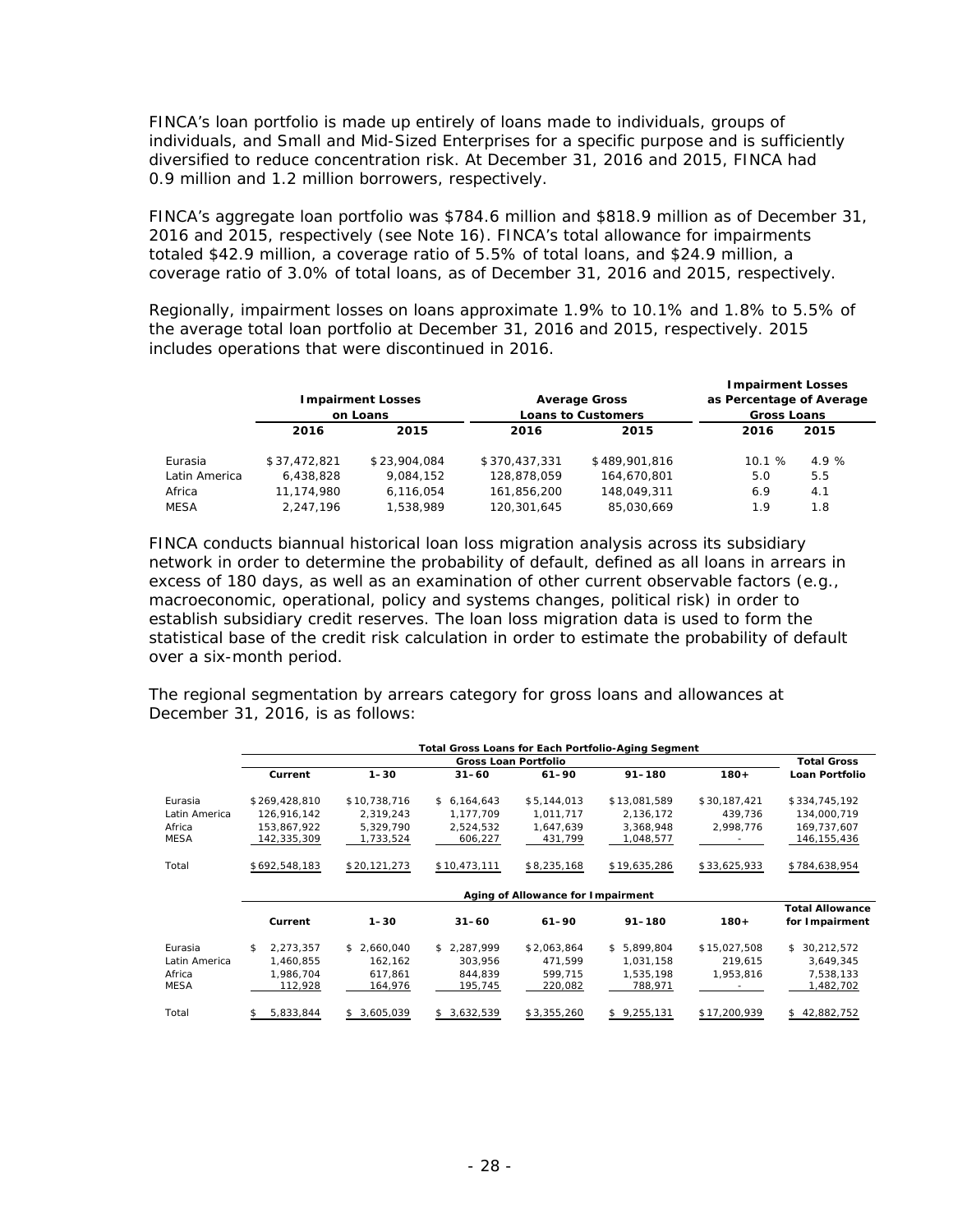|                       | Total Gross Loans for Each Portfolio Aging Segment |                        |                      |                                        |                        |              |                           |  |
|-----------------------|----------------------------------------------------|------------------------|----------------------|----------------------------------------|------------------------|--------------|---------------------------|--|
|                       |                                                    |                        |                      |                                        |                        |              | <b>Total Gross</b>        |  |
|                       | Current                                            | $1-30$ Days            | 31-60 Days           | 61-90 Days                             | 91-180 Days            | $180 +$ Days | Loan Portfolio            |  |
| Eurasia               | \$371,928,829                                      | \$19,407,605           | \$4,803,184          | \$3,334,223                            | \$3,525,822            | \$3,129,810  | \$406,129,473             |  |
| Latin America         | 154.551.784                                        | 3.339.435              | 1.414.954            | 1.162.878                              | 3.194.037              | 635.607      | 164.298.695               |  |
| Africa<br><b>MESA</b> | 145,036,312<br>90,719,473                          | 3,628,824<br>1,589,149 | 1,452,409<br>707,686 | 864,978<br>409,131                     | 1,761,663<br>1,022,415 | 1,230,609    | 153,974,795<br>94,447,854 |  |
| Total                 | \$762,236,398                                      | \$27,965,013           | \$8,378,233          | \$5,771,210                            | \$9,503,937            | \$4,996,026  | \$818,850,817             |  |
|                       |                                                    |                        |                      | Aging of the Allowances for Impairment |                        |              |                           |  |
|                       |                                                    |                        |                      |                                        |                        |              | <b>Total Allowance</b>    |  |
|                       | Current                                            | $1-30$ Days            | 31-60 Days           | 61-90 Days                             | 91-180 Days            | $180 +$ Days | for Impairment            |  |
| Eurasia               | \$<br>2.124.771                                    | \$1.480.625            | \$3,629,914          | \$1,282,351                            | \$2,458,905            | \$3,065,065  | 14.041.631<br>\$          |  |
| Latin America         | 881.541                                            | 504.105                | 543.537              | 668.815                                | 2.276.753              | 638.547      | 5,513,298                 |  |
| Africa                | 485.048                                            | 476.055                | 552.966              | 507.678                                | 1.399.532              | 908,413      | 4,329,692                 |  |
| <b>MESA</b>           | 89,323                                             | 136,866                | 215,166              | 192,706                                | 405,036                |              | 1,039,097                 |  |
| Total                 | 3,580,683<br>\$                                    | \$2,597,651            | \$4,941,583          | \$2,651,550                            | \$6,540,226            | \$4,612,025  | 24,923,718<br>\$          |  |

The regional segmentation by arrears category for gross loans and allowances at December 31, 2015, is as follows:

**Market Risk**—Market risk includes price risk, foreign exchange risk, and liquidity risk, which arise in the normal course of FINCA's business:

- Price risk is the risk to earnings from changes in interest rates
- Foreign exchange rate risk arises from the different markets in which FINCA operates, which are mostly developing countries with so called exotic currencies

FINCA's financial performance is subject to some degree of risk due to changes in interest rates; however, FINCA's subsidiaries' balance sheets have significantly less interest rate risk than that of a traditional financial institution as:

- Neither the assets nor the liabilities of the subsidiaries are tied to one specific shortterm market index and, therefore, are unlikely to automatically "reprice" during their stated tenor and
- The short-term tenor of subsidiaries' loans to its clients mean that changes in market rates will have little or no impact on prepayment activity.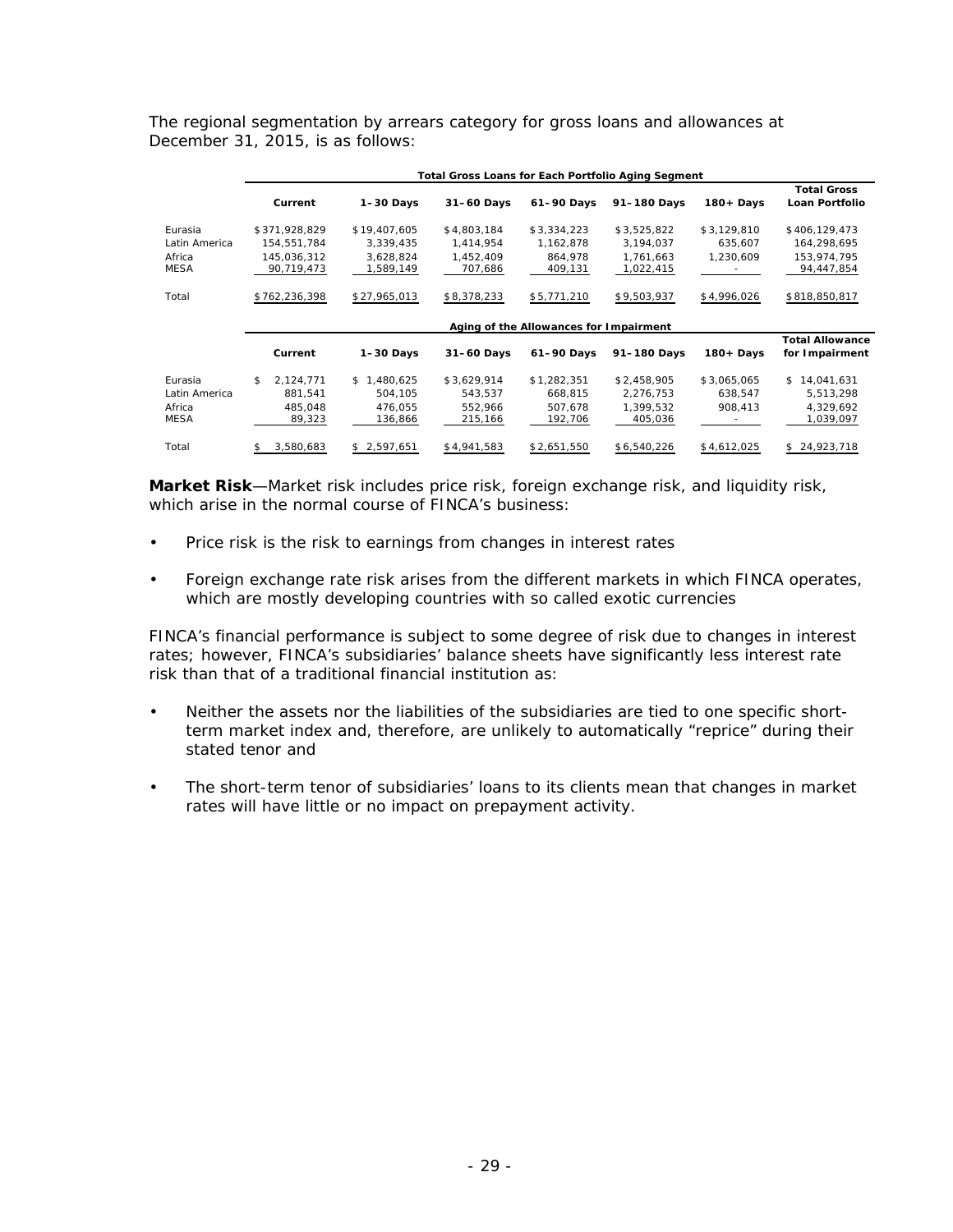#### The consideration of interest rate risk by term of asset and liability as of December 31, 2016, is as follows:

|                                                                            | Up to<br>3 Months        | 3-6 Months               | 7-12 Months              | 1-3 Years              | More than 3<br>Years | Non-Interest<br>Sensitive<br><b>Balances</b> | 2016<br>Total             |
|----------------------------------------------------------------------------|--------------------------|--------------------------|--------------------------|------------------------|----------------------|----------------------------------------------|---------------------------|
| Cash and cash                                                              |                          |                          |                          |                        |                      |                                              |                           |
| equivalents<br>Restricted cash<br>and cash                                 | \$<br>28,852,945         | \$                       | \$                       | \$                     | \$                   | \$111,944,090                                | \$<br>140,797,035         |
| equivalents<br>AFS financial                                               | 16.062.158               | 3.601                    | 1.160.000                | 50.000                 |                      | 9.153.190                                    | 26.428.949                |
| assets<br>Financial                                                        | 5,490,187                |                          | 11,925                   |                        |                      | 2,168,239                                    | 7,670,352                 |
| assets HTM<br>Financial assets                                             | 16,855,821               | 2,248,156                | 5,530,111                | 471,513                | 255,024              |                                              | 25,360,625                |
| at FVTPL<br>Loans                                                          | 997,445                  | 9,195,564                | 1,789,005                | 828,242                |                      | 6,680,939                                    | 19,491,195                |
| receivable, net<br>Due from banks<br>Other<br>receivables,<br>prepaid, and | 125,240,836<br>2,667,265 | 154,538,186<br>1,574,133 | 232,685,940<br>1,305,821 | 212,487,596            | 16,803,644           | 2,063,078                                    | 741,756,202<br>7,610,297  |
| other assets<br>Property and                                               | 12,458,937               | 279,345                  | 35,317                   |                        |                      | 19,532,219                                   | 32,305,818                |
| equipment, net<br>Intangible                                               |                          |                          |                          |                        |                      | 30,556,863                                   | 30,556,863                |
| assets, net<br>Goodwill                                                    |                          |                          |                          |                        |                      | 8,058,153<br>1,042,135                       | 8,058,153<br>1,042,135    |
| Deferred tax<br>assets<br>Assets of disposal                               |                          |                          |                          |                        |                      | 2,469,769                                    | 2,469,769                 |
| group classified<br>as held for sale                                       |                          |                          |                          |                        |                      |                                              |                           |
| Total<br>assets                                                            | 208,625,594              | 167,838,985              | 242,518,119              | 213,837,351            | 17,058,668           | 193,668,675                                  | 1,043,547,393             |
| Accounts payable<br>and other                                              |                          |                          |                          |                        |                      |                                              |                           |
| accrued liabilities<br>Financial liability                                 | 373,947                  |                          | 29,614                   |                        |                      | 27,466,161                                   | 27,869,722                |
| at FVTPL                                                                   | 250,379                  | 7,869,650                |                          | 92,257                 |                      | 47,288                                       | 8,259,574                 |
| Client deposits                                                            | 129,232,050              | 23,542,847               | 42,316,305               | 44,604,042             | 5,802,484            | 16,842,429                                   | 262,340,157               |
| Bank deposits<br>Notes payable                                             | 17,969,580               | 9,866,487<br>32,395,771  | 10,220,843<br>92,467,927 | 256,332<br>147,699,113 | 19,847,965           | 27,981                                       | 38,341,223<br>455,536,704 |
| Subordinated debt                                                          | 163, 125, 928            |                          | 94,263                   | 2,437,396              | $\overline{a}$       | 3,067,272                                    | 5,598,931                 |
| Deferred revenue                                                           | 7,999                    |                          |                          |                        |                      | 5,585,391                                    | 5,593,390                 |
| Employee benefits<br>Current income                                        |                          |                          | 689,563                  | 1,075,720              | 1,942,615            | ÷.                                           | 3,707,898                 |
| tax liability                                                              |                          |                          |                          |                        |                      | 9,154,377                                    | 9,154,377                 |
| Deferred tax<br>liabilities                                                | 68,854                   |                          |                          |                        |                      | 2,050,435                                    | 2,119,289                 |
| Liabilities of disposal<br>group classified<br>as held for sale            |                          |                          |                          |                        |                      |                                              |                           |
| Total<br>liabilities                                                       | 311,028,737              | 73,674,755               | 145,818,515              | 196, 164, 860          | 27,593,064           | 64,241,334                                   | 818,521,265               |
| Open position                                                              | \$(102, 403, 143)        | \$94,164,230             | \$96,699,604             | \$17,672,491           | \$(10,534,396)       | \$129,427,341                                | 225,026,128<br>\$         |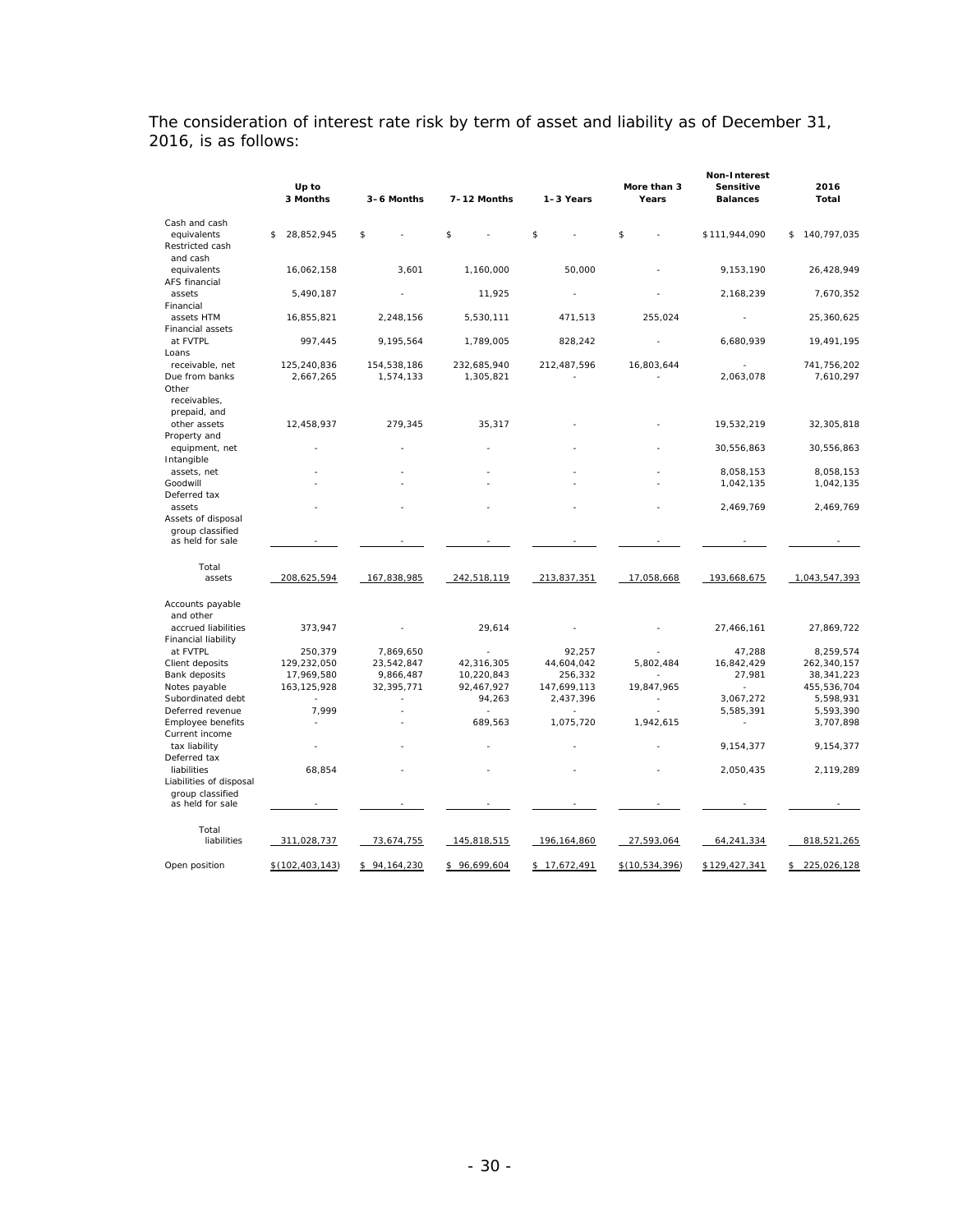The consideration of interest rate risk by term of asset and liability as of December 31, 2015 is as follows:

|                                                        | Up to<br>3 Months        | 3-6 Months    | 7-12 Months   | 1-3 Years        | More than 3<br>Years | Non-Interest<br>Sensitive<br><b>Balances</b> | 2015<br>Total           |
|--------------------------------------------------------|--------------------------|---------------|---------------|------------------|----------------------|----------------------------------------------|-------------------------|
| Cash and cash                                          |                          |               |               |                  |                      |                                              |                         |
| equivalents<br>Restricted cash<br>and cash             | \$29,365,525             | \$<br>592,967 | \$            | \$               | \$                   | \$107,367,144                                | \$<br>137,325,636       |
| equivalents<br>AFS financial                           | 20,204,543               | 607,587       |               | 50,000           |                      | 4,014,283                                    | 24,876,413              |
| assets<br>Financial                                    | 4,763,714                | 500,000       | 814,770       | 70,327           |                      | 768,156                                      | 6,916,967               |
| assets HTM<br>Financial assets                         | 8,435,196                | 1,906,532     | 1,555,461     | 281,849          | 802,956              |                                              | 12,981,994              |
| at FVTPL<br>Loans                                      | 4,488,287                | 6,591,139     | 3,599,217     | 5,254,649        | 599,731              | 9.440.002                                    | 29,973,025              |
| receivable, net                                        | 182, 311, 448            | 178,563,978   | 230,738,541   | 190,877,574      | 11,435,558           |                                              | 793,927,099             |
| Due from banks<br>Other<br>receivables,<br>prepaid and | 2,129,670                | 622,615       | 1,181,049     |                  |                      |                                              | 3,933,334               |
| other assets<br>Property and                           | 394,131                  | 334,765       | 162,400       | 351,441          |                      | 21,233,228                                   | 22,475,965              |
| equipment, net<br>Intangible                           |                          |               |               |                  |                      | 31,056,503                                   | 31,056,503              |
| assets, net<br>Goodwill                                |                          |               |               |                  |                      | 11,058,837<br>1,041,608                      | 11,058,837<br>1,041,608 |
| Deferred tax                                           |                          |               |               |                  |                      |                                              |                         |
| assets<br>Assets of disposal                           | 55,814                   |               |               |                  |                      | 6,845,941                                    | 6,901,755               |
| group classified<br>as held for sale                   |                          |               |               |                  |                      | 11,089,682                                   | 11,089,682              |
| Total<br>assets                                        | 252,148,328              | 189,719,583   | 238,051,438   | 196,885,840      | 12,838,245           | 203,915,384                                  | 1,093,558,818           |
| Accounts payable<br>and other                          |                          |               |               |                  |                      |                                              |                         |
| accrued liabilities<br>Financial liability             | 338,084                  | 748,799       |               |                  |                      | 31,905,145                                   | 32,992,028              |
| at FVTPL                                               | 34,714                   | 927,210       |               | 190,162          |                      |                                              | 1,152,086               |
| Client deposits                                        | 83,665,611               | 17,556,382    | 34,223,176    | 20,229,189       | 2,089,381            | 10,576,940                                   | 168,340,679             |
| <b>Bank deposits</b>                                   | 8,524,961                | 2,817,940     | 7,231,603     | 1,129,814        |                      |                                              | 19,704,318              |
| Notes payable                                          | 218,529,020              | 73,581,198    | 74,201,067    | 151,775,041      | 66,728,061           |                                              | 584,814,387             |
| Subordinated debt                                      | 12,978,457               | 163,699       | 7,738,670     | 1,500,000        | 2,072,889            |                                              | 24,453,715              |
| Deferred revenue                                       | 49,647                   | ÷,            |               |                  |                      | 5,989,291                                    | 6,038,938               |
| <b>Employee benefits</b>                               | $\overline{\phantom{a}}$ |               | 133.903       | 946.068          | 2,519,075            |                                              | 3,599,046               |
| Current income                                         |                          |               |               |                  |                      |                                              |                         |
| tax liability<br>Deferred tax                          | 42,631                   |               |               |                  |                      | 3,837,975                                    | 3,880,606               |
| liabilities<br>Liabilities of disposal                 |                          |               |               |                  |                      | 997,302                                      | 997,302                 |
| group classified<br>as held for sale                   |                          |               |               |                  |                      | 3,035,692                                    | 3,035,692               |
| Total<br>liabilities                                   | 324,163,125              | 95,795,228    | 123,528,419   | 175,770,274      | 73,409,406           | 56,342,345                                   | 849,008,797             |
| Open position                                          | \$(72,014,797)           | \$93,924,355  | \$114,523,019 | 21,115,566<br>\$ | \$(60, 571, 161)     | \$147,573,039                                | 244,550,021<br>\$       |

FINCA has performed interest rate simulations based on the gap analysis to estimate the effect on net interest margin and on the longer-term economic value of equity for differing levels of immediate and ongoing changes to market interest rates. A gap analysis consists of separating FINCA's consolidated balance sheets into different time frames in which assets or liabilities mature. FINCA can influence certain interest rates, e.g., deposit and lending rates, whereas other interest rates are determined by exogenous factors in the global macroeconomy.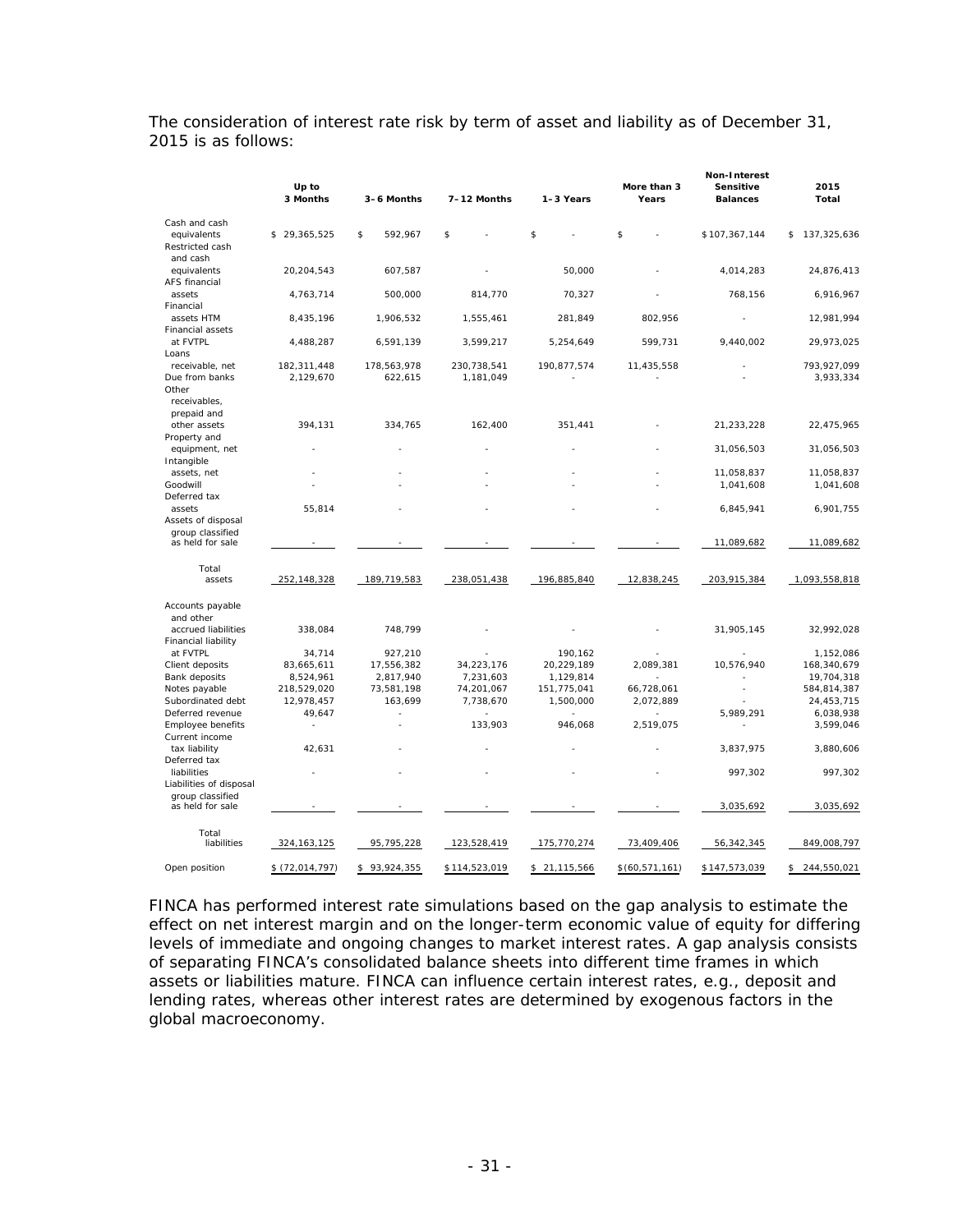On a group level, the network-wide impacts from simultaneous interest rate shocks of 200 basis points (bps) for USD and EUR and the weighted average of local currency shocks are considered. The effect on net interest income for the year and consolidated net consolidated equity from these assumed interest rate shocks are as follows:

|                                                                                                                              | 2016           |
|------------------------------------------------------------------------------------------------------------------------------|----------------|
| USD/EUR net interest income impact @ 200 bps (in USD millions)<br>Local current net interest income impact (in USD millions) | (1.38)<br>4.48 |
| Total                                                                                                                        | 3.10           |
| Total as a percentage of total capital                                                                                       | 1.4 $%$        |

Since FINCA's interest-sensitive assets reprice more quickly than its interest-sensitive liabilities, increases in market interest rates result in higher net interest income (and the opposite is also true).

Impacts to the economic value of equity of the longer time bands are also estimated according to the guidance set forth by the Basel Committee on Bank Supervision under the Basel Accords recommendations on bank capital adequacy.

| As of December 31, 2016                | <b>Shock</b><br>(Average) | Economic<br>Value Impact<br>(in Millions) |
|----------------------------------------|---------------------------|-------------------------------------------|
| USD/EUR<br>Local                       | $200$ bps<br>764 bps      | 0.91<br>3.78                              |
| Total                                  |                           | 4.69                                      |
| Total as a percentage of total capital |                           | 2.1%                                      |

**Foreign Currency Risk**—Foreign currency risk exists at both FINCA and at the subsidiaries level. Subsidiaries are exposed to exchange rate risk when their liabilities or assets are denominated in a currency that differs from their functional currency (the nonfunctional currency is typically the USD). Subsidiaries are not exposed to any exchange rate risk on either assets or liabilities that are denominated in their functional currency. Certain subsidiaries have no foreign currency risk either because all of their assets and liabilities in their statements of financial position are denominated in their functional currency, their functional currency is the USD, or their functional currency is pegged to the USD.

Subsidiaries match their nonfunctional currency assets with their nonfunctional currency liabilities to the fullest possible extent, thereby minimizing or reducing any foreign currency risk. This matching occurs either by converting nonfunctional currency borrowings into functional currency borrowings, by lending in nonfunctional currency, or by maintaining other assets in nonfunctional currency. It is FINCA's policy not to allow speculative open currency positions; rather, each subsidiary's open currency position is maintained within prescribed limits relative to the subsidiary's capital. Currency positions are measured and reported to each subsidiary's Asset and Liability Committees (ALCO) on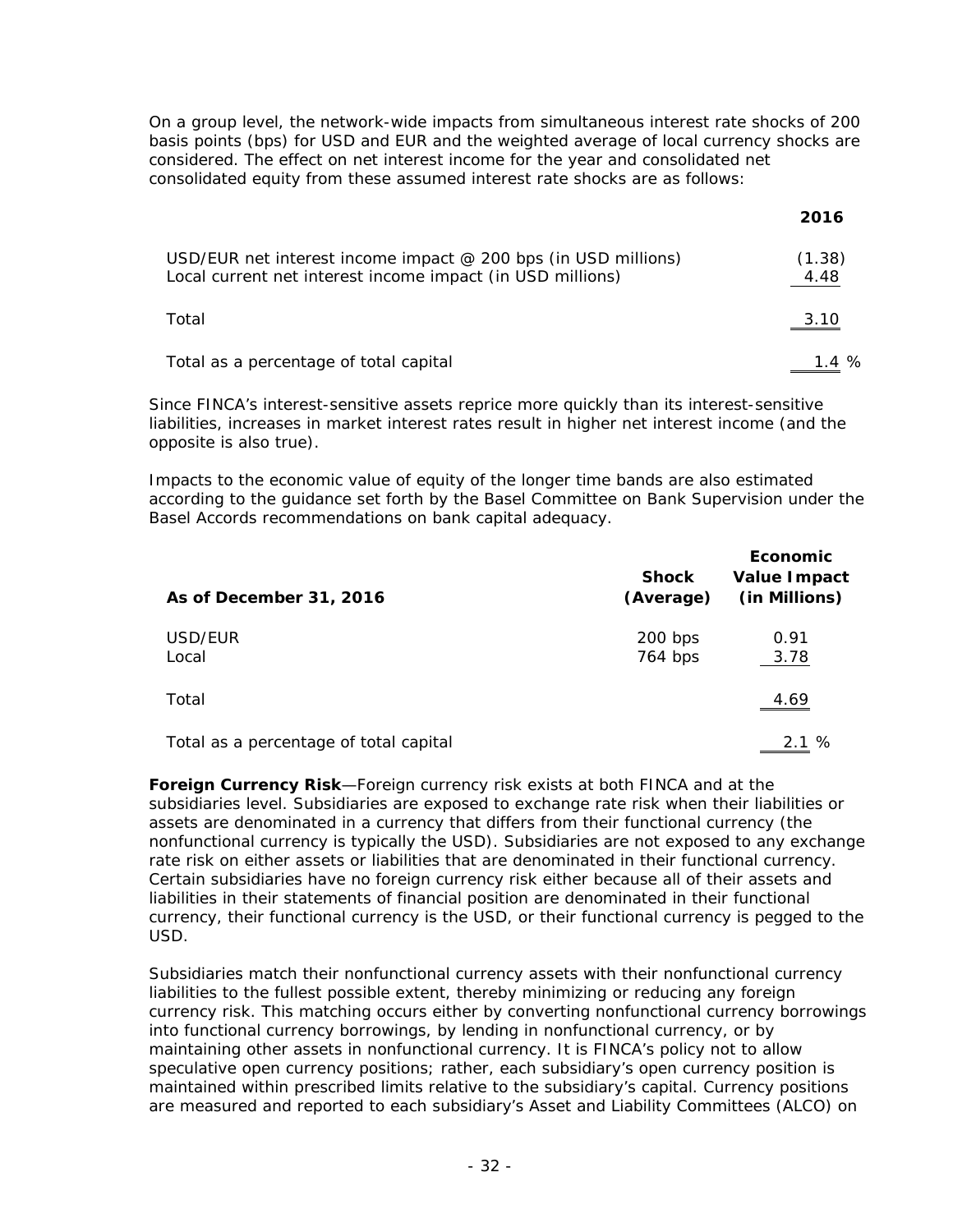a monthly basis. At the consolidated level, FINCA experienced transaction gains of \$3.2 million in 2016 in comparison to transaction losses of \$25.9 million in 2015, representing about 0.30% and -2.26% of average total assets in 2016 and 2015, respectively. For assessment of the group foreign exchange risk, a Value-at-Risk (VaR) analysis is performed on a quarterly basis. The VaR measure estimates the potential loss in capital over a given holding period for a specified confidence level. The VaR is a statistically defined, probability-based approach that takes into account market volatilities as well as risk diversification by recognizing offsetting positions and correlations between markets. Risks can be measured consistently across all markets, and risk measures can be aggregated to arrive at a single risk number. The methodology employed is the variancecovariance approach, also known as the delta-normal approach. The holding period is one year, and the look-back period is 3.5 years. A limitation of the variance-covariance, or delta-normal, approach is the assumption of a standard normal (or Gaussian) distribution of portfolio returns, and therefore the methodology may underestimate the proportion of outliers and hence the VaR.

The results are shown in the following table:

|                         |                | 95% Confidence 99% Confidence |
|-------------------------|----------------|-------------------------------|
| As of December 31, 2016 | \$16.6 million | \$23.5 million                |
|                         |                | 95% Confidence 99% Confidence |
| As of December 31, 2015 | \$18.8 million | $$26.5$ million               |

FINCA's portfolio VaR decreased in 2016 primarily due to a \$11.9 million reduction of net peso assets in Mexico. The most notable increase in individual currency volatility was in Nigeria. Overall correlation among FINCA's basket of currencies held stable.

**Liquidity Risk**—Liquidity risk management includes the identification, measurement, and establishment of limits on potential losses arising from the difficulty of renewing liabilities under normal market conditions. FMH's funding and liquidity objective is to fund its existing asset base (and maintain sufficient excess liquidity), so that it can operate under unusual or adverse market conditions. At the aggregate level, FMH's goal is to ensure that there is sufficient funding in amount and tenor so that adequate liquid resources are available for all operating entities. The liquidity framework requires that entities be liquidity self-sufficient or net providers of liquidity. The primary sources of funding are (i) client and bank deposits, (ii) medium- and long-term borrowings, (iii) credit lines from local banks, and (iv) shareholders' equity.

FINCA works to ensure that the structural tenor of these funding sources is sufficiently long in relation to the tenor of its asset base. The goal of FINCA's asset-liability management is to ensure that there is excess tenor in the liability structure to provide excess liquidity to fund all assets. The excess liquidity resulting from a longer-term liability tenor can effectively offset potential downward pressures on liquidity that may occur under market stress. This excess funding is held in the form of bank deposits and, to lesser extent, unencumbered liquid securities.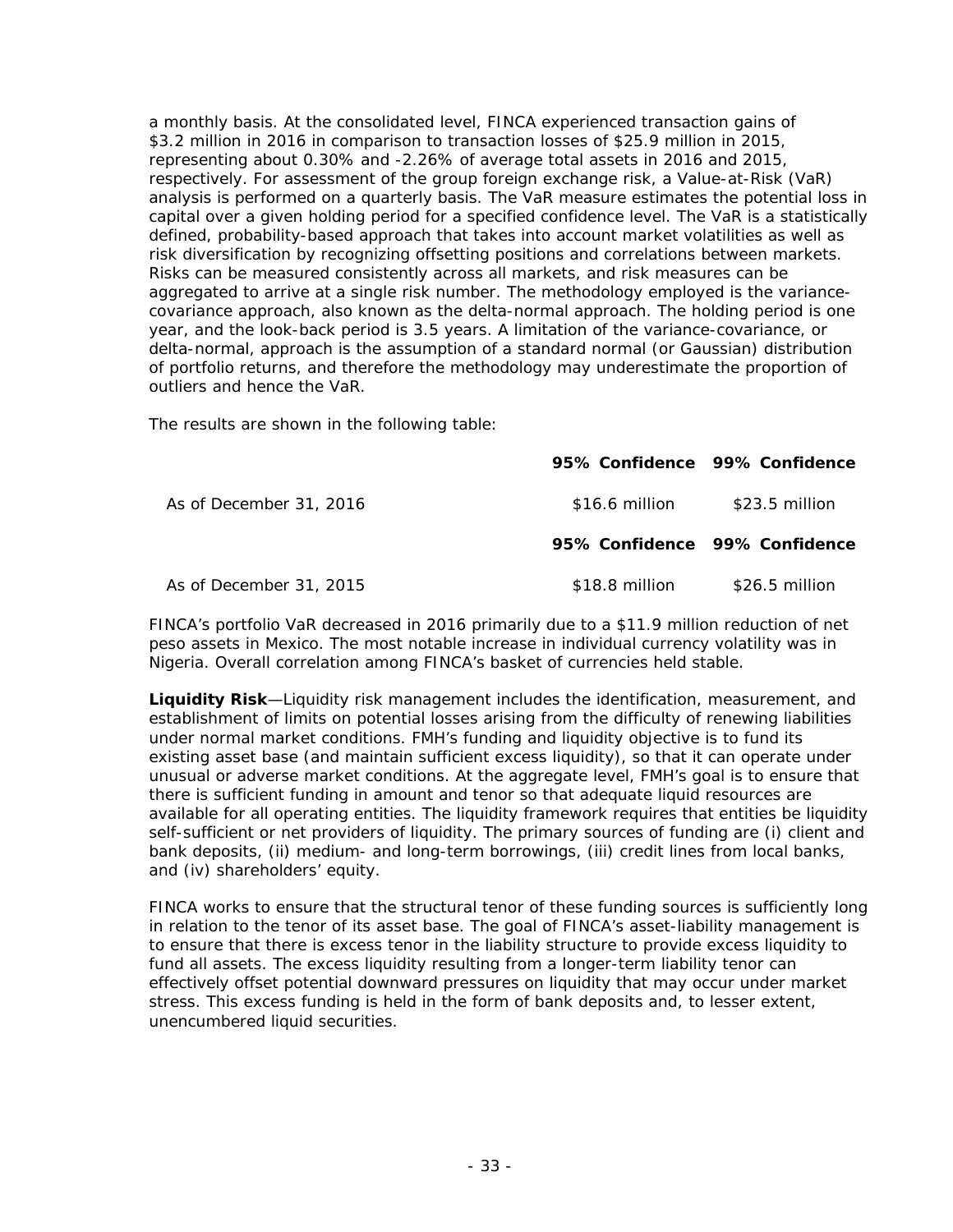Total cash and cash equivalents totaled \$140.8 million as of December 31, 2016, compared to \$137.3 million as of December 31, 2015. FINCA has maintained total cash balance equal to 13.5% and 12.6% of total assets as of December 31, 2016 and 2015, respectively.

**Liquidity Risk Management**—FINCA runs a centralized treasury model where the overall balance sheet is managed by the Treasury department through subsidiaries' ALCO. Day-today liquidity and funding are managed by subsidiaries' Chief Financial or Finance Officers (CFOs) and treasurers at the country level and are monitored by subsidiary ALCO and FINCA treasury on a monthly basis.

Liquidity management is the responsibility of senior management through FINCA's consolidated ALCO and is overseen by the board of directors through its audit and finance committee. ALCOs are established at each of FINCA's microfinance operating subsidiaries. Regulated savings deposit taking subsidiaries maintain legal reserve requirements in accordance with local regulations.

FINCA's microfinance operating subsidiaries are required to comply with a liquidity policy that specifies a minimum amount of liquid assets (cash and cash equivalents) that is to be maintained at all times. This minimum liquidity policy requires that approximately 5.0% of total assets be held in cash and cash equivalents. As of December 31, 2016, the ratio of subsidiaries' unrestricted cash and cash equivalents to total subsidiaries' assets was 10.5%, compared with 10.0% as of December 31, 2015.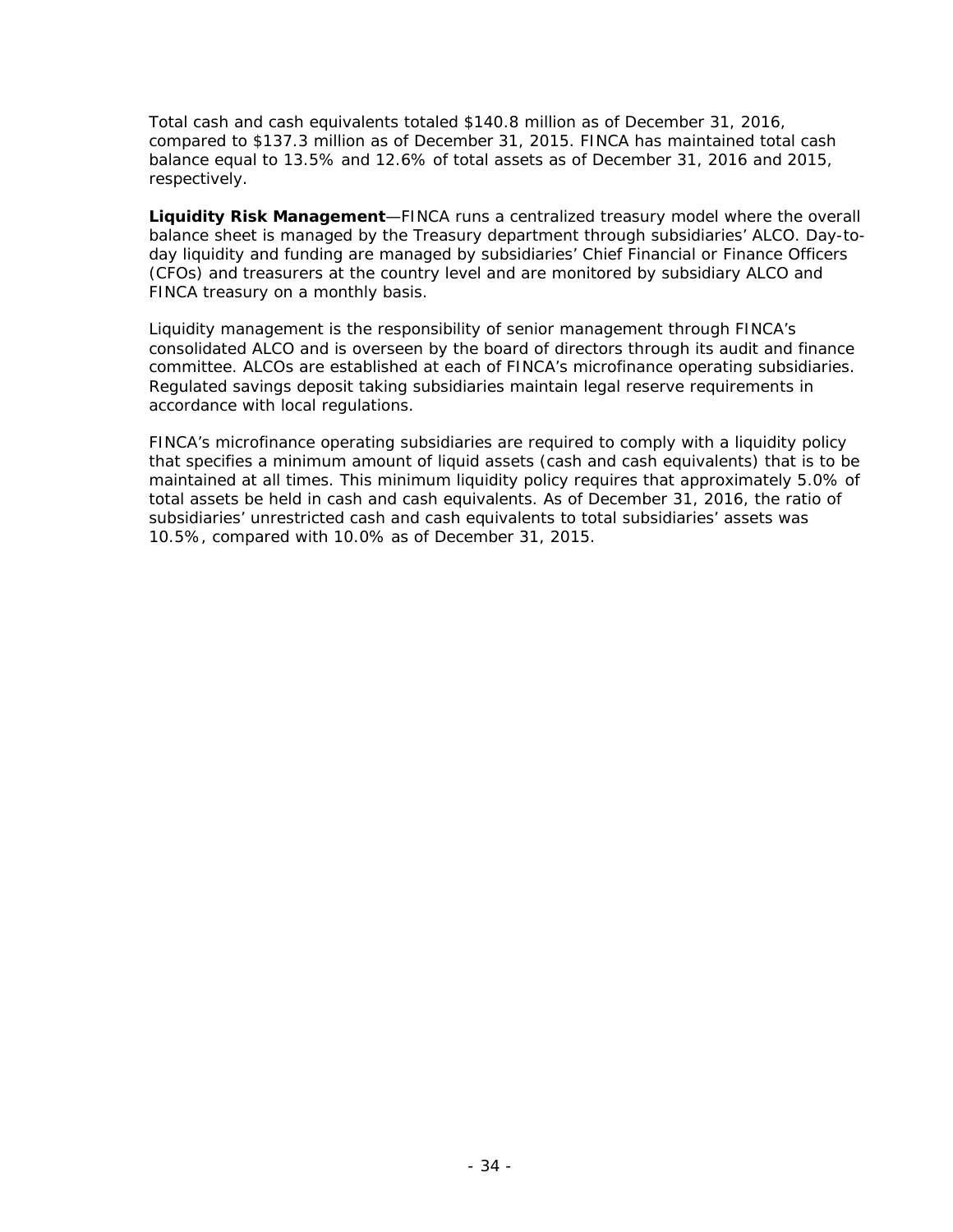A traditional view of FINCA's liquidity is provided by a gap analysis. Considering the contractual terms of client loans, FINCA has a substantial amount of excess liquidity in the under one-year time frame (gap < one year of \$181 million in 2016 and \$231 million in 2015). Due to the short-term nature of the loan portfolio (69.1% of which matures within one year), the negative liquidity in years three to five will be covered by the normal course of business operations as new loans are disbursed.

| At December 31, 2016                                             | Up to<br>1 Year | 1 Year to<br>3 Years | More than<br>3 Years | Total         |
|------------------------------------------------------------------|-----------------|----------------------|----------------------|---------------|
| Cash and cash equivalents<br>Restricted cash and cash            | \$140,797,035   | \$                   | \$                   | \$140,797,035 |
| equivalents                                                      | 26,026,969      | 377,083              | 24,897               | 26,428,949    |
| Available for sale financial                                     |                 |                      |                      |               |
| assets                                                           | 7,116,713       |                      | 553,639              | 7,670,352     |
| <b>Financial assets</b>                                          |                 |                      |                      |               |
| held-to-maturity                                                 | 24,634,088      | 471,513              | 255,024              | 25,360,625    |
| Financial assets at fair value                                   |                 |                      |                      |               |
| through profit and loss                                          | 18,662,953      | 44,151               | 784,091              | 19,491,195    |
| Loans receivable-net                                             | 512,464,962     | 212,487,596          | 16,803,644           | 741,756,202   |
| Due from banks                                                   | 7,610,297       |                      |                      | 7,610,297     |
| Other financial assets                                           | 17,350,161      |                      | 28,787               | 17,378,948    |
|                                                                  | 754,663,178     | 213,380,343          | 18,450,082           | 986,493,603   |
| Other financial liabilities<br>Financial liability at fair value | 27,708,115      | 504,647              | 2,045,371            | 30,258,133    |
| through profit and loss                                          | 8,123,166       | 136,408              |                      | 8,259,574     |
| Clients deposits                                                 | 211,933,633     | 44,597,393           | 5,809,131            | 262,340,157   |
| Bank deposits                                                    | 38,084,892      | 256,331              |                      | 38,341,223    |
| Notes payable                                                    | 287.989.629     | 147.699.112          | 19.847.963           | 455,536,704   |
| Subordinated debt                                                | 94,263          | 2,437,396            | 3,067,272            | 5,598,931     |
|                                                                  | 573,933,698     | 195,631,287          | 30,769,737           | 800,334,722   |
| Liquidity gap                                                    | \$180,729,480   | 17,749,056<br>\$     | \$(12, 319, 655)     | \$186,158,881 |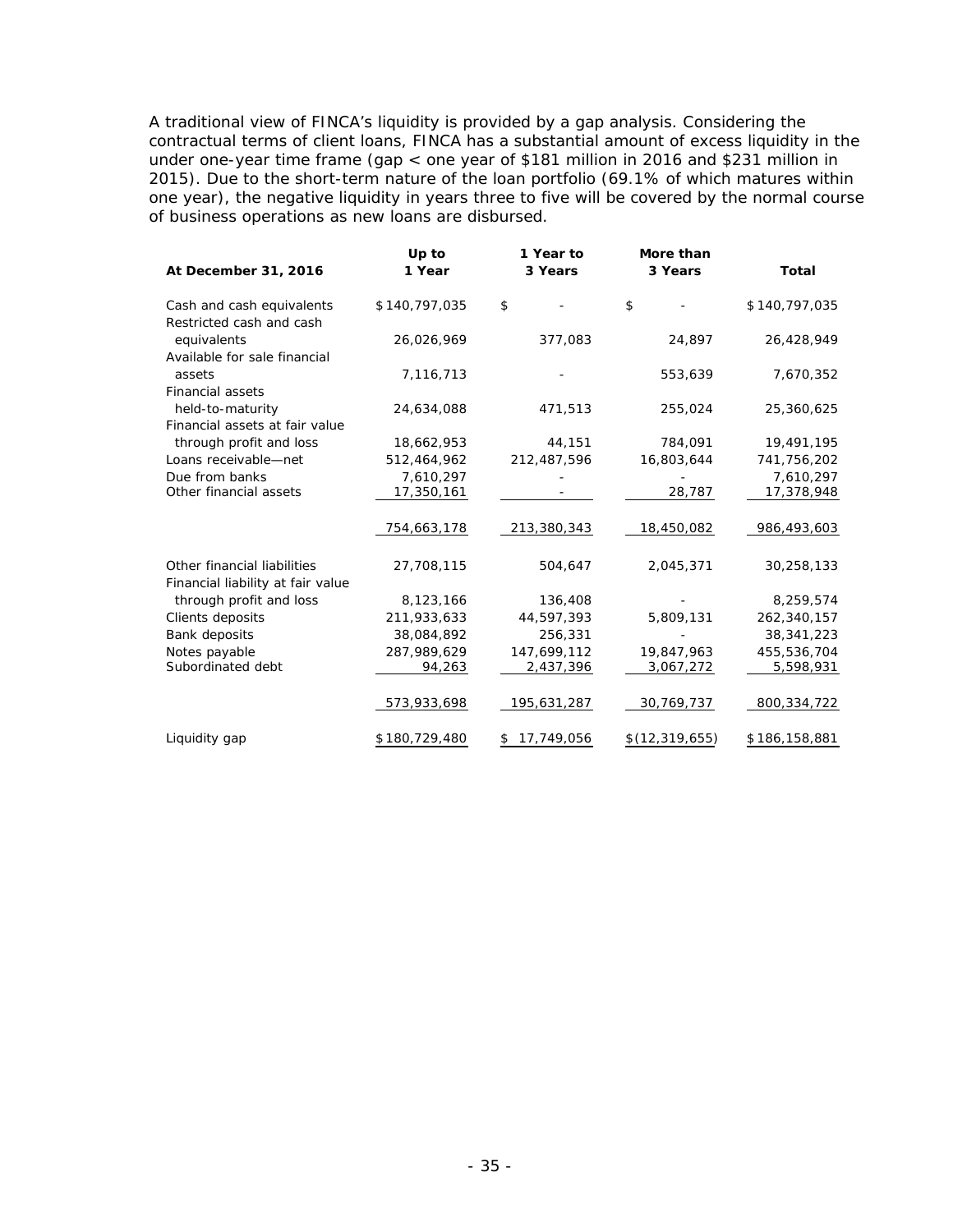|                                                                  | Up to         | 1 Year to        | 3 Years to       |                   |
|------------------------------------------------------------------|---------------|------------------|------------------|-------------------|
| At December 31, 2015                                             | 1 Year        | 3 Years          | 5 Years          | Total             |
| Cash and cash equivalents                                        | \$137,325,636 | \$               | \$               | 137,325,636<br>\$ |
| Restricted cash and cash                                         |               |                  |                  |                   |
| equivalents                                                      | 24,803,022    | 50,000           | 23,391           | 24,876,413        |
| Available for sale financial                                     |               |                  |                  |                   |
| assets                                                           | 6,148,811     | 7,584            | 760,572          | 6,916,967         |
| <b>Financial assets</b>                                          |               |                  |                  |                   |
| held-to-maturity                                                 | 11,897,189    | 281,849          | 802,956          | 12,981,994        |
| Financial assets at fair value                                   |               |                  |                  |                   |
| through profit and loss                                          | 16,901,901    | 13,071,124       |                  | 29,973,025        |
| Loans receivable-net                                             | 591,613,967   | 190,877,574      | 11,435,558       | 793,927,099       |
| Due from banks                                                   | 3,933,334     |                  |                  | 3,933,334         |
| Other financial assets                                           | 10,359,809    |                  | 82,003           | 10,441,812        |
|                                                                  | 802,983,669   | 204,288,131      | 13,104,480       | 1,020,376,281     |
|                                                                  |               |                  |                  |                   |
| Other financial liabilities<br>Financial liability at fair value | 18,901,126    |                  |                  | 18,901,126        |
| through profit and loss                                          | 961,924       | 190,162          |                  | 1,152,086         |
| Clients deposits                                                 | 146,022,109   | 20,229,189       | 2,089,381        | 168,340,679       |
| Bank deposits                                                    | 18,574,504    | 1,129,814        |                  | 19,704,318        |
| Notes payable                                                    | 366,311,286   | 151,775,040      | 66,728,061       | 584,814,387       |
| Subordinated debt                                                | 20,852,472    | 1,528,354        | 2,072,889        | 24,453,715        |
|                                                                  | 571,623,421   | 174,852,559      | 70,890,331       | 817,366,311       |
|                                                                  |               |                  |                  |                   |
| Liquidity gap                                                    | \$231,360,248 | 29,435,572<br>\$ | \$(57, 785, 851) | 203,009,969<br>\$ |

The traditional gap view may overstate the amount of near-term liquidity since it does not take into consideration the behavioral characteristics of FINCA's client loan portfolio as well the diversified nature of FINCA's clients deposit base. From a behavioral perspective, FINCA's clients are able to renew their loans for multiple terms, which lessens the amount of short-term liquidity (lowers the positive gap in that time frame). A significant portion of small-scale deposits based on historical behavior may be deemed as a stable source of funding and can be allocated beyond the one-year time frame. FMH's consolidated statements of financial position remain liquid in all time frames owing to the diversified nature of customer deposits and short asset tenor as well as to the fact that client loans amortize. FMH's borrowings are predominately two-year tenor with principal repaid at maturity.

**Third-Party Risk**—New risks emerge as FINCA's business model continues to evolve. In particular, FINCA may engage third-party relationships in the delivery of services to our clients that brings with it a commensurate emphasis on third-party/vendor risk management. Third-party risk management is conducted to assess the ongoing behavior, performance, and risks that each third-party relationship introduces. This includes corporate and social responsibility compliance; reputational, operational, and regulatory/legal compliance; information security; technology; and financial risks. Each third-party/vendor engagement requires specific due diligence and ongoing monitoring activities depending on the nature of the services being provided. This includes all phases of the vendor relationship, including review of proposals, implementation, system integration, and performance monitoring of the third-party services.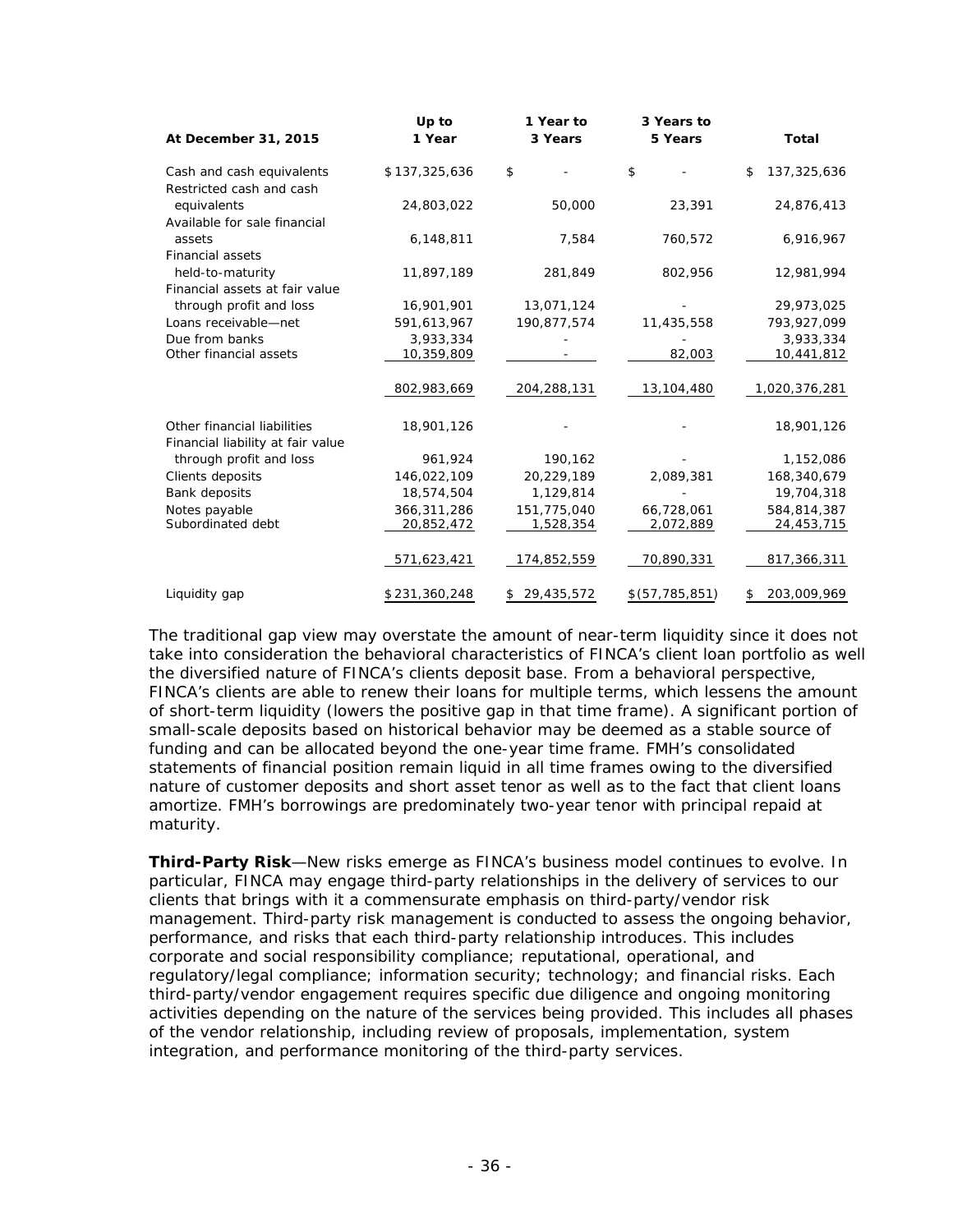#### **6. FINANCIAL ASSETS AND LIABILITIES—FAIR VALUE MEASUREMENTS**

FINCA applies IFRS 13, *Fair Value Measurement*, guidance on fair value measurement that established a framework for measuring and disclosing fair value. As defined in the guidance, fair value is the price that would be received to sell an asset or paid to transfer a liability in an orderly transaction between market participants at the measurement date. FINCA utilizes market data or assumptions that market participants would use in pricing the asset or liability, including assumptions about risk and the risks inherent in the inputs to the valuation technique.

Fair value is the price that would be received to sell an asset or paid to transfer a liability in an orderly transaction between market participants at the measurement date, regardless of whether that price is directly observable or estimated using another valuation technique. In estimating the fair value of an asset or a liability, FINCA takes into account the characteristics of the asset or liability if market participants would take those characteristics into account when pricing the asset or liability at the measurement date. Fair value for measurement and/or disclosure purposes in these consolidated financial statements is determined on such a basis, except for leasing transactions that are within the scope of IAS 17, *Leases*, and measurements that have some similarities to fair value, but are not fair value, such as value in use in IAS 36. The following tables set forth, by level within the fair value hierarchy, the fair value of FINCA's financial assets and liabilities as of December 31, 2016 and 2015. This table includes both financial assets and liabilities accounted for at fair value on a recurring basis and amortized cost. As required by the guidance, financial assets and liabilities are classified in their entirety based on the lowest level of input that is significant to the fair value measurement. FINCA's assessment of the significance of a particular input to the fair value measurement requires the exercise of judgment and may affect the valuation of fair value assets and liabilities and their placement within the fair value hierarchy levels.

FINCA classifies its fair value balances in the fair value hierarchy based on the observability of the inputs used in the fair value calculation as follows:

*Level 1*—Quoted prices are available in active markets for identical assets or liabilities as of the reporting date. Active markets are those in which transactions for the asset or liability occur in sufficient frequency and volume to provide pricing information on an ongoing basis.

*Level 2*—Pricing inputs are other than quoted prices in active markets included in Level 1, which are either directly or indirectly observable as of the reporting date. Level 2 includes those financial instruments that are valued using broker quotes in liquid markets and other observable data. Level 2 also includes those financial instruments that are valued using methodologies that have been corroborated by observable market data through correlation or by other means. Significant assumptions are observable in the marketplace throughout the full term of the instrument and can be derived from observable data or are supported by observable levels at which transactions are executed in the marketplace.

FVTPL assets, categorized as Level 2, consist of foreign exchange forward and crosscurrency interest rate swaps. These financial instruments are categorized as Level 2 assets because they are valued based on the indirectly observable inputs, including forward exchange rates, interest rate yield curves, and counterparty credit risk.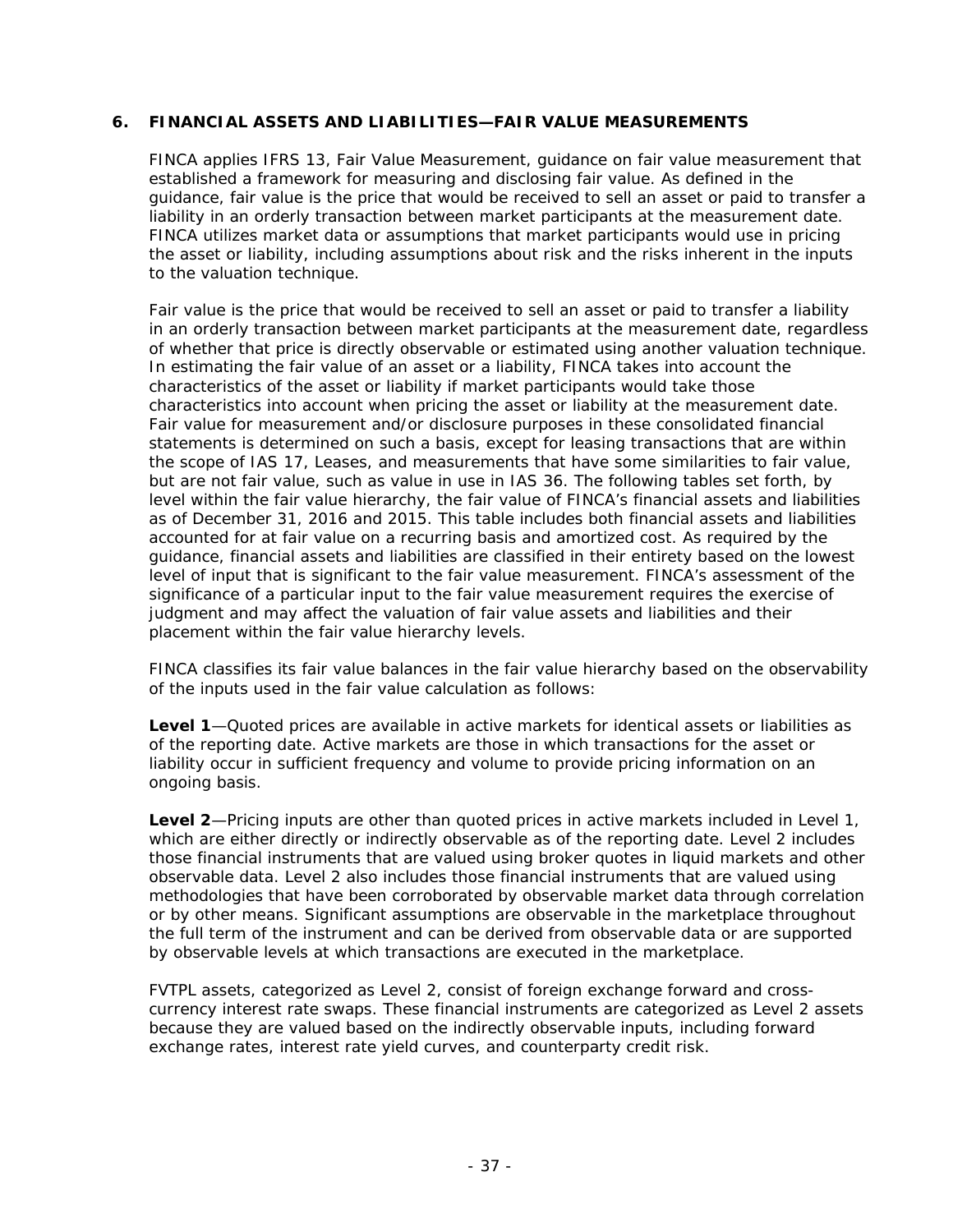The fair value of loans receivable, notes payable, deposits from clients, and subordinated debt categorized as Level 2 are based on a blend of quoted prices for the instruments and quoted prices for similar instruments on the measurement date. FINCA adjusted the discount rate on notes payable by using a credit margin that reflects the credit risk rating for companies similar to FINCA.

*Level 3*—Pricing inputs that are significant and generally less observable than those from objective sources. Level 3 includes those financial instruments that are valued using models or other valuation methodologies.

Except as detailed in the following table, management considers that the carrying amounts of financial assets and financial liabilities recognized in the consolidated financial statements approximate their fair values and are categorized as Level 2.

|                                                                                            | 2016                         |                              |                              | 2015                         |
|--------------------------------------------------------------------------------------------|------------------------------|------------------------------|------------------------------|------------------------------|
|                                                                                            | Carrying<br>Amount           | <b>Fair Value</b>            | Carrying<br>Amount           | <b>Fair Value</b>            |
| <b>Financial Assets</b>                                                                    |                              |                              |                              |                              |
| Loans receivable<br>AFS financial assets                                                   | \$741,756,202<br>530,036     | \$763,784,531<br>553.639     | \$793,927,099<br>761.142     | \$809,811,356<br>761,142     |
| <b>Financial Liabilities</b>                                                               |                              |                              |                              |                              |
| Financial liabilities held at<br>amortized cost:<br>Deposits from clients<br>Notes payable | \$262,340,157<br>455,536,704 | \$260,875,587<br>456.177.202 | \$168,340.679<br>584.814.387 | \$168,396,446<br>588,305,417 |
| Subordinated debt                                                                          | 5,598,931                    | 5,621,172                    | 24,453,715                   | 24,846,814                   |

Fair value hierarchy at December 31, 2016, is as follows:

|                                                    | Level 1                        | Level 2       |    | Level 3                             | Total                    |
|----------------------------------------------------|--------------------------------|---------------|----|-------------------------------------|--------------------------|
| <b>Financial Assets</b>                            |                                |               |    |                                     |                          |
| Loans receivable<br>AFS financial assets (Note 13) | \$<br>$\overline{\phantom{a}}$ | \$763,784,531 | \$ | $\overline{\phantom{a}}$<br>553,639 | \$763,784,531<br>553,639 |
| <b>Financial Liabilities</b>                       |                                |               |    |                                     |                          |
| Financial liabilities held at<br>amortized cost:   |                                |               |    |                                     |                          |
| Deposits from clients                              | \$                             | \$260,875,587 | \$ |                                     | \$260,875,587            |
| Notes payable                                      | ۰                              | 456.177.202   |    |                                     | 456,177,202              |
| Subordinated debt                                  |                                | 5.621.172     |    |                                     | 5.621.172                |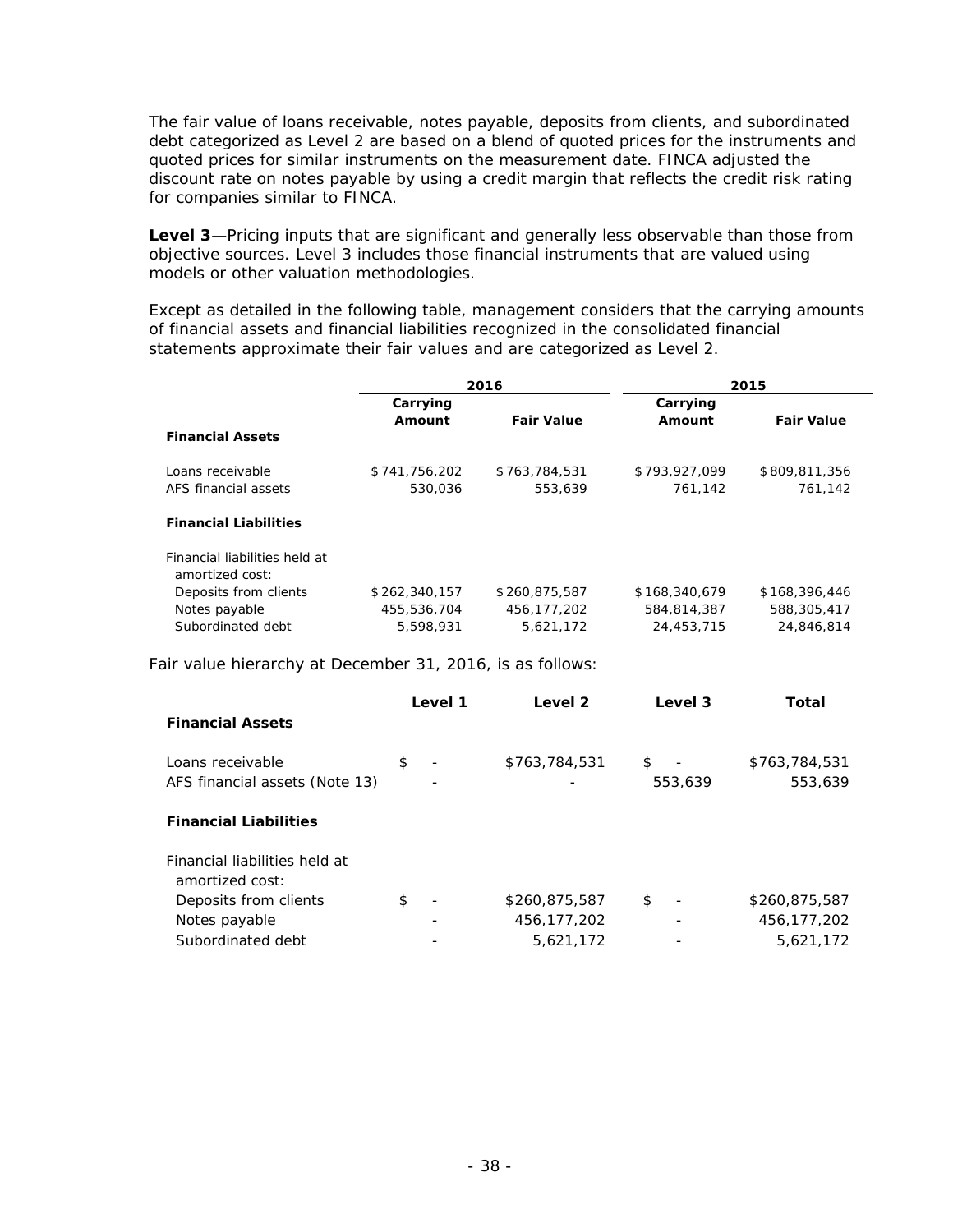|                                                                            |                              | Fair Value as at December 31 |                                |                                                                                                                                                                                                                                                                                         |                                       | Relationship of                                |
|----------------------------------------------------------------------------|------------------------------|------------------------------|--------------------------------|-----------------------------------------------------------------------------------------------------------------------------------------------------------------------------------------------------------------------------------------------------------------------------------------|---------------------------------------|------------------------------------------------|
| Financial Assets/<br><b>Financial liabilities</b>                          | 2016<br>Asset<br>(Liability) | 2015<br>Asset<br>(Liability) | <b>Fair Value</b><br>Hierarchy | Valuation<br>Techniques and<br>Key Inputs                                                                                                                                                                                                                                               | Significant<br>Unobservable<br>Inputs | Unobservable<br>Inputs to<br><b>Fair Value</b> |
| 1) Foreign currency<br>forward contracts<br>measured at<br>FVTPL (Note 15) | \$5,733,680<br>(13, 798)     | \$9,402,790                  | 2                              | Discounted cash flow. Future<br>cash flows are estimated based<br>on forward exchange rates (spot<br>exchange rate at the end of the<br>reporting period) and contract<br>forward rates, discounted at a<br>rate that reflects the credit risk<br>of the counterpart in the<br>contract | N/A                                   | N/A                                            |
| 2) Foreign exchange<br>swaps measured<br>at FVTPL (Note 15)                | 13,757,515<br>(8, 245, 776)  | 20,570,235<br>(1, 152, 086)  | 2                              | Discounted cash flow. Future<br>cash flows are estimated based<br>on forward exchange rates (spot<br>exchange rate at the end of the<br>reporting period) and contract<br>forward rates, discounted at a<br>rate that reflects the credit risk<br>of the counterpart in the<br>contract | N/A                                   | N/A                                            |
| 3) AFS financial<br>assets-Treasury<br>bills (Note 13)                     | 2,620,655                    | 1,961,697                    | 1                              | Quoted bid prices in an<br>active market                                                                                                                                                                                                                                                | N/A                                   | N/A                                            |
| 4) AFS financial<br>assets-time<br>deposits (Note 13)                      | 4.496.058                    | 4,194,128                    | 2                              | Quoted prices of similar<br>instruments traded in<br>active markets                                                                                                                                                                                                                     | N/A                                   | N/A                                            |

There were no transfers between Levels 1 and 2 or Levels 2 and 3 during the year.

#### **7. NET INTEREST INCOME BEFORE PROVISION FOR IMPAIRMENT LOSSES ON LOANS**

Net interest income for the years ended December 31, 2016 and 2015, is as follows:

|                                                                                   | 2016                           | 2015                             |
|-----------------------------------------------------------------------------------|--------------------------------|----------------------------------|
| Interest income:<br>Cash and cash equivalents and investments<br>Loans to clients | 8,126,438<br>\$<br>279,656,784 | 9,413,897<br>\$<br>313, 352, 998 |
| Total interest income                                                             | 287,783,222                    | 322,766,895                      |
| Interest expense:<br>Deposits from clients<br>Notes payable and subordinated debt | 20.197.311<br>50,807,055       | 10,917,711<br>80,692,640         |
| Total interest expense                                                            | 71,004,366                     | 91,610,351                       |
| Net interest income                                                               | \$216,778,856                  | \$231,156,544                    |

#### **8. OTHER OPERATING INCOME**

Total other operating income for the years ended December 31, 2016 and 2015, was \$29.1 million and \$14.8 million, respectively. Included in this amount is \$5.8 million and \$5.5 million of fines and penalties income and \$1.3 million and \$2.1 million of insurance income for the years ended December 31, 2016 and 2015, respectively and includes principal forgiveness for certain debt obligations of FINCA Azerbaijan totaling \$9.4 million for the year ended December 31, 2016.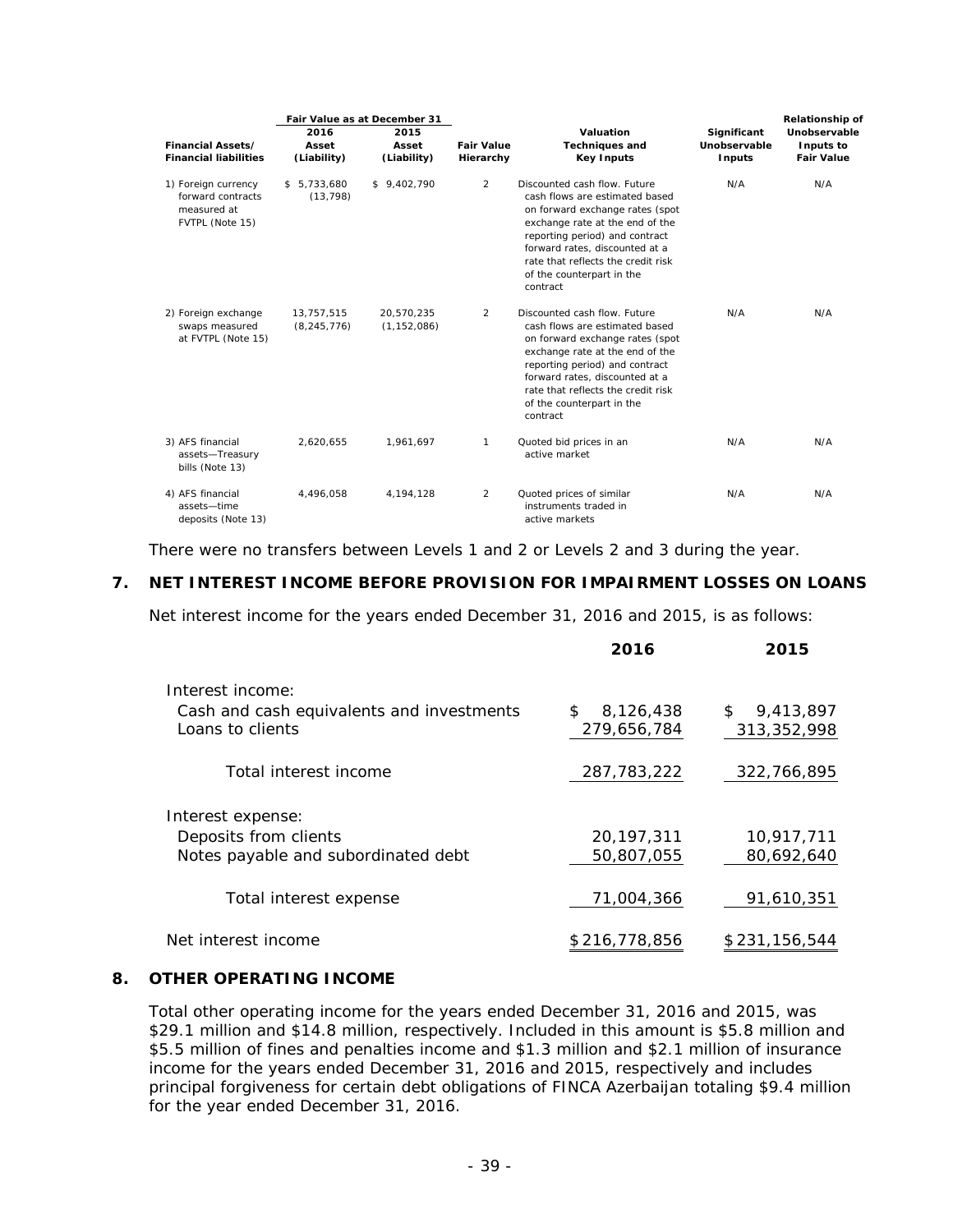#### **9. PERSONNEL EXPENSES**

Personnel expenses for the years ended December 31, 2016 and 2015, consist of the following:

|                                                                                      | 2016                    | 2015                     |
|--------------------------------------------------------------------------------------|-------------------------|--------------------------|
| Wages and salaries                                                                   | 88,257,270<br>\$.       | \$104,289,746            |
| Compulsory social security obligations<br>Allowances, incentives, and other benefits | 8,109,618<br>11,443,301 | 11,237,790<br>12,810,956 |
| Health insurance<br>Increase in liability for long-term service leave                | 4,394,737               | 4,315,949<br>1,103,083   |
| Increase in liability for employee benefits                                          |                         | 228,350                  |
| Total                                                                                | \$112,204,926           | \$133,985,874            |

#### **10. OTHER OPERATING EXPENSES**

Other operating expenses for the years ended December 31, 2016 and 2015, consist of the following:

|                                   | 2016         | 2015         |
|-----------------------------------|--------------|--------------|
| Professional fees                 | \$20,605,903 | \$17,181,263 |
| Rent/utilities                    | 14,823,393   | 16,333,395   |
| Travel                            | 10,464,802   | 9,680,297    |
| Consumables and office supply     | 3,908,317    | 7,178,437    |
| Communication                     | 6,111,707    | 5,689,192    |
| Taxes other than income           | 2,564,782    | 3,466,262    |
| Security                          | 4,473,809    | 5,529,711    |
| License/memberships/meetings      | 3,742,981    | 5,501,595    |
| Marketing                         | 4,303,325    | 4,332,279    |
| Repairs and maintenance           | 2,277,990    | 3,557,149    |
| Training and hiring               | 2,077,995    | 2,083,050    |
| Bank charges                      | 1,933,131    | 2,451,634    |
| Motor vehicles expenses           | 1,481,511    | 1,827,600    |
| Insurance                         | 1,272,032    | 1,399,036    |
| Impairment on assets held for use | 1,024,180    |              |
| Other expenditures                | 5,738,813    | 2,556,894    |
|                                   |              |              |

\$ 86,804,671 \$ 88,767,794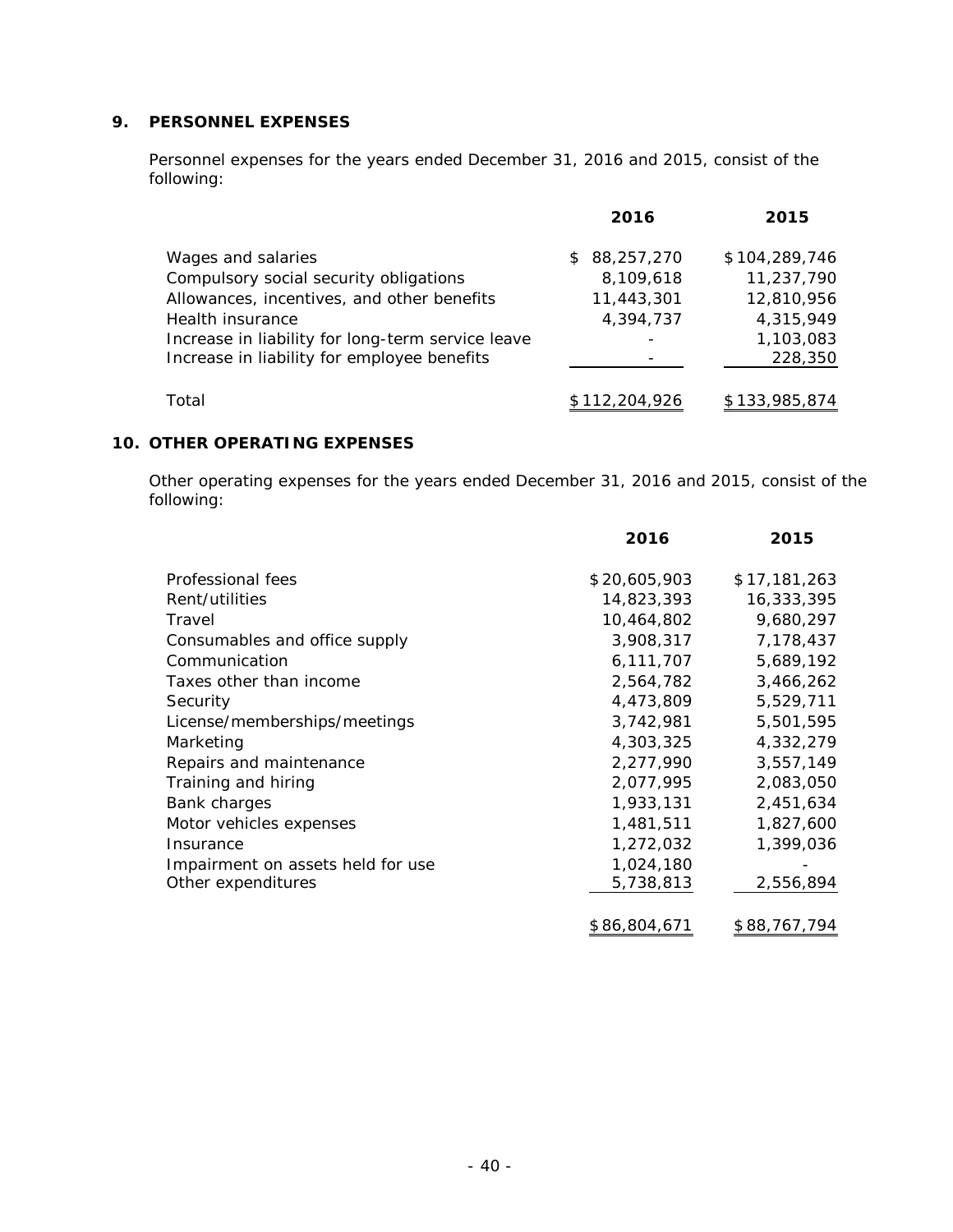#### **11. INCOME TAX**

Income tax expense for the years ended December 31, 2016 and 2015, were as follows:

|                                             | 2016                      | 2015                   |
|---------------------------------------------|---------------------------|------------------------|
| Current tax expense<br>Deferred tax expense | \$13,743,746<br>3,818,394 | \$8,081,375<br>118,109 |
| Total income tax expense                    | \$17,562,140              | \$8,199,484            |

In calculating both the current tax and the deferred tax, the respective country-specific tax rates are applied. The total income tax expense includes the local country income taxes for the subsidiaries and foreign withholding taxes on certain cross-border payments. The average actual income tax rate for the subsidiaries remained the same at 26.1% in 2015 and 2016. FINCA is exempt from taxes on income, except unrelated business taxable income, under provision of Section  $501(c)(3)$  of the United States Internal Revenue Code and the applicable income tax regulations of the District of Columbia. For 2015, the current income tax expense includes \$0.7 million of tax benefit for the reversal of a tax provision related to the transfer of one of FINCA's subsidiaries to FINCA Microfinance Cooperatief U.A. (FMC) during the 2011 reorganization of its organizational structure.

Reconciliation of income tax expense for the years ended December 31, 2016 and 2015, is as follows:

|                                                                                                                          | 2016                            | 2015                         |
|--------------------------------------------------------------------------------------------------------------------------|---------------------------------|------------------------------|
| (Loss)/income before income tax expense<br>Income tax expense                                                            | \$(3,517,941)<br>(17, 562, 140) | \$2,642,568<br>(8, 199, 484) |
| (Loss)/profit for the year                                                                                               | \$(21,080,081)                  | \$ (5,556,916)               |
|                                                                                                                          | 2016                            | 2015                         |
| Tax rate using domestic tax rate of FINCA<br>(exempt on taxes on income)<br>Foreign income tax (taxable subsidiaries) at | \$                              | \$                           |
| local statutory rates                                                                                                    | (1, 150, 701)                   | 686,858                      |
| Expenses not deductible for tax purposes                                                                                 | 3,902,926                       | 3,986,018                    |
| Tax-exempt loss (income)<br>Recognition of previously unrecognized tax                                                   | (155, 478)                      | 172,530                      |
| losses                                                                                                                   | (90, 055)                       | (234, 420)                   |
| Adjustment for under provision in previous                                                                               |                                 |                              |
| periods                                                                                                                  | 871,840                         | 389,625                      |
| Foreign withholding taxes                                                                                                | 3,412,049                       | 3,081,392                    |
| Effect of unused tax losses and tax offsets                                                                              |                                 |                              |
| not recognized as deferred tax assets                                                                                    | 7,399,341                       | 783,592                      |
| Other                                                                                                                    | 3,372,218                       | (666,111)                    |
| Total income tax expense                                                                                                 | \$17,562,140                    | \$ (8, 199, 484)             |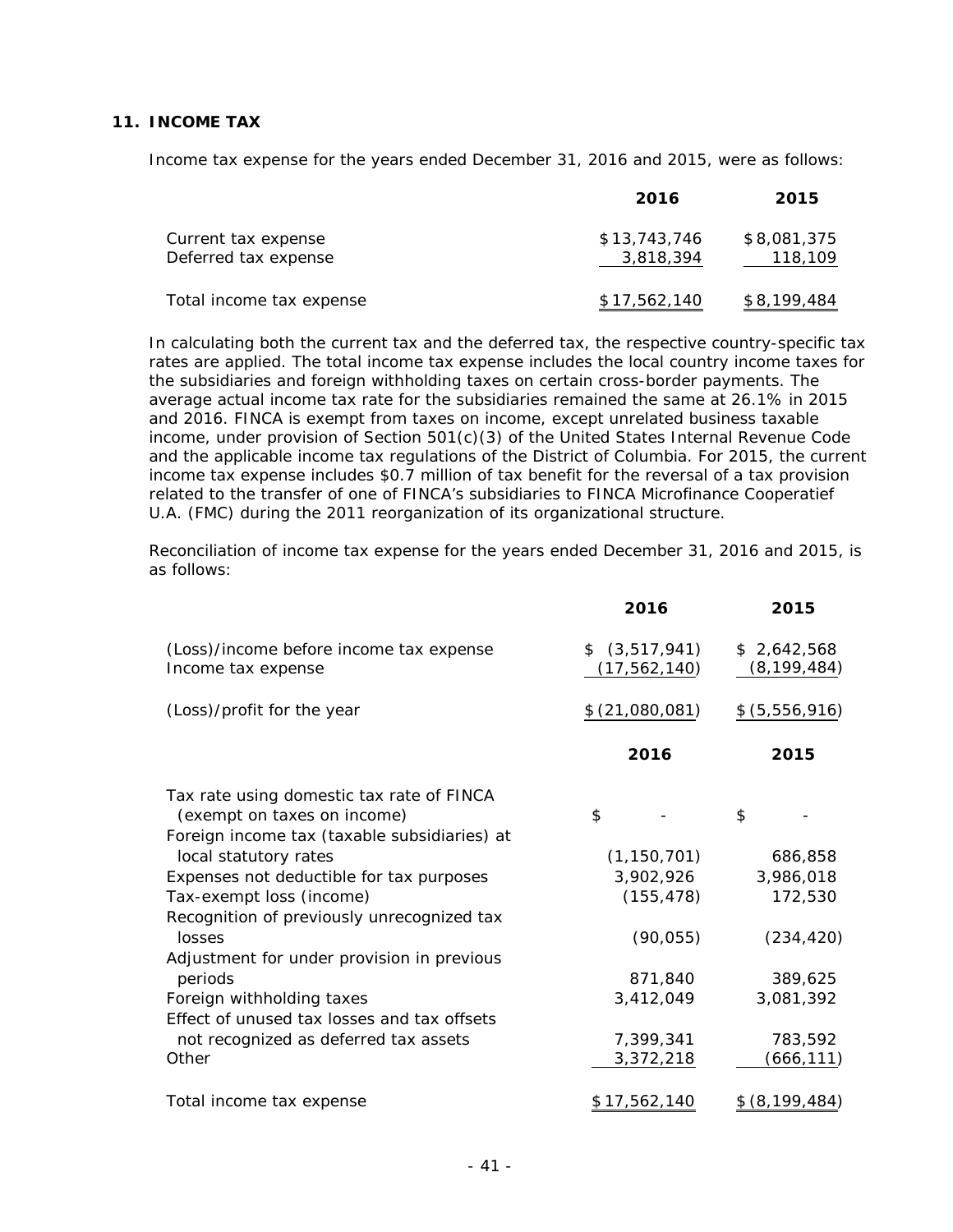Deferred income taxes are calculated, under the consolidated statements of financial position method, on temporary differences arising between the tax bases of assets and liabilities and their carrying amounts, using the applicable tax rate as stipulated by the tax legislation of the respective countries.

The movements in deferred tax assets and liabilities (the balances are offset within the same jurisdiction as permitted by IAS 12, *Income Taxes*, and shown on a net basis by subsidiaries), details of the deferred tax liability, amounts charged or credited directly to profit or loss during the period, and amounts charged or credited directly to equity during the period are shown below.

In 2016, FINCA recorded \$2.1 million of income tax expense on \$18.5 million of temporary differences associated with FINCA's investments in subsidiaries because it was probable that the temporary differences associated with the distribution of retained earnings through payments of dividends will reverse in the foreseeable future. The temporary differences of \$18.5 million include \$14.3 million of expected distributions of retained earnings from 2016 and \$4.2 million for an increase of expected distributions of retained earnings from prior years. In 2015, FINCA recorded \$0.2 million of income tax expense on \$(2.0) million of temporary differences associated with FINCA's investments in subsidiaries because it was probable that the temporary differences associated with the distribution of retained earnings through payments of dividends would reverse in the foreseeable future. The temporary differences of \$(2.0) million include \$4.3 million of expected distributions of retained earnings from 2015 and \$(6.3) million for a reversal of expected distributions of retained earnings from prior years. The deferred tax liability related to the future distributions of retained earnings by subsidiaries is \$1.8 million and \$0.5 million as of December 31, 2016 and 2015, respectively.

**Deferred Tax Assets**—Deferred tax assets were recognized by the subsidiaries in the following jurisdictions in 2016: Armenia, Georgia, Tajikistan, Honduras, Democratic Republic of Congo (DRC), Tanzania, and Pakistan (2015—USA, Armenia, Azerbaijan, Georgia, Tajikistan, Honduras, Mexico, DRC, Malawi, Tanzania, Uganda, and Pakistan).

|                         |               | (Charged)             |             |                 |  |  |
|-------------------------|---------------|-----------------------|-------------|-----------------|--|--|
|                         | Assets        | Credited to           | Credited    | Credited to     |  |  |
| 2016                    | (Liabilities) | <b>Profit or Loss</b> | to Equity   | Disc Ops        |  |  |
| Property and equipment  |               |                       |             |                 |  |  |
| and software            | \$(123, 763)  | \$<br>86,816          | \$(23, 494) | \$<br>14,867    |  |  |
| Provision for Ioan-Joss |               |                       |             |                 |  |  |
| impairment              | 2,004,029     | 38,548                | (147,986)   | (715, 361)      |  |  |
| Cash flow hedges        | (980, 957)    | 720,101               | 19,414      |                 |  |  |
| Deferred income/accrued |               |                       |             |                 |  |  |
| interest                | 777,855       | (552, 781)            | (26, 630)   |                 |  |  |
| Tax loss carryforwards  | 119,663       | (3, 193, 018)         | (44, 295)   |                 |  |  |
| Other                   | 672,942       | 161,586               | (12,681)    | (757,073)       |  |  |
| Net tax assets          | \$2,469,769   | \$(2,738,748)         | \$(235,672) | \$(1, 457, 567) |  |  |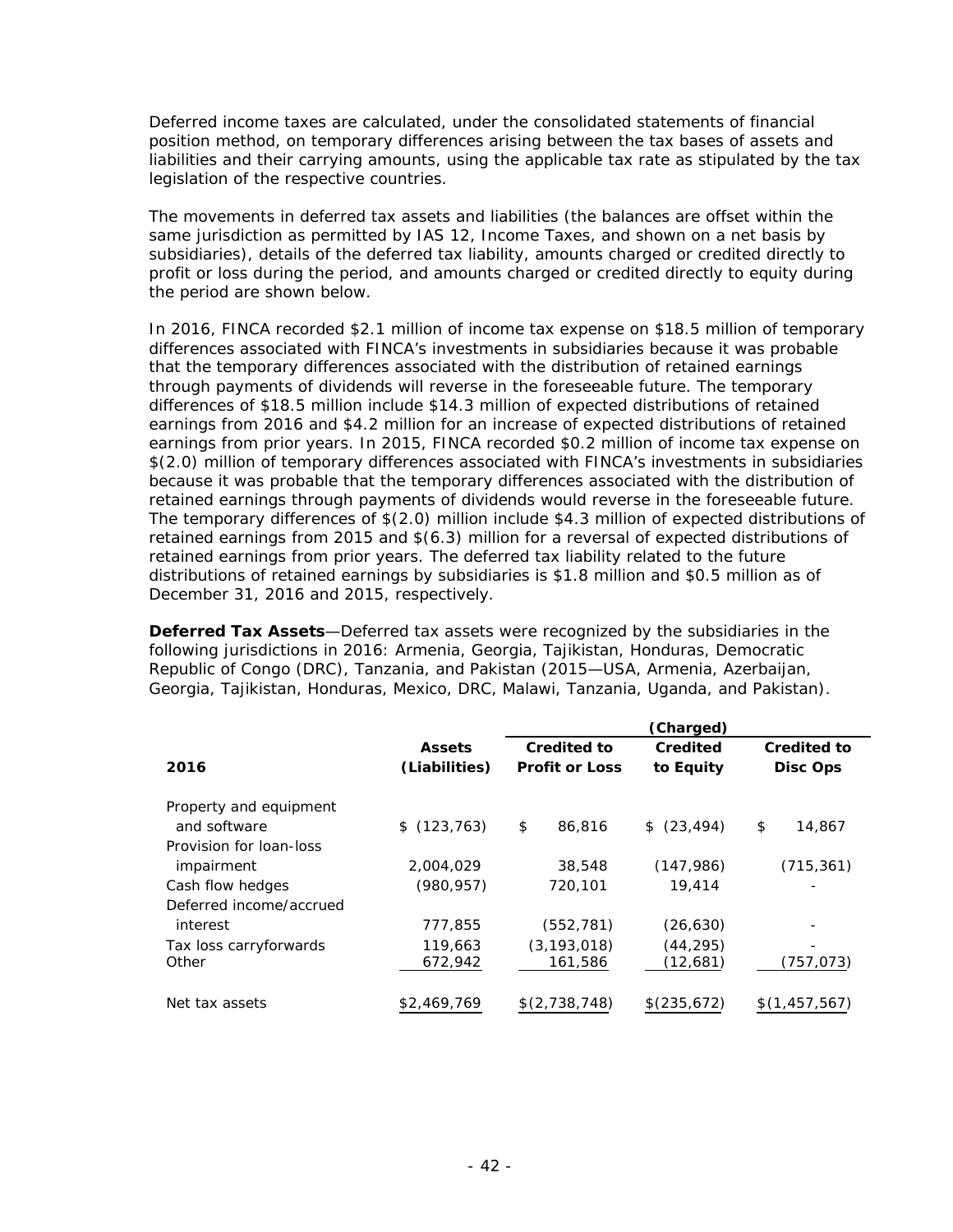|                            |                  | (Charged)             |                  |  |  |
|----------------------------|------------------|-----------------------|------------------|--|--|
|                            | Assets           | Credited to           | Credited         |  |  |
| 2015                       | (Liabilities)    | <b>Profit or Loss</b> | to Equity        |  |  |
| Property and equipment and |                  |                       |                  |  |  |
| software                   | (201, 953)<br>\$ | \$<br>182,847         | (484, 571)<br>\$ |  |  |
| Provision for Ioan-Joss    |                  |                       |                  |  |  |
| impairment                 | 2,828,828        | 2,021,304             | (1, 371, 083)    |  |  |
| Cash flow hedges           | (1, 720, 472)    | (2,938,328)           | 773,855          |  |  |
| Deferred income/accrued    |                  |                       |                  |  |  |
| interest                   | 1,357,267        | 174,510               | (413, 759)       |  |  |
| Tax loss carryforwards     | 3,356,975        | 193,241               | (831, 829)       |  |  |
| Other                      | 1,281,110        | (216, 637)            | 98,547           |  |  |
| Net tax assets             | 6,901,755        | (583,063)             | (2,228,840       |  |  |

**Deferred Tax Liabilities**—Deferred tax liabilities are recorded by FMH, the Netherlands, USA, Kyrgyzstan, Ecuador, Nicaragua, Malawi, and Uganda in 2016 (2015—FMH, the Netherlands, Kyrgyzstan, Ecuador, Nicaragua, and Zambia) as follows:

|                                                                                                                                                                                                    |                                                                                | (Charged)                                                                      |                                                               |  |  |
|----------------------------------------------------------------------------------------------------------------------------------------------------------------------------------------------------|--------------------------------------------------------------------------------|--------------------------------------------------------------------------------|---------------------------------------------------------------|--|--|
|                                                                                                                                                                                                    | <b>Assets</b>                                                                  | <b>Credited to</b>                                                             | Credited                                                      |  |  |
| 2016                                                                                                                                                                                               | (Liabilities)                                                                  | Profit or Loss                                                                 | to Equity                                                     |  |  |
| Property and equipment and<br>software<br>Provision for loan-loss impairment<br>Deferred income/accrued interest<br>Tax loss carryforwards<br>Future distribution of retained<br>earnings<br>Other | \$<br>(258, 623)<br>(260, 474)<br>11,440<br>57,780<br>(1,760,873)<br>91,461    | \$<br>(134, 165)<br>(1,956)<br>133,662<br>(6, 548)<br>(1, 284, 995)<br>214,356 | (3, 170)<br>\$<br>(26, 567)<br>388<br>6,398<br>1<br>(19, 391) |  |  |
| Net tax (liabilities) assets                                                                                                                                                                       | \$(2, 119, 289)                                                                | \$(1,079,646)<br>(Charged)                                                     | \$(42,341)                                                    |  |  |
|                                                                                                                                                                                                    | <b>Assets</b>                                                                  | <b>Credited to</b>                                                             | Credited                                                      |  |  |
| 2015                                                                                                                                                                                               | (Liabilities)                                                                  | Profit or Loss                                                                 | to Equity                                                     |  |  |
| Property and equipment and<br>software<br>Provision for loan-loss impairment<br>Deferred income/accrued interest<br>Tax loss carryforwards<br>Future distribution of retained<br>earnings<br>Other | \$(121, 288)<br>(231, 951)<br>(122, 610)<br>57,930<br>(475, 879)<br>(103, 504) | \$ (91,067)<br>284,411<br>(85, 442)<br>(40, 984)<br>59,340<br>172,111          | \$50,430<br>62,971<br>4,147<br>(87, 144)<br>1,751             |  |  |
| Net tax (liabilities) assets                                                                                                                                                                       | \$(997,302)                                                                    | \$298,369                                                                      | \$ 32,155                                                     |  |  |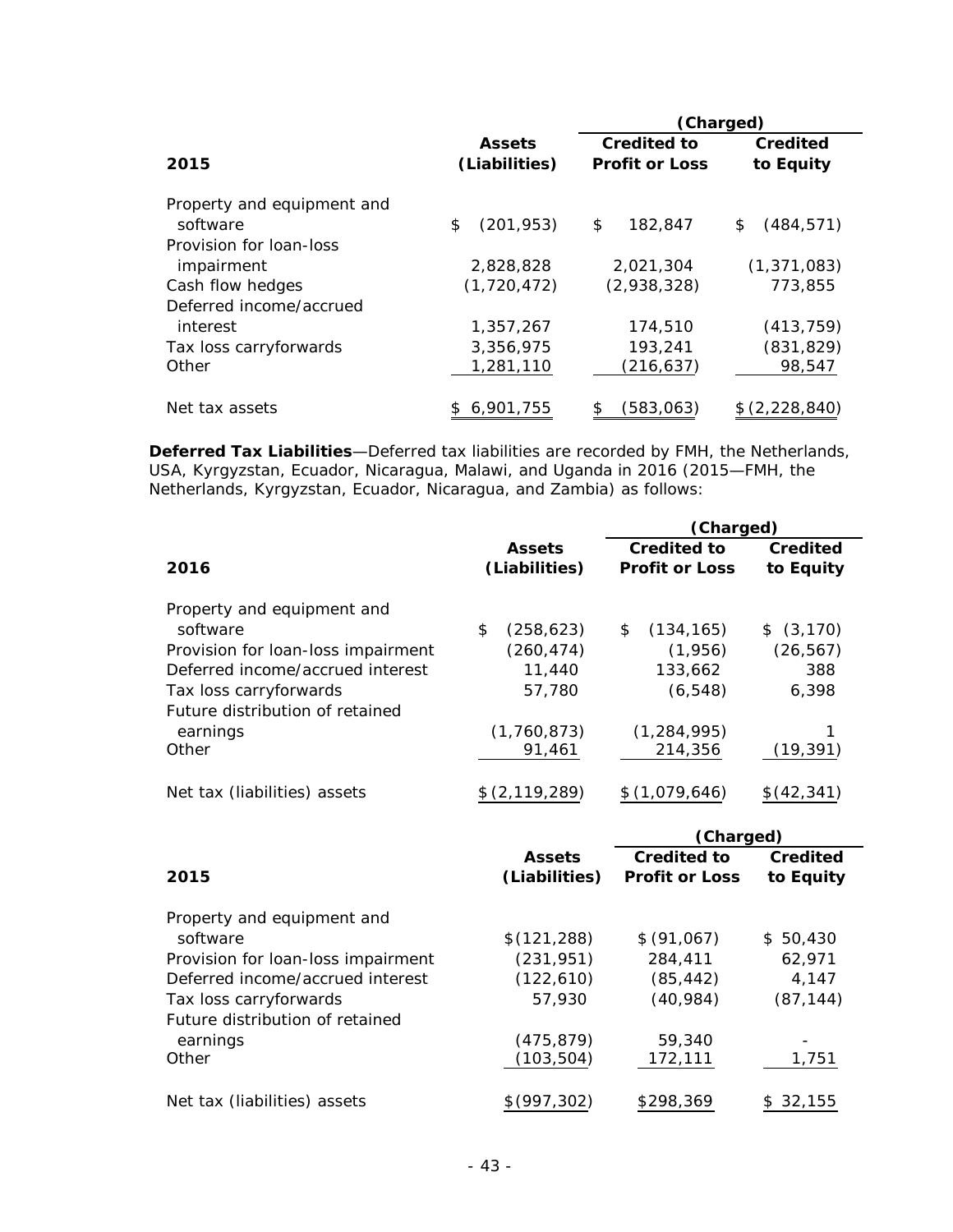#### **12. RESTRICTED CASH AND CASH EQUIVALENTS**

Restricted cash balances of \$26.4 million and \$24.9 million as of December 31, 2016 and 2015, respectively, comprise undisbursed grant funds to be used in lending and operations, cash balances for country-specific regulatory requirements, and pledged collateral related to local borrowings and deposits, all of which can be contractually released within 12 months.

#### **13. AFS FINANCIAL ASSETS**

|                                   | 2016        | 2015        |
|-----------------------------------|-------------|-------------|
| Certificates of deposit and other | \$7,670,352 | \$6,916,967 |
| Total                             | \$7,670,352 | \$6,916,967 |

Certificates of deposit with maturity over three months are qualified and reported as AFS financial assets in the consolidated statements of financial position.

#### **14. FINANCIAL ASSETS HTM**

Financial assets HTM in the amount of \$25.4 million and \$13.0 million at December 31, 2016 and 2015, respectively. Assets at December, 31 2016, include \$17.9 million of market Treasury bills issued by State Bank of Pakistan, of which \$16.5 million mature within three months of the balance sheet date and \$7.3 million of Georgia Ministry of Finance Treasury Bills, of which \$6.5 million mature within 12 months of the balance sheet date. Assets at December, 31 2015, include \$9.9 million of market Treasury bills issued by State Bank of Pakistan and \$1.7 million of Georgia Ministry of Finance Treasury Bills.

As of December 31, 2015, FINCA held an investment in the FINCA microfinance fund. The microfinance fund provided \$20.6 million in subordinated loans to a number of subsidiaries. The notes matured in November 2016 at which time available funds were insufficient to pay in full all amounts due on the notes. The fund was wound up and liquidated and the investment was written off. The total impairment, including accrued unpaid interest, was \$1.4 million and was written off through the impairment loss line item in the consolidated statements of profit or loss.

#### **15. FINANCIAL ASSETS AND LIABILITIES AT FAIR VALUE THROUGH PROFIT OR LOSS**

The financial assets and liabilities at FVTPL are represented by the following balances:

| 2016                                               | <b>Notional</b> | <b>Fair Value</b> | <b>Fair Value</b> |  |
|----------------------------------------------------|-----------------|-------------------|-------------------|--|
|                                                    | Amount          | Assets            | Liabilities       |  |
| Fair value from derivatives with<br>third parties: |                 |                   |                   |  |
| Foreign exchange swaps                             | \$60,581,978    | \$13,757,515      | \$8,245,776       |  |
| Foreign exchange forwards                          | 20,094,840      | 5,733,680         | 13,798            |  |
| Total derivatives with third<br>parties            | \$80,676,818    | \$19,491,195      | \$8,259,574       |  |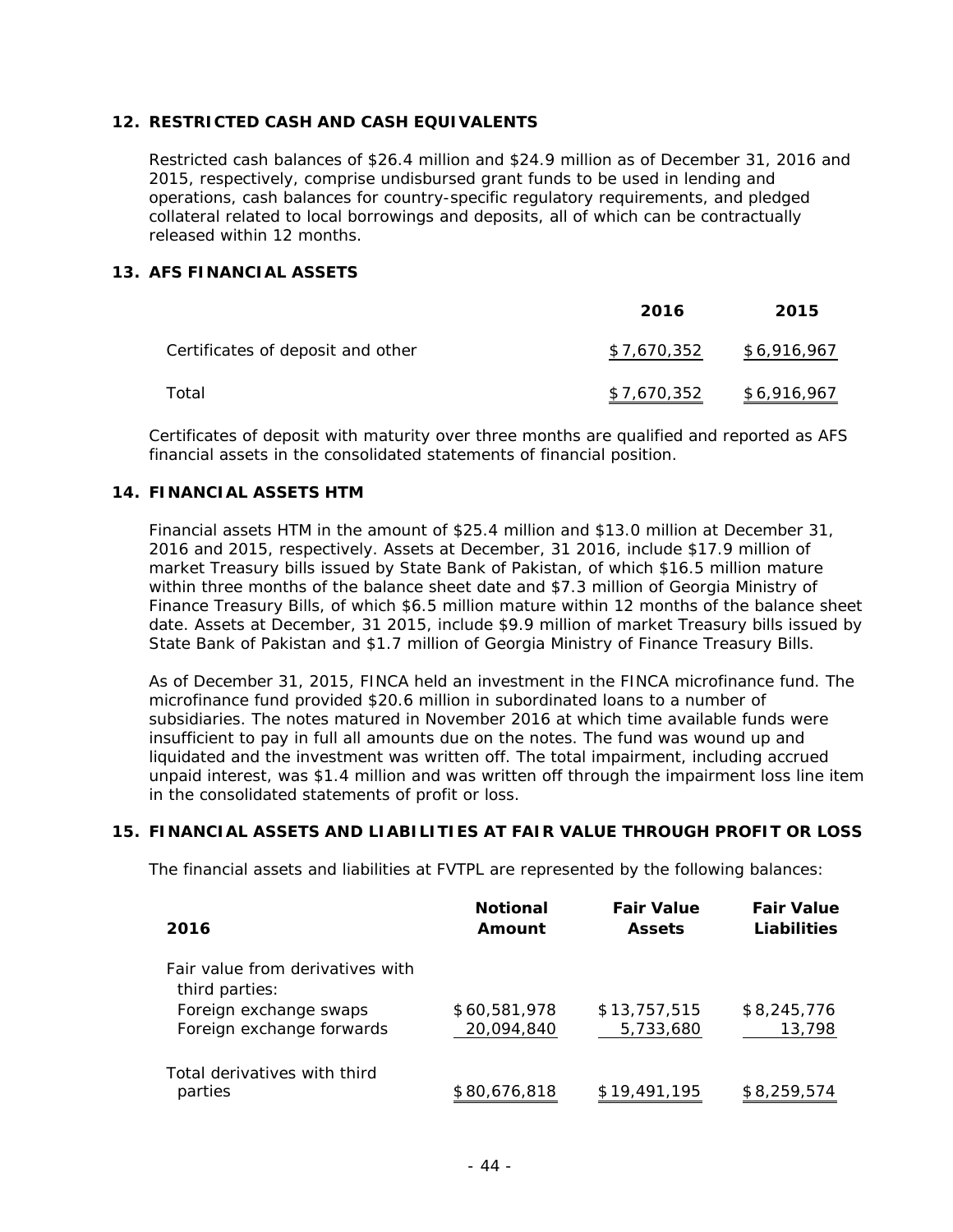| 2015                                                                                                      | <b>Notional</b><br>Amount      | <b>Fair Value</b><br>Assets | <b>Fair Value</b><br>Liabilities |
|-----------------------------------------------------------------------------------------------------------|--------------------------------|-----------------------------|----------------------------------|
| Fair value from derivatives<br>with third parties:<br>Foreign exchange swaps<br>Foreign exchange forwards | 82,066,838<br>S.<br>34,381,405 | \$20,570,235<br>9,402,790   | \$1,152,086                      |
| Total derivatives with third<br>parties                                                                   | 116,448,243                    | \$29,973,025                | \$1,152,086                      |

Neither of the above balances related to hedge transactions qualified for hedge accounting.

#### **16. LOANS RECEIVABLE—NET**

Loans receivable as at December 31, 2016 and 2015, consist of the following:

|                                                                                | 2016                          | 2015                          |
|--------------------------------------------------------------------------------|-------------------------------|-------------------------------|
| Gross loans to clients<br>Less allowances for impairment                       | \$784,638,954<br>(42,882,752) | \$818,850,817<br>(24,923,718) |
| Loans receivable                                                               | \$741,756,202                 | \$793,927,099                 |
|                                                                                | 2016                          | 2015                          |
| Allowances for impairments-balance                                             |                               |                               |
| at January 1                                                                   | \$24,923,718                  | \$17,533,632                  |
| Discontinued operations                                                        | (2, 421, 037)                 |                               |
| Impairment loss for the year:                                                  |                               |                               |
| Charge for the year                                                            | 57,333,825                    | 40,643,279                    |
| Amounts written off-net of recovery<br>Reclass to other assets and assets held | (35, 111, 860)                | (26, 912, 121)                |
| for sale                                                                       |                               | (508, 303)                    |
| Effect of foreign currency movements                                           | (1, 841, 894)                 | (5,832,769)                   |
| Balance at December 31                                                         | 42,882,752                    | 24,923,718<br>\$              |
|                                                                                |                               |                               |

2015 includes operations that were discontinued in 2016.

While not all products require collateral, and collateral requirements vary by country, FINCA utilizes several methods for clients to collateralize their loans, including mandatory savings, real estate, fixed assets, or an additional guarantor.

#### **Collateral**

Two forms of collateral may be applied against impairment losses, cash and marketable precious metals. Compulsory cash collateral is required from the clients in some subsidiaries. The use of precious metals is mainly presented in the Pakistan subsidiary. Where local law allows, voluntary client deposits are also considered collateral for the purposes of provisioning.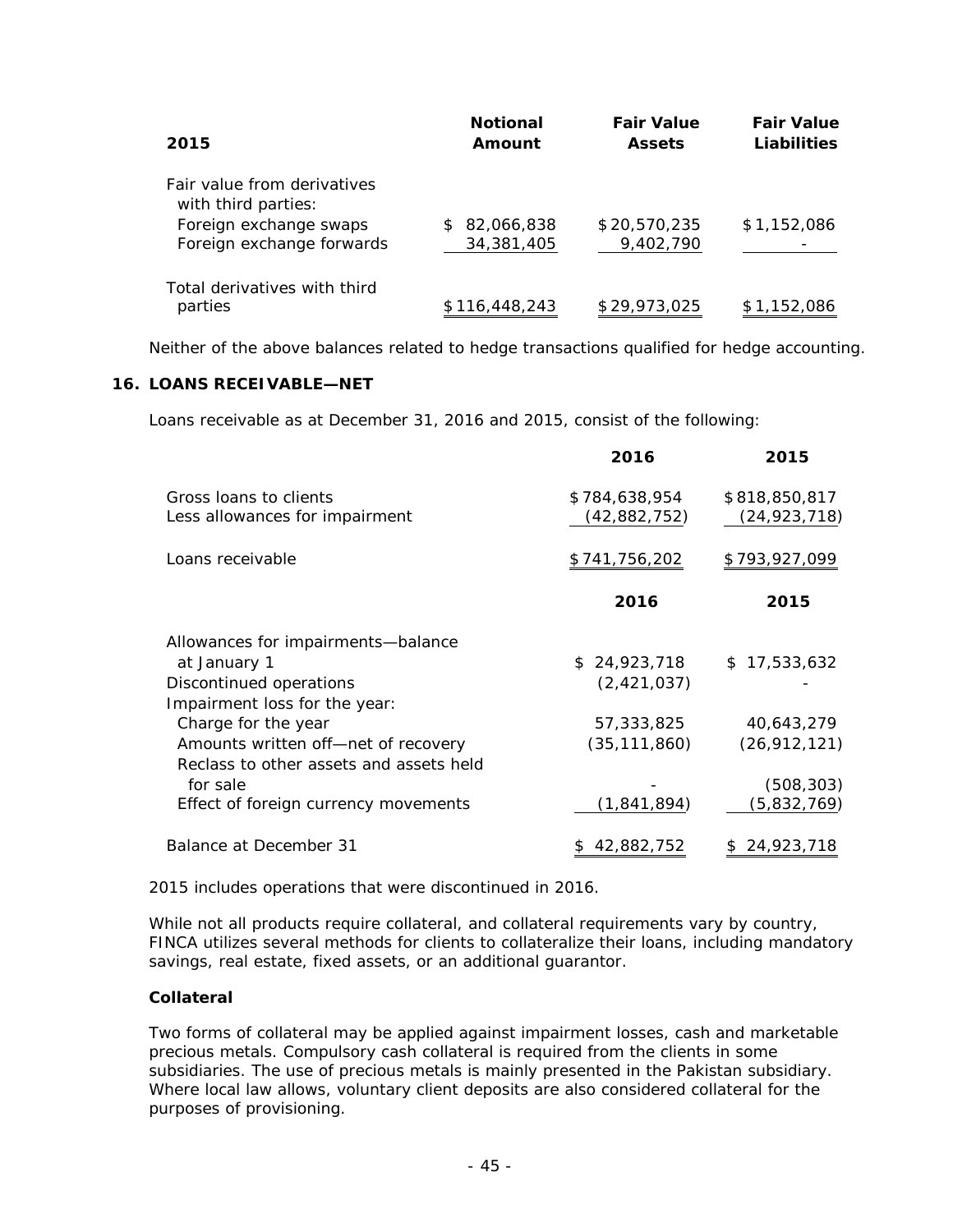| Outstanding<br>Amount of Loan                                              | Balance at<br>January 1,<br>2016                       | Discontinued<br>Operations                             | Collateral<br>Accepted                             | Collateral<br>Released                                               | Effect of<br>Foreign<br>Currency<br><b>Movements</b>       | Balance at<br>December 31,<br>2016                     |
|----------------------------------------------------------------------------|--------------------------------------------------------|--------------------------------------------------------|----------------------------------------------------|----------------------------------------------------------------------|------------------------------------------------------------|--------------------------------------------------------|
| Up to \$1,000<br>\$1,001-\$5,000<br>\$5,001-\$10,000<br>more than \$10,001 | \$17,218,477<br>22,202,829<br>13.267.922<br>25,132,211 | \$ (602, 312)<br>(2,056)                               | \$4,283,191<br>9,312,641<br>3.555.313<br>7,286,441 | \$(10,616,209)<br>(19, 154, 396)<br>(10, 236, 548)<br>(17,387,095)   | 65,886<br>\$<br>2,280,545<br>47.882<br>(4,020,840)         | \$10,349,033<br>14,639,563<br>6,634,569<br>11,010,717  |
| Total                                                                      | \$77,821,439                                           | \$(604,368)                                            | \$24,437,586                                       | \$(57, 394, 248)                                                     | \$(1,626,527)                                              | \$42,633,882                                           |
| Outstanding<br>Amount of Loan                                              | Balance at<br>January 1,<br>2015                       | Collateral<br>Accepted                                 |                                                    | Collateral<br>Released                                               | Effect of<br>Foreign<br>Currency<br><b>Movements</b>       | Balance at<br>December 31,<br>2015                     |
| Up to \$1,000<br>\$1,001-\$5,000<br>\$5,001-\$10,000<br>more than \$10,001 | \$16,157,890<br>22,965,584<br>21,205,425<br>39,078,136 | \$20,402,255<br>18,228,746<br>15,724,267<br>30,305,451 |                                                    | \$(17, 496, 084)<br>(13, 130, 875)<br>(17,648,250)<br>(35, 528, 374) | \$(1,845,584)<br>(5,860,626)<br>(6,013,520)<br>(8,723,002) | \$17,218,477<br>22,202,829<br>13,267,922<br>25,132,211 |
| Total                                                                      | \$99,407,035                                           | \$84,660,719                                           |                                                    | \$ (83,803,583)                                                      | \$(22, 442, 732)                                           | \$77,821,439                                           |

#### Collateral as at December 31, 2016 and 2015, is represented as follows:

### **17. OTHER RECEIVABLES, PREPAID, AND OTHER ASSETS**

The balances represent other receivables, prepaid, and other assets at December 31, 2016 and 2015, as follows:

|                                                 | 2016             | 2015          |
|-------------------------------------------------|------------------|---------------|
| Receivable from money remittance and other      |                  |               |
| agencies                                        | \$.<br>1,863,609 | \$<br>788,480 |
| Grants receivable                               |                  | 3,797,035     |
| Deposit with Internal Revenue Service and other |                  |               |
| fiduciary agencies                              | 998,980          | 779,670       |
| Receivable commission, rebates, and refunds     |                  |               |
| from banks and agencies                         | 191,774          | 2,436,038     |
| Receivables from sales of discontinued          |                  |               |
| operations                                      | 12,113,000       |               |
| Current income tax asset                        | 3,400,776        | 2,851,581     |
| Prepaid rent                                    | 2,485,785        | 2,738,951     |
| Office supplies                                 | 1,232,698        | 868,597       |
| Prepaid taxes                                   | 1,148,435        | 3,348,840     |
| Investment property                             | 1,080,792        | 1,080,249     |
| Staff advances and loans                        | 564,389          | 649,764       |
| Other prepayments and debtors                   | 7,225,580        | 3,136,760     |
| Total                                           | \$32,305,818     | \$22,475,965  |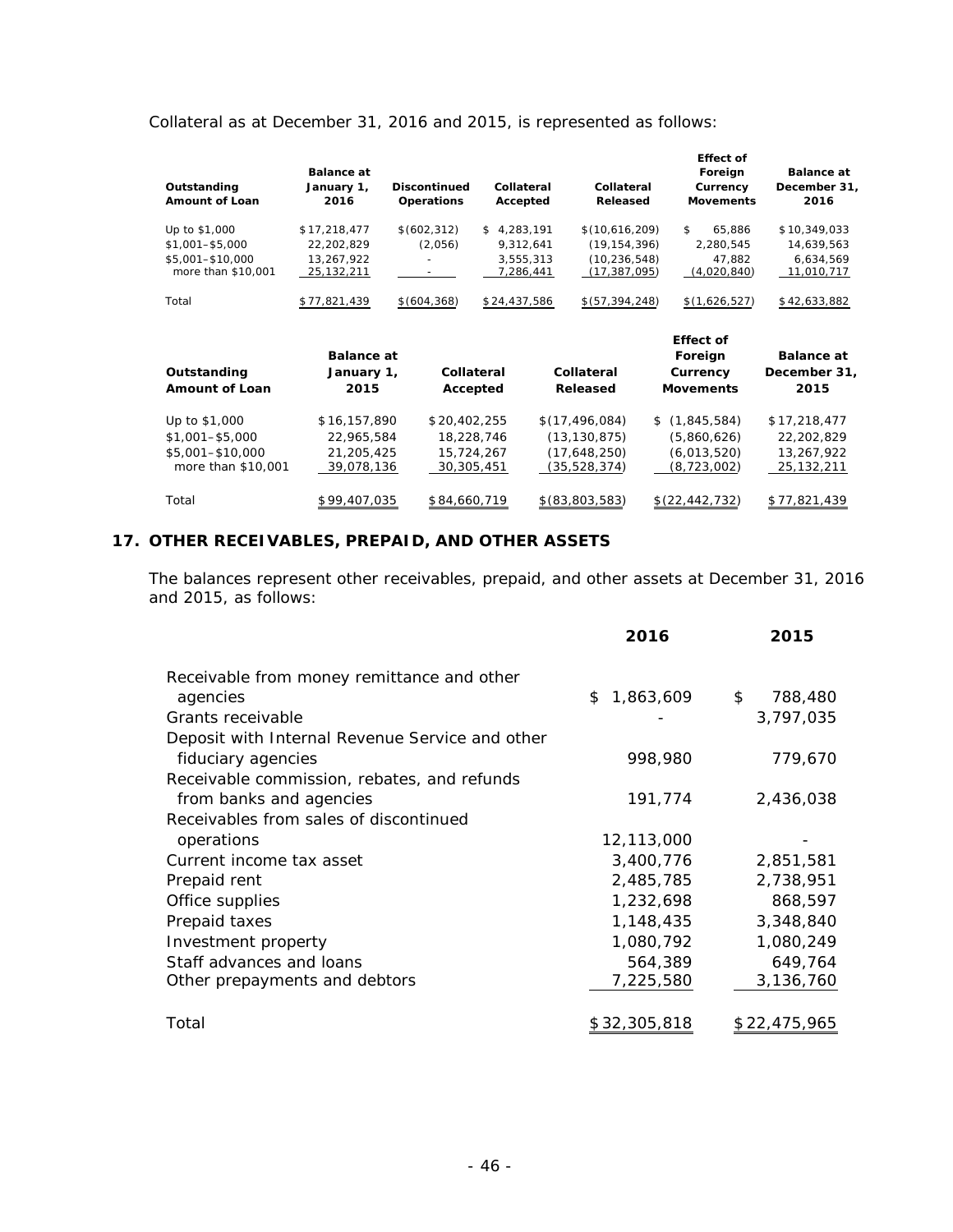#### **18. PROPERTY AND EQUIPMENT**

Depreciation and amortization expense charged for the years ended December 31, 2016 and 2015, were \$7.8 million and \$8.3 million, respectively. Depreciation expense in 2015 includes operations that were discontinued in 2016.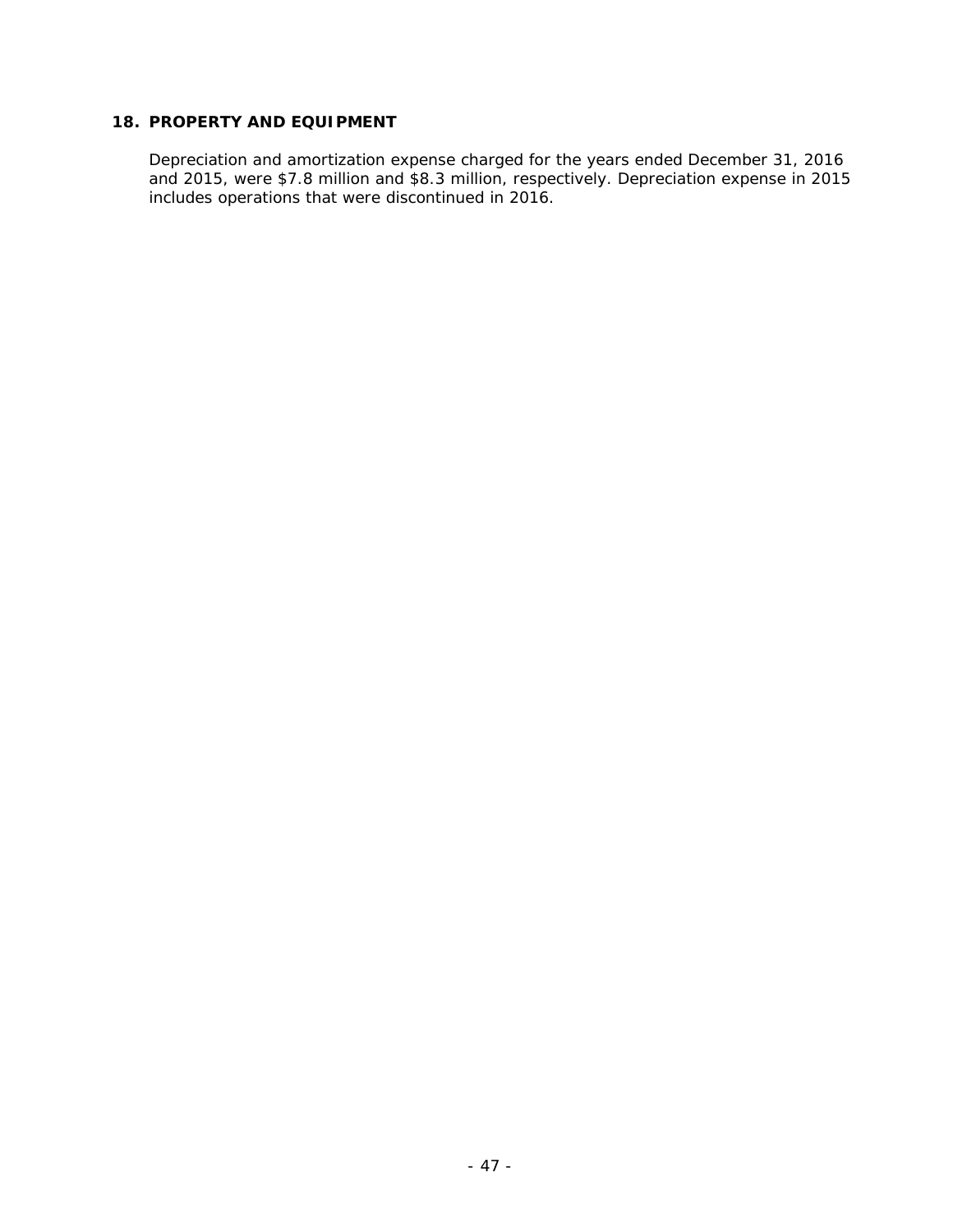#### Property and equipment at December 31, 2016 and 2015, are as follows:

| Cost                                        | Total         | <b>Buildings</b><br>and Offices | Construction<br>in Progress | Leasehold<br>Improvements | Computer<br>Equipment | <b>Furniture and</b><br>Office<br>Equipment | <b>Vehicles</b> | Other       |
|---------------------------------------------|---------------|---------------------------------|-----------------------------|---------------------------|-----------------------|---------------------------------------------|-----------------|-------------|
|                                             |               |                                 |                             |                           |                       |                                             |                 |             |
| Balance-January 1, 2015                     | \$65,235,911  | \$5,437,185                     | \$3,509,516                 | \$12,609,224              | \$19,377,192          | \$14,796,673                                | \$4,814,080     | \$4,692,041 |
| Acquisitions                                | 16,468,179    | 2,488,035                       | 3,325,397                   | 3,557,444                 | 3,627,093             | 2,681,334                                   | 422,601         | 366,275     |
| Disposals                                   | (7,959,915)   | (1,222,128)                     | (3,409,413)                 | (715, 976)                | (715, 940)            | (427, 711)                                  | (564, 108)      | (904, 639)  |
| Currency translation                        | (9,893,096)   | (367, 411)                      | (543, 754)                  | (1, 734, 954)             | (2,602,178)           | (3, 141, 634)                               | (651, 993)      | (851, 172)  |
| Disposal of held for sale assets            | (836, 356)    | (109, 560)                      | $\sim$                      | (10, 480)                 | (253, 143)            | (221, 318)                                  | (197, 474)      | (44, 381)   |
| Balance-December 31, 2015                   | \$63,014,723  | \$6,226,121                     | \$2,881,746                 | \$13,705,258              | \$19,433,024          | \$13,687,344                                | \$3,823,106     | \$3,258,124 |
| Balance-January 1, 2016                     | \$63,014,723  | \$6.226.121                     | \$2.881.746                 | \$13.705.258              | \$19,433,024          | \$13,687,344                                | \$3,823,106     | \$3.258.124 |
| Acquisitions                                | 11,255,963    | 2,756,649                       | 1,748,934                   | 1,814,201                 | 2,172,014             | 2,138,805                                   | 527,710         | 97,650      |
| <b>Disposals</b>                            | (5, 417, 921) | 1,185,208                       | (1,466,592)                 | (1,835,082)               | (1,838,118)           | (655, 432)                                  | (444, 536)      | (363, 369)  |
| Currency translation                        | (843, 750)    | (27, 580)                       | 115,522                     | (315, 812)                | (212, 832)            | (288, 766)                                  | (96, 642)       | (17, 640)   |
| Disposal related to discontinued operations | (3, 797, 022) | $\sim 100$                      | $\sim$                      | (804, 938)                | (1, 117, 117)         | (781, 618)                                  | (688, 678)      | (404, 671)  |
| Balance-December 31, 2016                   | \$64,211,993  | \$10,140,398                    | \$3,279,610                 | \$12,563,627              | \$18,436,971          | \$14,100,333                                | \$3,120,960     | \$2,570,094 |
| Depreciation and Impairment Losses          |               |                                 |                             |                           |                       |                                             |                 |             |
| Balance-January 1, 2015                     | \$31,727,870  | \$1,338,834                     | \$                          | \$5,067,724               | \$11,423,356          | \$9,521,194                                 | \$3,406,624     | \$970,138   |
| Depreciation and amortization               | 8,287,633     | 456,873                         |                             | 1,649,717                 | 2,918,770             | 2,205,600                                   | 558,548         | 498,125     |
| <b>Disposals</b>                            | (2, 313, 493) | (7, 341)                        |                             | (553, 320)                | (781, 688)            | (414, 235)                                  | (462, 808)      | (94, 101)   |
| Currency translation                        | (5,092,521)   | (38, 160)                       |                             | (811, 788)                | (1, 761, 587)         | (1, 790, 318)                               | (463, 831)      | (226, 837)  |
| Disposal of held for sale assets            | (651, 269)    | (74, 414)                       |                             | (4, 367)                  | (244, 285)            | (218, 370)                                  | (71, 579)       | (38, 254)   |
| Balance-December 31, 2015                   | \$31,958,220  | \$1,675,792                     | \$<br>$\sim$                | \$5,347,966               | \$11,554,566          | \$9,303,871                                 | \$2,966,954     | \$1,109,071 |
| Balance-January 1, 2016                     | \$31,958,220  | \$1,675,792                     | \$                          | \$5,347,966               | \$11,554,566          | \$9,303,871                                 | \$2,966,954     | \$1,109,071 |
| Depreciation and amortization               | 7,777,515     | 471,656                         |                             | 1,516,537                 | 3,037,111             | 1,975,804                                   | 456,140         | 320,267     |
| Disposals                                   | (2,642,658)   | 8,811                           |                             | (499, 055)                | (847, 829)            | (614, 186)                                  | (423, 213)      | (267, 186)  |
| Currency translation                        | (510, 126)    | (2,912)                         |                             | (87, 770)                 | (205, 252)            | (135, 671)                                  | (62, 119)       | (16, 402)   |
| Disposal related to discontinued operations | (2,927,821)   | $\sim$                          |                             | (549, 641)                | (1,039,196)           | (459, 797)                                  | (685, 689)      | (193, 498)  |
| Balance-December 31, 2016                   | \$33,655,130  | \$2,153,347                     | \$<br>$\sim$                | \$5,728,037               | \$12,499,400          | \$10,070,021                                | \$2,252,073     | \$952,252   |
| <b>Net Carrying Amounts</b>                 |               |                                 |                             |                           |                       |                                             |                 |             |
| Balance-January 1, 2015                     | \$33,508,041  | \$4,098,351                     | \$3,509,516                 | \$7,541,500               | \$7,953,836           | \$5,275,479                                 | \$1,407,456     | \$3,721,903 |
| Balance-December 31, 2015                   | \$31,056,503  | \$4,550,329                     | \$2,881,746                 | \$8,357,292               | \$7,878,458           | \$4,383,473                                 | \$856,152       | \$2,149,053 |
| Balance-December 31, 2016                   | \$30,556,863  | \$7,987,051                     | \$3,279,610                 | \$6,835,590               | \$5,937,571           | \$4,030,312                                 | \$ 868,887      | \$1,617,842 |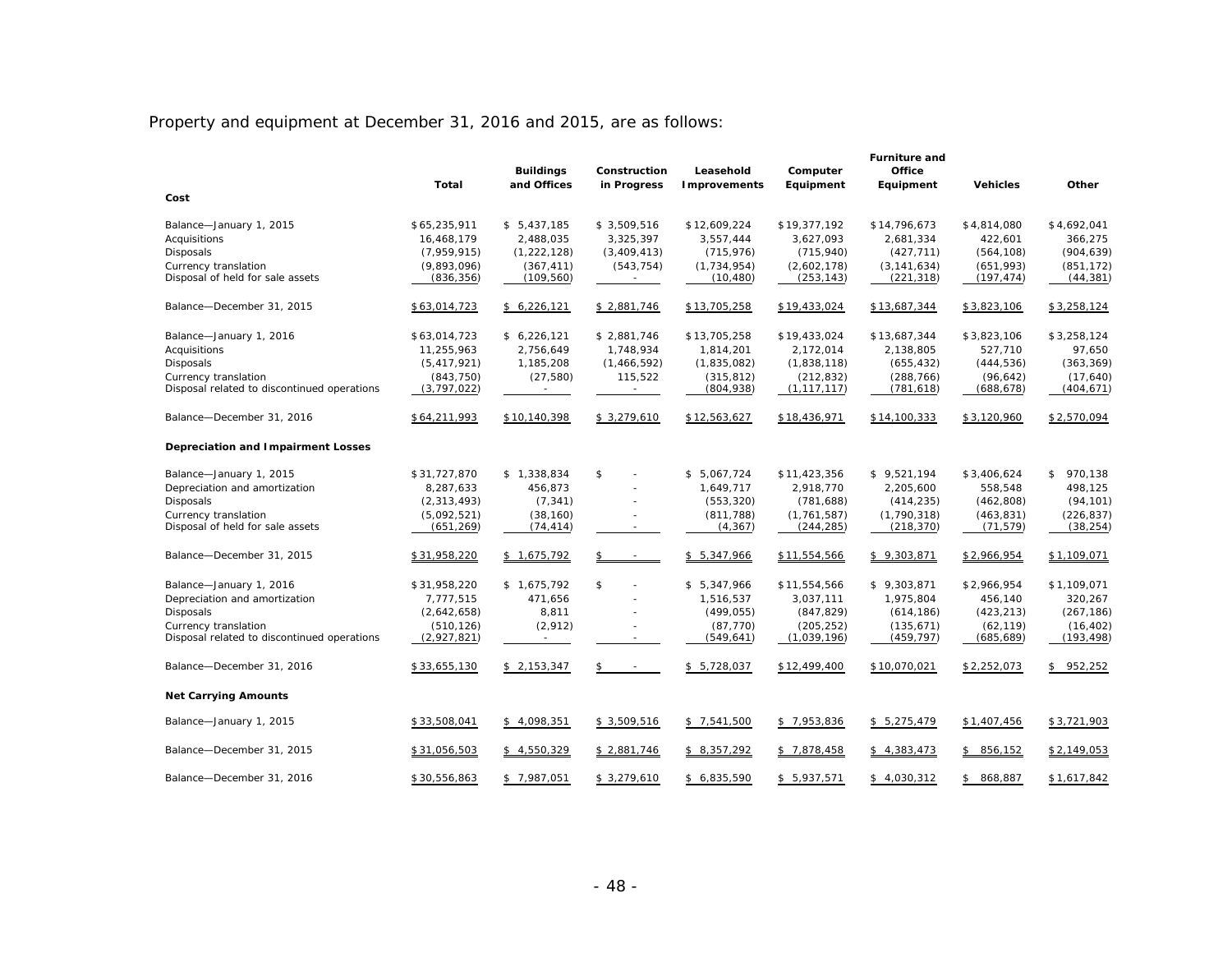#### **19. INTANGIBLE ASSETS**

Amortization expense for the years ended December 31, 2016 and 2015, amounts to \$3.0 million and \$4.1 million, respectively. Amortization expense in 2015 includes operations that were discontinued in 2016.

Intangible assets at December 31, 2016 and 2015, consist of the following:

|                                                | Total         | Capitalized<br>Software | Capital Work-<br>In-Progress | Other                    |
|------------------------------------------------|---------------|-------------------------|------------------------------|--------------------------|
| Costs                                          |               |                         |                              |                          |
| Balance-January 1, 2015                        | \$24,628,485  | \$22,865,806            | \$1,011,305                  | \$751,374                |
| Acquisition                                    | 4,317,887     | 3,448,610               | 869,277                      |                          |
| Disposals                                      | (797, 797)    | (675, 040)              | (122, 757)                   |                          |
| Currency translation                           | (4,827,666)   | (4,676,937)             | (150, 729)                   |                          |
| Disposal of held for sale                      | (13,099)      | (13,099)                |                              |                          |
| Balance-December 31, 2015                      | \$23,307,810  | \$20,949,340            | \$1,607,096                  | \$751,374                |
| Balance-January 1, 2016                        | \$23,307,810  | \$20,949,340            | \$1,607,096                  | \$751,374                |
| Acquisition                                    | 3,332,292     | 2,482,377               | 849,915                      | $\blacksquare$           |
| Disposals                                      | (5,868,396)   | (3,920,844)             | (1, 947, 552)                |                          |
| Currency translation                           | (109, 505)    | (74, 857)               | (34, 648)                    |                          |
| Disposal related to discontinued<br>operations | (2,627,181)   | (2,627,181)             |                              |                          |
| Balance-December 31, 2016                      | \$18,035,020  | \$16,808,835            | 474,811<br>\$                | \$751,374                |
| Amortization and Impairment                    |               |                         |                              |                          |
| Balance-January 1, 2015                        | \$11,666,125  | \$11,200,653            | \$                           | \$465,472                |
| Amortization for the year                      | 4,075,062     | 3,920,796               |                              | 154,266                  |
| Disposals                                      | (92, 566)     | (92, 566)               |                              | $\overline{\phantom{a}}$ |
| Currency translation                           | (3,396,823)   | (3, 396, 823)           |                              |                          |
| Disposal of held for sale                      | (2,825)       | (2,825)                 |                              |                          |
| Balance-December 31, 2015                      | \$12,248,973  | \$11,629,235            | \$                           | \$619,738                |
| Balance-January 1, 2016                        | \$12,248,973  | \$11,629,235            | \$                           | \$619,738                |
| Amortization for the year                      | 2,999,647     | 2,895,953               | 49,223                       | 54,471                   |
| Disposals                                      | (3,875,269)   | (3,867,240)             | (8,029)                      | $\frac{1}{2}$            |
| Impairment loss                                | (254, 693)    | (254, 693)              |                              |                          |
| Currency translation                           | 20,963        | 20,963                  |                              |                          |
| Disposal related to discontinued               |               |                         |                              |                          |
| operations                                     | (1, 162, 754) | (1, 162, 754)           |                              |                          |
| Balance-December 31, 2016                      | \$9,976,867   | \$9,261,464             | \$<br>41,194                 | \$674,209                |
| <b>Net Carrying Amounts</b>                    |               |                         |                              |                          |
| Balance-January 1, 2015                        | \$12,962,360  | \$11,665,153            | \$1,011,305                  | \$285,902                |
| Balance-December 31, 2015                      | \$11,058,837  | \$9,320,105             | \$1,607,096                  | \$131,636                |
| Balance-December 31, 2016                      | \$8,058,153   | \$7,547,371             | \$<br>433,617                | \$77,165                 |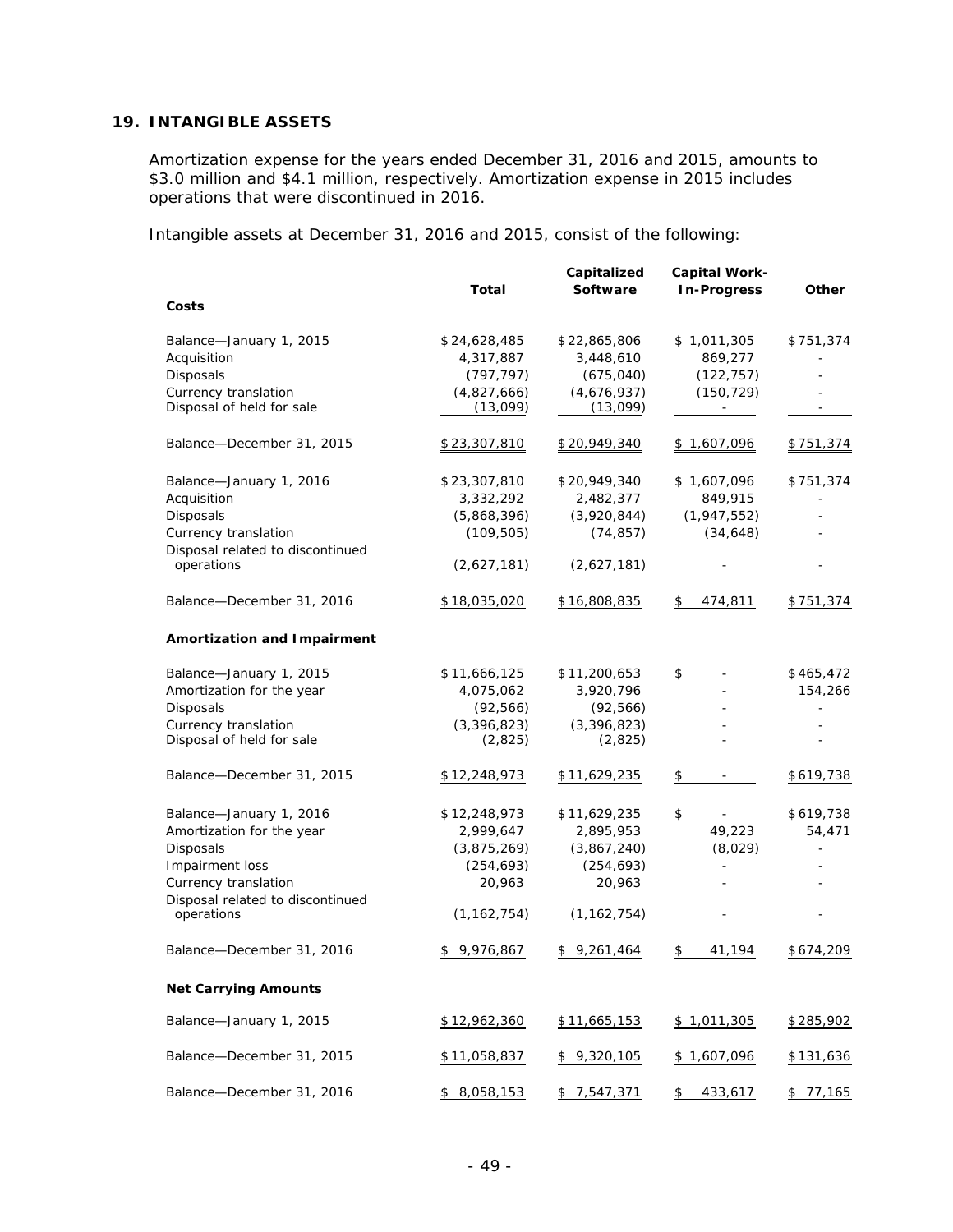#### **20. ACCOUNTS PAYABLE AND OTHER ACCRUED LIABILITIES**

Accounts payable and other accrued liabilities at December 31, 2016 and 2015, are as follows:

|                                             | 2016         | 2015         |
|---------------------------------------------|--------------|--------------|
| Personnel                                   | \$7,927,635  | \$12,957,797 |
| Professional services                       | 3,447,568    | 4,006,455    |
| Office supplies                             | 1,633,775    | 905,240      |
| Other accounts payable and accrued expenses | 6.754.085    | 6,378,753    |
| Interest refundable to clients              |              | 183,696      |
| Non-income taxes                            | 5,346,587    | 5,617,227    |
| Deferred rent                               | 2,760,072    | 2,942,860    |
| Total                                       | \$27,869,722 | \$32,992,028 |

All accounts payable and other accrued liabilities have a maturity of no more than 12 months from the balance sheet date, other than the noncurrent portion of deferred rent of \$2.6 million of which has an amortization term of 10 years. Carrying values approximate fair value at December 31, 2016 and 2015.

#### **21. CLIENT DEPOSITS**

FINCA accepts and maintains savings deposits from clients in subsidiary operations. FINCA has been pursuing a strategy to increase client savings in subsidiary operations eligible to accept voluntary deposits, offering clients access to banking services while receiving lowercost funding in return.

These voluntary deposits represent the majority of FINCA's savings deposits. Additionally, certain loan products are structured to require a deposit at the time the loan is made, representing an additional source of client deposits maintained by FINCA.

|                                    | 2016            | 2015           |
|------------------------------------|-----------------|----------------|
| Compulsory savings/cash collateral | 8,148,912<br>S. | 5,913,554<br>S |
| Voluntary savings:                 |                 |                |
| Saving accounts                    | 84,416,693      | 54,414,511     |
| Term deposit accounts              | 147,252,736     | 96,766,899     |
| Other voluntary savings            | 22,521,816      | 11,245,715     |
| Total voluntary savings            | 254, 191, 245   | 162,427,125    |
| Total client deposits              | \$262,340,157   | \$168,340,679  |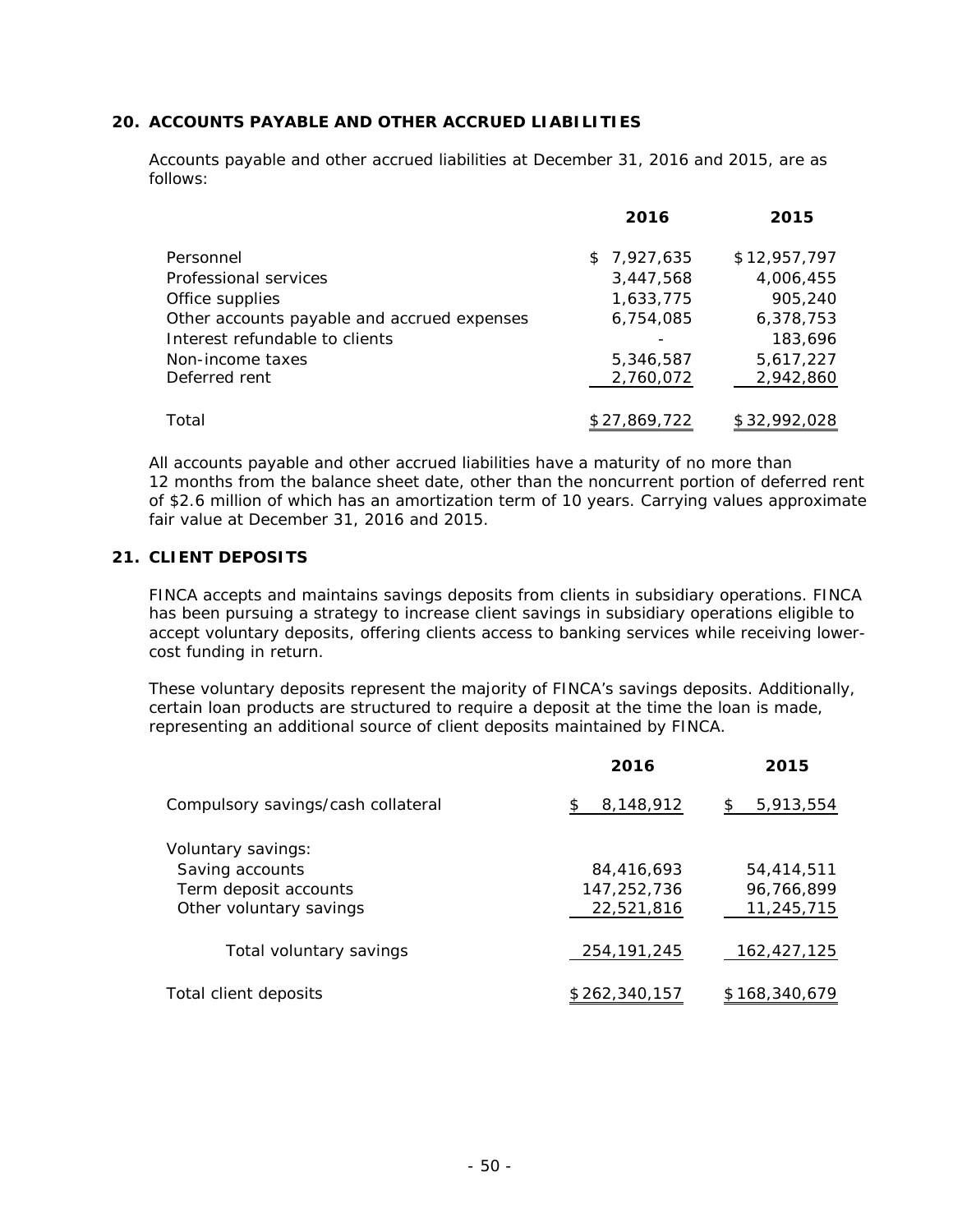#### **22. NOTES PAYABLE**

FINCA and its subsidiaries have two broad categories of debt: charitable and commercial. The majority of FINCA loans are sourced from international financial institutions supporting microfinance, but FINCA has also borrowed from private sources. Interest rates paid by subsidiaries range from six months London InterBank Offered Rate + 375 bps up to 36.1% floating and up to 37.5% fixed in local currencies for commercial loans in countries with high perceived risk or with depreciating currencies. In some situations, FINCA, as the parent company, may be directly liable or may offer support for loans provided to subsidiaries without adequate credit standing, which may be in the form of a direct guarantee, letter of credit, comfort letter, or another form of credit enhancement.

As of the balance sheet date, some subsidiaries have breached covenants contained in financing agreements underlying these obligations. Management believes that these breaches are primarily due to recent global economic conditions, which have impacted microfinance, or in some cases due to local political and economic developments. A breach of a loan covenant could permit a lender to accelerate payment of the loan, but would not permit a cross default beyond the particular subsidiary. As of December 31, 2016, subsidiaries in Armenia, Azerbaijan, Georgia, Russia, Tajikistan, Guatemala, DRC, Malawi, Tanzania, Zambia, and FMH were in breach of financial covenants regarding loans from international financial institutions amounting to \$141 million. As of December 31, 2016, FINCA and its subsidiaries had obtained formal waivers for these breaches of covenants accounting for \$8.4 million and prior to the date of issuance of these consolidated financial statements a further \$64.1 million. All loans for which no formal waivers were obtained or were not obtained before December 31, 2016, are classified as current in the maturity table below. Although management has obtained formal waivers of some of these breaches or assurances from lenders that the covenants will be waived, there is no assurance that these waivers or assurances will be extended indefinitely or that performance can be brought into full compliance.

Notes payable and overdrafts at December 31, 2016 and 2015, are as follows:

|                  | 2016           | 2015          |
|------------------|----------------|---------------|
| Overdrafts       | 3,401,292<br>S | \$            |
| Notes payable:   |                |               |
| Principal amount | 448,983,858    | 577,909,053   |
| Accrued interest | 3, 151, 554    | 6,905,334     |
|                  | \$455,536,704  | \$584,814,387 |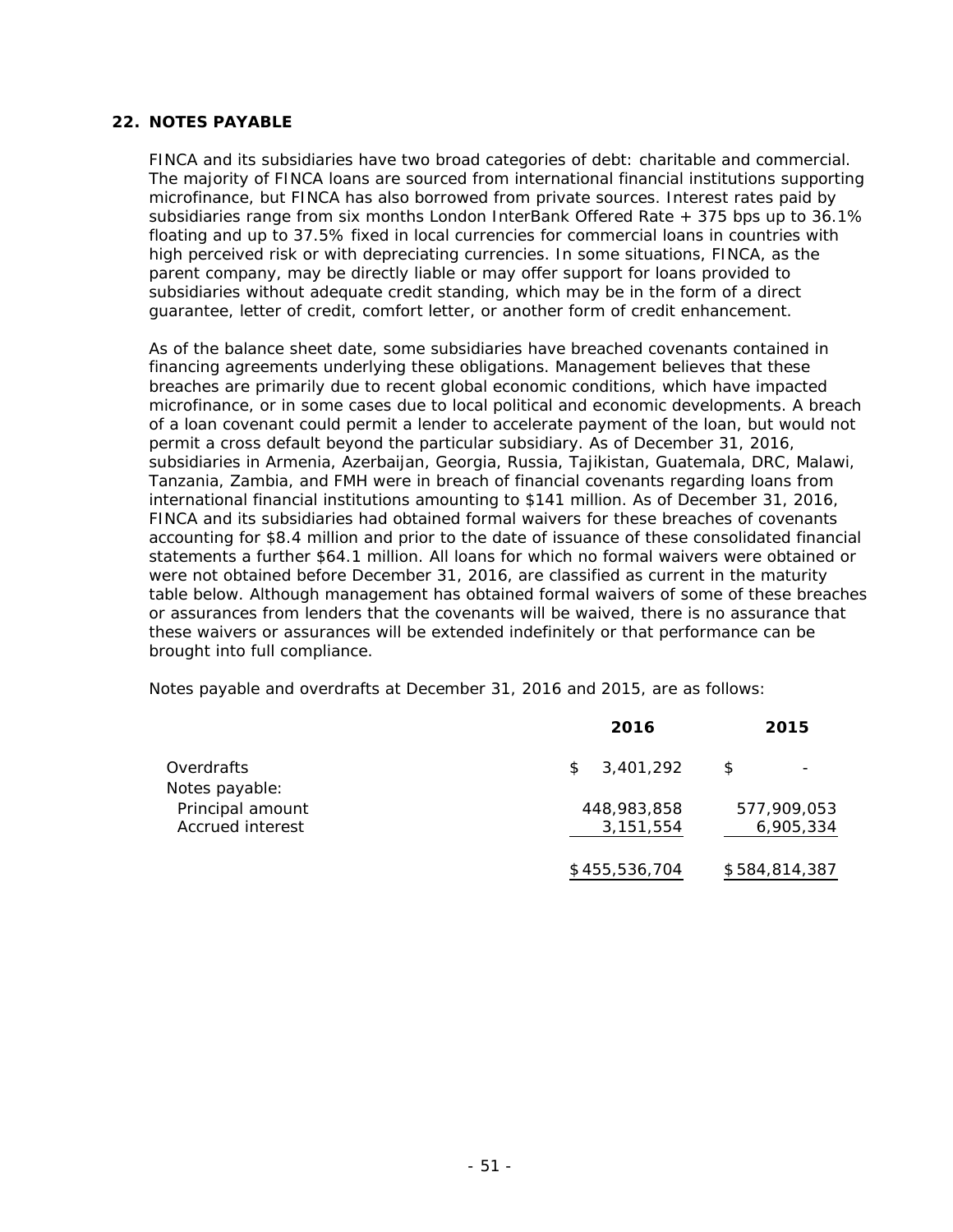Maturities of principal amounts on notes payable and overdrafts due in future fiscal years are as follows:

| 2017       | \$284,939,732 |
|------------|---------------|
| 2018       | 105,871,075   |
| 2019       | 41,734,184    |
| 2020       | 13,979,230    |
| 2021       | 5,860,929     |
| Thereafter |               |
|            |               |

#### \$ 452,385,150

The book value of notes payable and overdrafts at December 31, 2016 and 2015, is as follows:

|                                    | 2016            | 2015          |
|------------------------------------|-----------------|---------------|
| Current:                           |                 |               |
| Overdrafts                         | \$<br>3,401,292 | \$            |
| Notes payable:                     |                 |               |
| Secured                            | 38,074,794      | 24,660,523    |
| Unsecured                          | 246,615,201     | 341,495,857   |
| Collateralized borrowings          |                 | 607,260       |
|                                    | 288,091,287     | 366,763,640   |
| Non-current:                       |                 |               |
| Notes payable:                     |                 |               |
| Secured                            | 40,242,686      | 25,894,591    |
| Unsecured                          | 125,340,585     | 142,438,986   |
| Collateralized borrowings          | 1,862,146       | 49,717,170    |
|                                    | 167,445,417     | 218,050,747   |
| Total notes payable and overdrafts | \$455,536,704   | \$584,814,387 |

#### **23. SUBORDINATED DEBT**

The subordinated debt balance consists of debt from external financial institutions to FINCA Georgia (\$2.5 million and \$2.8 million) and FINCA Nicaragua (\$3.1 million and \$2.0 million) as of December 31, 2016 and 2015, respectively.

In 2016, subordinated debt in the amount of \$19.6 million from the FINCA Microfinance Fund matured at which time available funds were insufficient to pay in full the amounts due on the notes. Principal and interest of \$7.1 million due from FINCA Azerbaijan LLC was unpaid and forgiven by the lenders.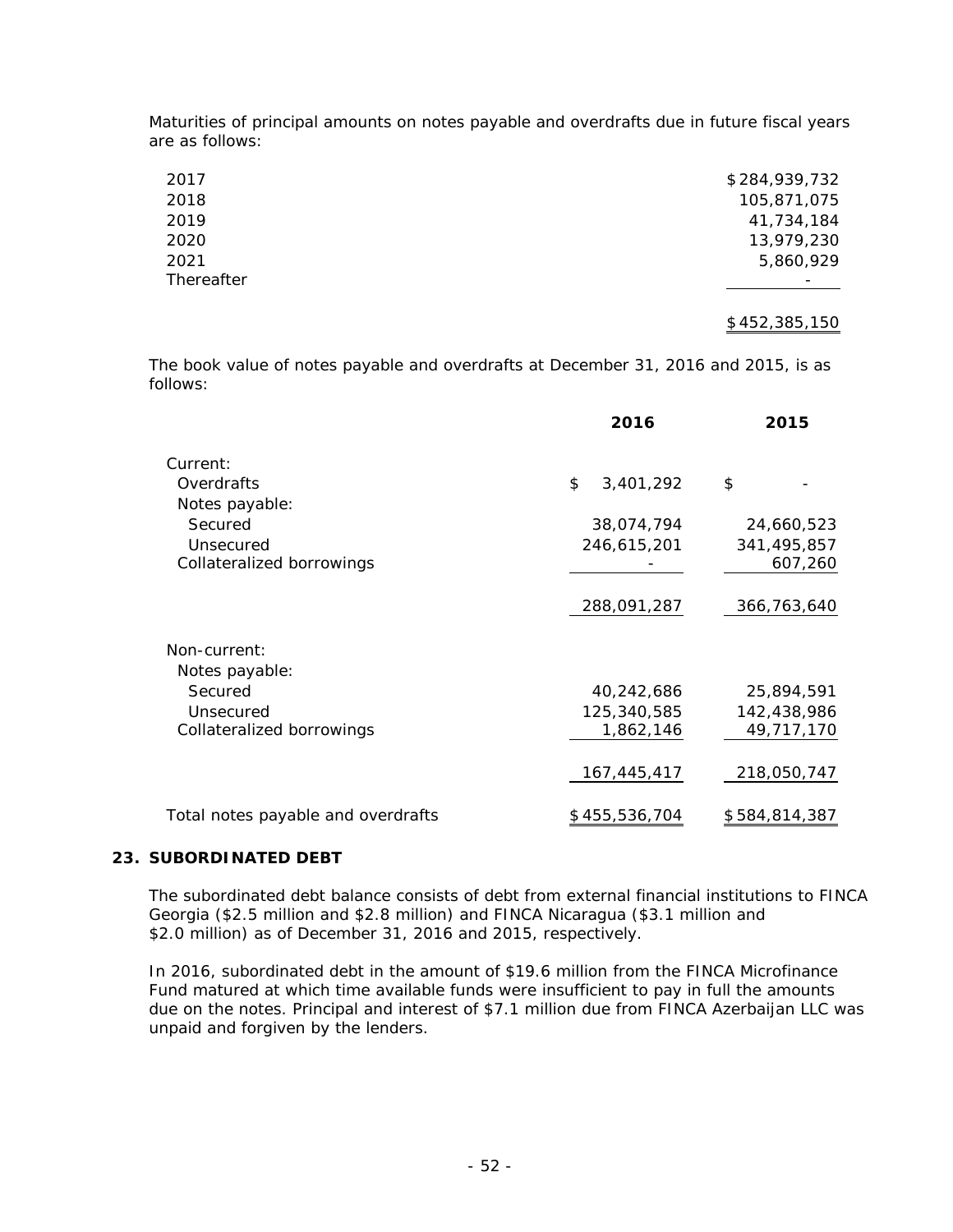#### **24. DEFERRED REVENUE**

FINCA receives awards from U.S. government and other agencies for various purposes. Awards not yet received are accrued to the extent unreimbursed expenses have been incurred for the purposes specified by an approved award. FINCA defers award revenue received under approved awards, to the extent they exceed expenses incurred for the purposes specified under the awards' restrictions. Proceeds from monetization of commodities inventory are also reported as refundable advances until proceeds are used for program expenses.

The balance of deferred revenue at December 31, 2016 and 2015, is as follows:

|                                                   | 2016        | 2015                     |
|---------------------------------------------------|-------------|--------------------------|
| United States Department of Agriculture<br>Others | 5,593,390   | \$1,958,984<br>4,079,954 |
| Total                                             | \$5,593,390 | \$6,038,938              |

#### **25. EMPLOYEE BENEFITS**

**Defined Contribution Pension Plan**—FINCA has implemented an employee retirement plan (the "Plan") under Internal Revenue Code Section 403(b). Under the Plan, qualified employees may defer compensation up to the maximum amount permitted by the Internal Revenue Code. The elective deferral limit was \$18,000 for 2016 and 2015. The catch-up contribution was \$6,000 for 2016 and 2015. FINCA may make contributions to the Plan as a discretionary employer match. FINCA's contributions to the Plan during both years ended December 31, 2016 and 2015, were \$0.4 million.

**Defined Benefit Agreement**—FINCA also maintains a defined senior executive retirement plan agreement (the "Agreement") for certain officers and directors, which provides benefits payable upon retirement from FINCA (no sooner than at age 65). In addition, a death benefit is payable to a surviving spouse or named beneficiary in the event of the death of the eligible officer/director. The Agreement is offered at the sole discretion of FINCA's board of directors. Currently, several key employees are enrolled in the Agreement. No changes were made to the Plan in 2016 and 2015.

The net liability of FINCA's defined benefit plan recognized at December 31, 2016 and 2015, is summarized as follows:

|                                      | 2016        | 2015        |
|--------------------------------------|-------------|-------------|
| Benefit obligation-beginning of year | \$3,599,046 | \$4,618,476 |
| Service cost                         | 99,538      | 79,309      |
| Interest cost                        | 135,279     | 149,041     |
| Actuarial loss (gain)                | 13,792      | (93, 838)   |
| Settlement                           |             | (445, 653)  |
| Net employer benefits paid           | (139,757)   | (708,289)   |
| Benefit obligation-end of year       | \$3,707,898 | \$3,599,046 |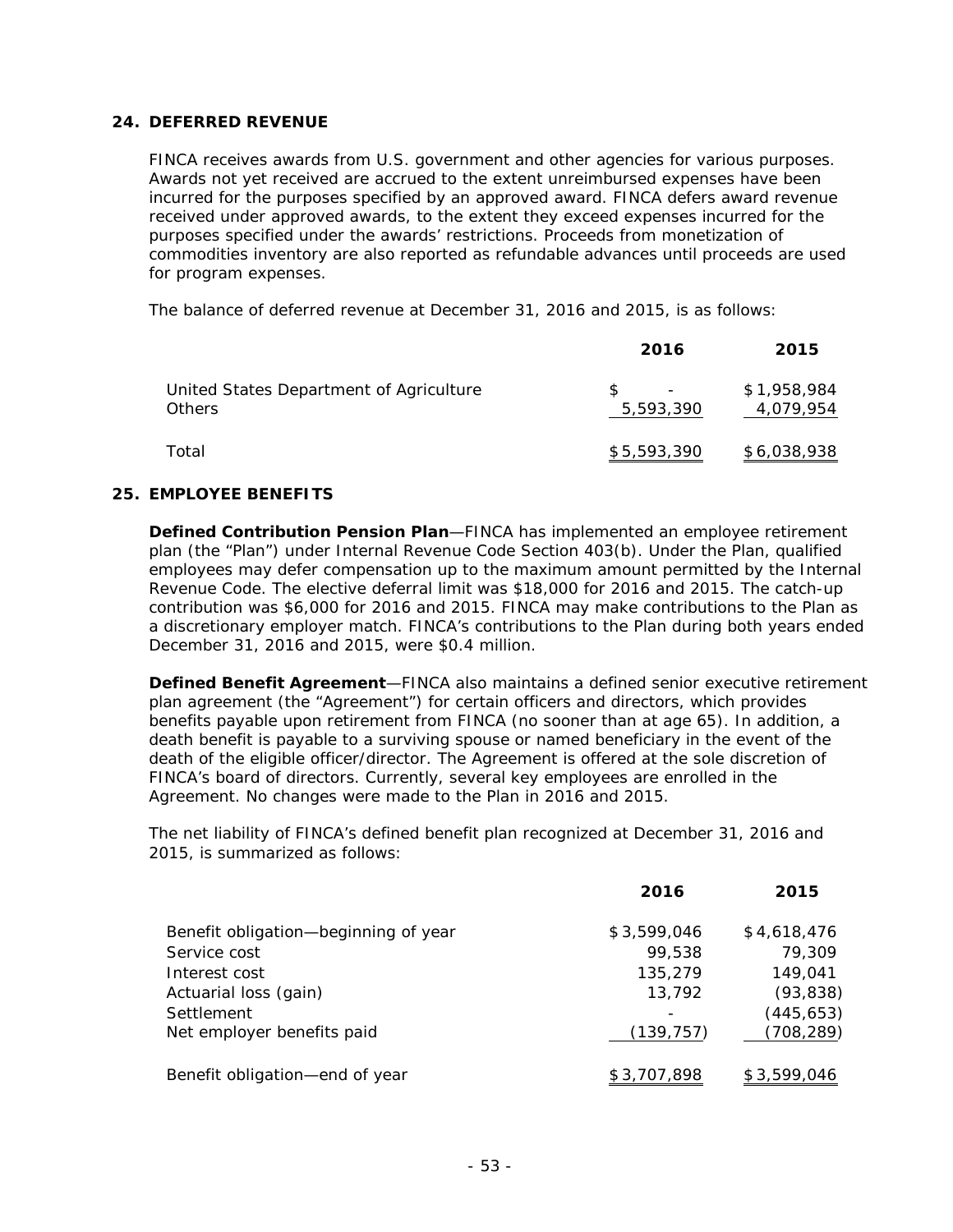The change in plan assets at December 31, 2016 and 2015, is summarized as follows:

|                                        | 2016       | 2015       |
|----------------------------------------|------------|------------|
| Fair value of assets-beginning of year | S          |            |
| Employee contributions                 |            |            |
| Employer contributions                 | 139,757    | 708,288    |
| <b>Settlements</b>                     |            | (565, 788) |
| Benefits paid                          | (139, 757) | (142,500)  |
| Fair value of assets-end of year       |            |            |

The amounts recognized in comprehensive income related to FINCA's defined benefit plan at December 31, 2016 and 2015, are summarized as follows:

|                                                  | 2016          | 2015         |
|--------------------------------------------------|---------------|--------------|
| Service costs:                                   |               |              |
| Current service cost                             | 99,538<br>\$. | 79,309<br>\$ |
| Past service cost                                |               |              |
| Settlement gain                                  |               | (445, 653)   |
| Interest cost                                    | 135,279       | 149,041      |
| Defined benefit cost recognized in P/L           | 234,817       | (217, 303)   |
| Remeasurements:                                  |               |              |
| Actuarial gains (losses) arising from experience |               |              |
| adjustments                                      | (22, 958)     | 30,582       |
| Actuarial gains (losses) arising from financial  |               |              |
| adjustments                                      | (49, 248)     | 250,769      |
| Other                                            | 58,414        | (187, 515)   |
| Defined benefit cost recognized in other         |               |              |
| comprehensive income                             | (13,792)      | 93,836       |
| Total                                            | \$248,609     | \$(311, 139) |

FINCA does not have any plan assets. As a result, the entire balance of the defined benefit obligation at December 31, 2016 and 2015, of \$3.7 million and \$3.6 million, respectively, is unfunded.

Weighted-average assumptions used to determine benefit obligations at December 31, 2016 and 2015, are as follows:

|               | 2016 2015 |                 |
|---------------|-----------|-----------------|
| Discount rate |           | $3.7\%$ $3.8\%$ |
| Salary scale  | NA.       | N/A             |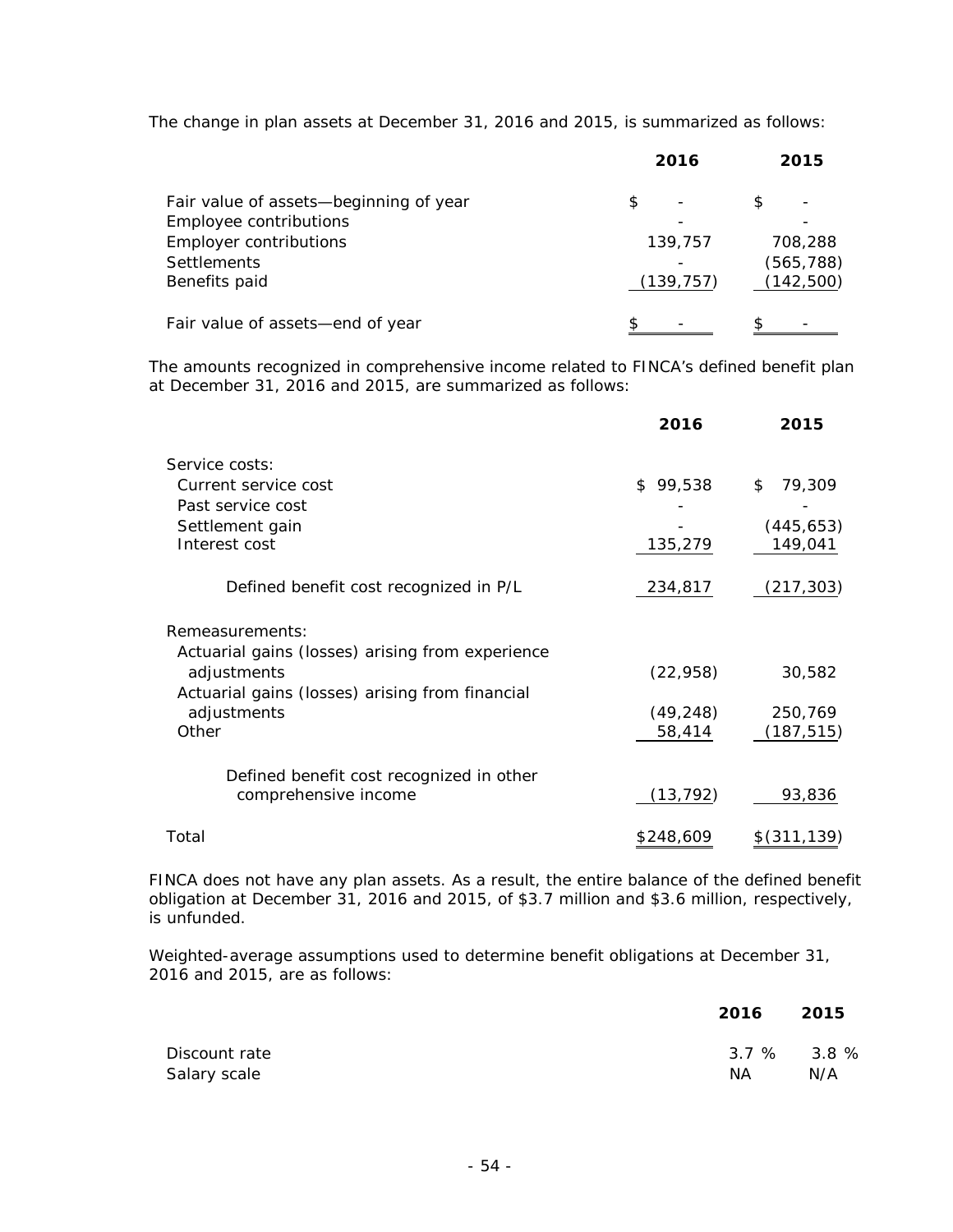Weighted-average assumptions used to determine net period pension cost for the years ended December 31, 2016 and 2015, are as follows:

|               | 2016 2015 |               |
|---------------|-----------|---------------|
| Discount rate |           | $3.8\%$ 3.3 % |
| Salary scale  | NA.       | N/A           |

Based upon the assumptions used to measure pension obligations, FINCA expects to make the following benefit payments in aggregate over the next five years:

#### **Years Ending December 31**

| 2017                                          | \$689,563 |
|-----------------------------------------------|-----------|
| 2018                                          | 167.069   |
| 2019                                          | 165,494   |
| 2020                                          | 743.157   |
| 2021                                          | 198,535   |
| In aggregate for five fiscal years thereafter | 937,606   |
|                                               |           |

FINCA's defined benefit plan is exposed to actuarial risks, such as investment, interest rate, and life expectancy risks.

**Investment Risk**—The present value of the defined benefit plan liability is calculated using the December 31, 2016, Citigroup pension discount curve and the expected benefit payments from the Plan. This curve is the published yield curve of high-grade corporate bond rates.

**Interest Risk**—A decrease in the bond interest rate will increase the Plan liability.

**Life Expectancy Risk**—The present value of the defined benefit plan liability is calculated using the published mortality tables for Plan participants during and after employment with FINCA. An increase in the life expectancy of the Plan participants will increase the Plan's liability.

Significant actuarial assumptions for the determination of the defined obligation are discount rate and the life expectancy of the Plan participants. The sensitivity analysis below has been determined based on reasonably possible changes of the discount rate assumption occurring at the end of the reporting period, while holding all other assumptions constant.

If the discount rate is a 500 bps higher (lower) the defined benefit obligation would decrease (increase) by \$0.2 million.

#### **26. COMMITMENTS AND CONTINGENCIES**

In accordance with IFRS, FINCA recognizes a provision where there is a present obligation from a past event, a transfer of economic benefits is probable and the amount of costs of the transfer can be estimated reliably. In instances where the criteria are not met, a contingent liability may be disclosed in the notes to the consolidated financial statements. Obligations arising in respect of contingent liabilities that have been disclosed, or those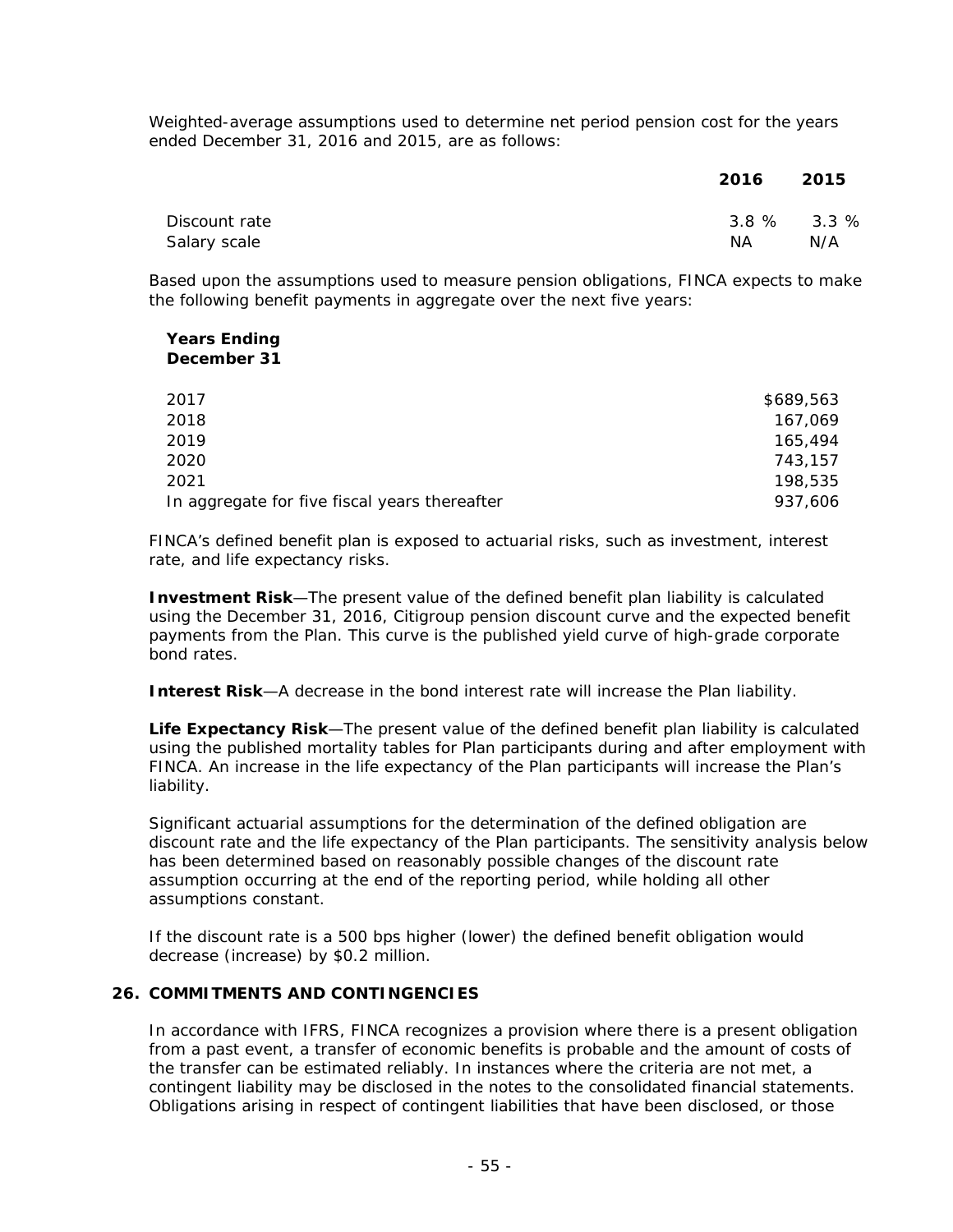which are not currently recognized or disclosed in the consolidated financial statements, could have a material effect on FINCA's financial position. Application of these accounting principles to legal cases requires FINCA management to make determinations about various factual and legal matters beyond its control. FINCA makes assessments of the outstanding legal proceedings at each reporting date in order to determine the need for provisions and disclosures in its consolidated financial statements. Among the factors considered in making decisions on provisions are the nature of litigation, claim, or assessment; the legal process and potential level of damages in the jurisdiction in which the litigation, claim, or assessment has been brought; the progress of the case (including the progress after the date of the consolidated financial statements, but before those consolidated statements are issued); the opinions or views of legal advisers; experience on similar cases; and any decision of FINCA's management as to how it will respond to the litigation, claim, or assessment.

At December 31, 2016, FINCA was obligated under a number of operating leases for premises used primarily for branch operations and office purposes. In a significant portion of the business locations where FINCA operates, the operating lease agreements are negotiated on a month-to-month or year-by-year basis and are in line with general rental market conditions.

Future minimum lease payments under existing lease contracts are due, in dollars, as follows:

|                                                                          | 2016                                   | 2015                                   |
|--------------------------------------------------------------------------|----------------------------------------|----------------------------------------|
| Less than one year<br>Between one and five years<br>More than five years | \$6,444,307<br>19,270,300<br>7,912,269 | \$5,958,420<br>21,463,948<br>7,817,441 |
|                                                                          | \$33,626,876                           | \$35,239,809                           |

Rent expense was \$12.5 million and \$13.7 million for the years ended December 31, 2016 and 2015, respectively.

FINCA International, jointly and severally with FMH, provided a guarantee directly on a line of credit with a total commitment of \$4.9 million (\$3.3 million outstanding) and \$4.6 million (\$4.6 million outstanding) as of December 31, 2016 and 2015, respectively. In March 2017, this agreement was amended to remove FINCA International as a party and guarantor. FMH became the sole guarantor on this line of credit.

There are no contingent assets, contingent liabilities, and capital commitments at December 31, 2016 and 2015.

#### **27. NONCURRENT ASSETS HELD FOR SALE AND DISCONTINUED OPERATIONS**

In 2016, FINCA sold its interests in two subsidiaries—FINCA S.A. de CV ("FINCA El Salvador") was sold in June 2016 and Financiera Finca S.A de C.V SOFOM ENR Mexico (SOFOM) was sold in November 2016.

FINCA El Salvador and SOFOM represent discontinued operations in accordance with IFRS 5, *Non-Current Assets Held for Sale and Discontinued Operations*.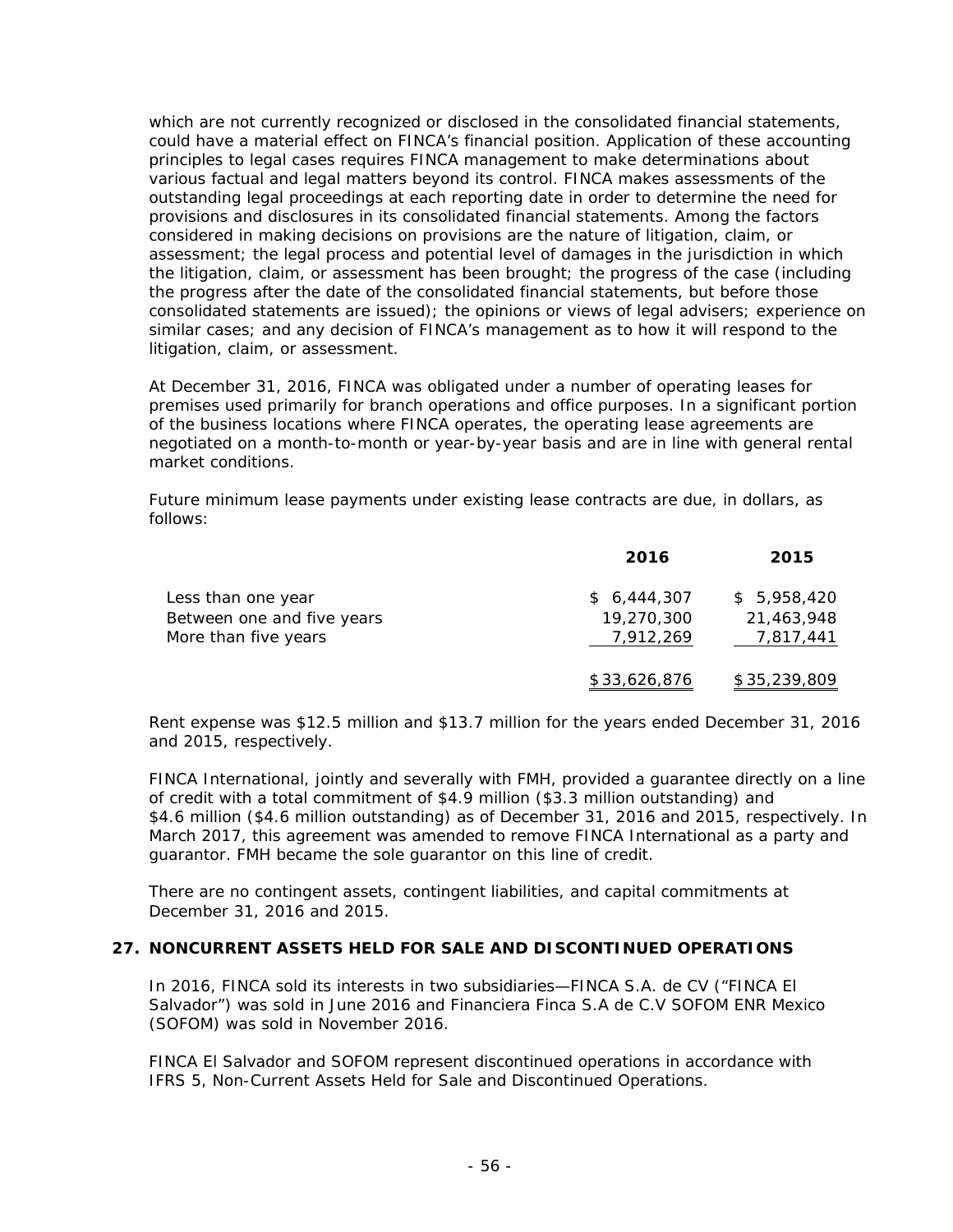Under IFRS 5, para 38, the assets and liabilities of a disposal group should be presented as separate line items within current assets and current liabilities on the face of the balance sheet and should not be offset.

The assets and liabilities of FINCA El Salvador were presented as held for sale as of December 31, 2015.

Assets of disposal group classified as held for sale:

|                                                      |     | 2016 | 2015                  |
|------------------------------------------------------|-----|------|-----------------------|
| Cash and cash equivalents<br>Loans to customers, net | \$. |      | 892,988<br>10,196,694 |
| Total                                                |     |      | \$11,089,682          |

Liabilities of disposal group classified as held for sale, excluding intercompany liabilities of \$5.6 million:

|                                          | 2016 | 2015          |
|------------------------------------------|------|---------------|
| Accounts payable and other liabilities   | \$   | 613,552<br>S. |
| Notes payable and overdrafts             |      | 2,401,536     |
| Deferred revenue and refundable advances |      | 14,263        |
| Deferred tax liability                   |      | 6,341         |
| Total                                    |      | \$3,035,692   |

In accordance with IFRS 5, the assets and liabilities held for sale were written down to their fair value, less costs to sell, of \$2,469,145. This is fair value that is equal to the selling price negotiated with the buyer, and therefore it is recorded within Level 3 of the fair value hierarchy.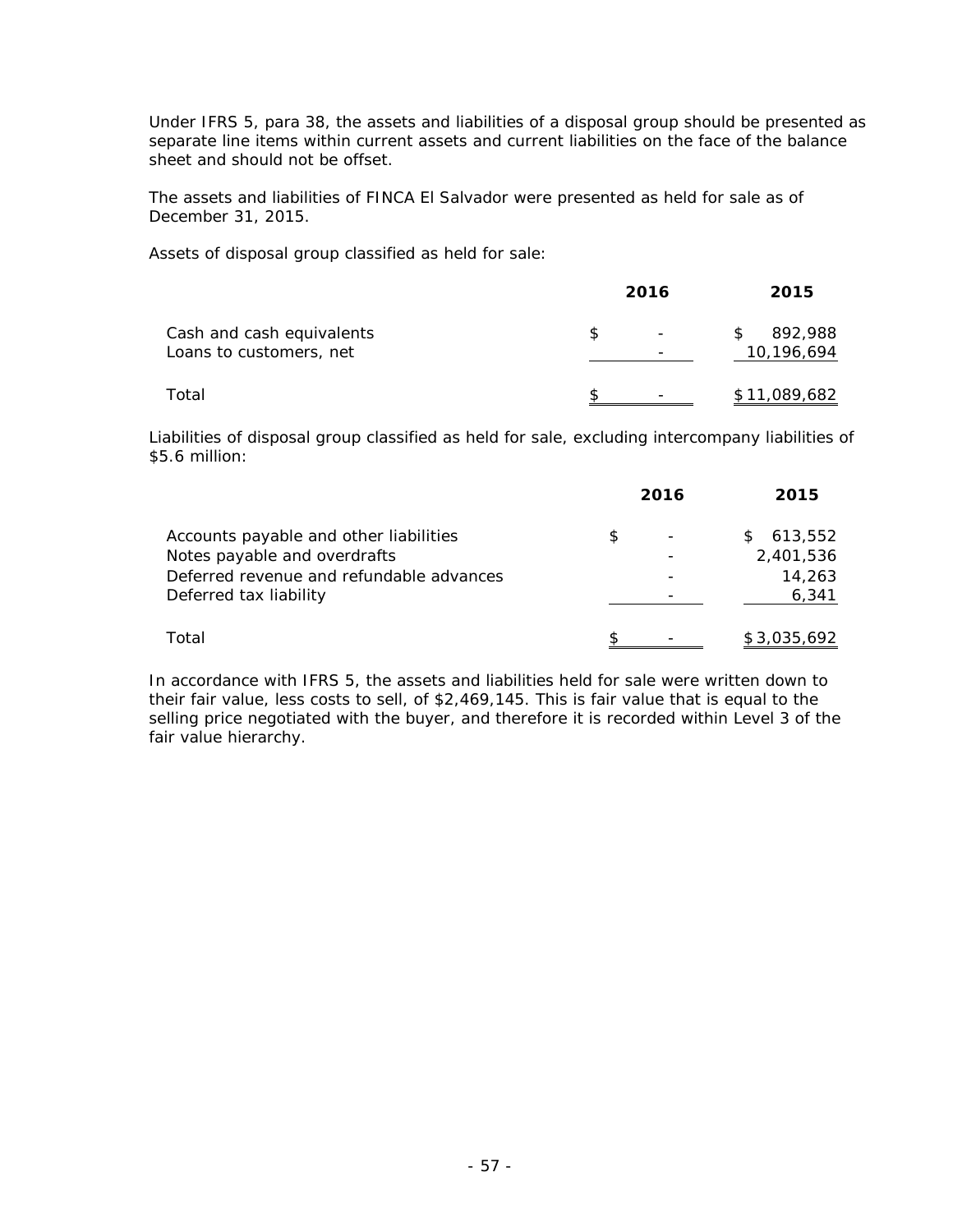Results of the discontinued operations in 2016 includes the net income or loss for both FINCA El Salvador and SOFOM for the period up to disposition in 2016. For 2015, the results of FINCA El Salvador include the loss recognized on the remeasurement of assets:

|                                                                      | 2016                         | 2015                           |
|----------------------------------------------------------------------|------------------------------|--------------------------------|
| Net operating income<br>Expenses                                     | \$19,913,700<br>(18,629,377) | \$28,076,856<br>(25, 943, 251) |
| Intercompany expenses eliminated on<br>consolidation<br>Other income | 1,629,490<br>727,823         | 2,685,953<br>1,016,515         |
| Profit before income tax of                                          |                              |                                |
| discontinued operations                                              | 3,641,636                    | 5,836,073                      |
| Income tax expense                                                   | (841, 225)                   | (1,198,834)                    |
| Profit after income tax of<br>discontinued operations                | 2,800,411                    | 4,637,239                      |
| Loss recognized on the remeasurement of<br>assets of disposal group  |                              | (1,896,096)                    |
| Profit after remeasurement of assets<br>of disposal group            | 2,800,411                    | 2,741,143                      |
| Loss on sale                                                         | (3, 314, 400)                |                                |
| (Loss) profit from discontinued operations                           | (513,989)<br>\$              | 2,741,143                      |

The gain on sale from assets of the disposal group in the year ended December 31, 2016, is as follows:

|                                                                                                        | 2016                           |
|--------------------------------------------------------------------------------------------------------|--------------------------------|
| Consideration received<br>Net assets disposed of                                                       | \$29,049,635<br>(20, 017, 146) |
| Gain on sale before income tax expense and<br>reclassification of foreign currency translation reserve | 9.032.489                      |
| Reclassification of foreign currency translation reserve<br>Income tax expense on gain                 | (11,065,884)<br>(1, 281, 005)  |
| Loss on sale                                                                                           | (3,314,400)                    |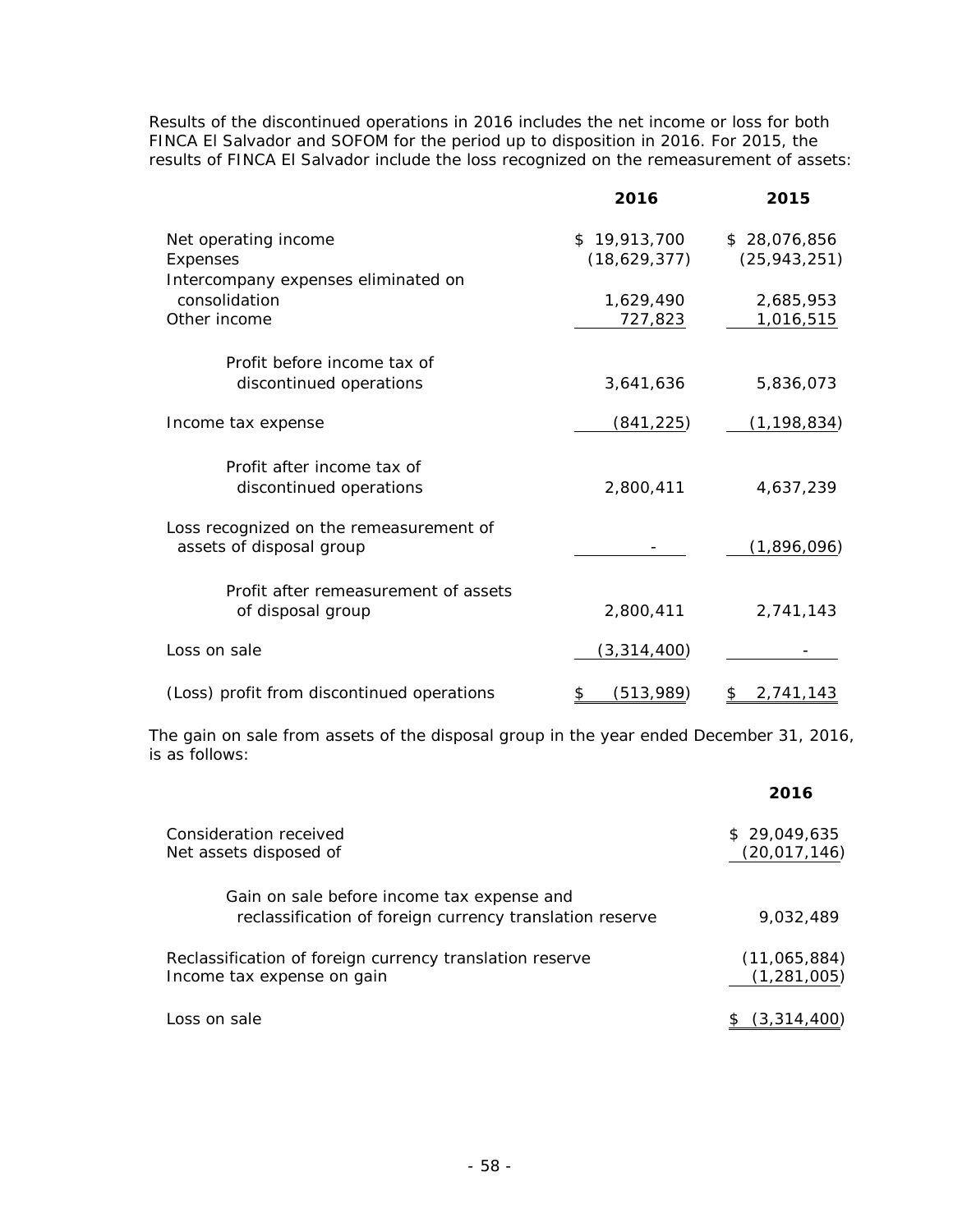Net cash inflow on sale of assets of the disposal group in the year ended December 31, 2016, is as follows:

|                                                                                                           | 2016                        |
|-----------------------------------------------------------------------------------------------------------|-----------------------------|
| Consideration received in cash and cash equivalents<br>Less cash and cash equivalent balances disposed of | \$16.623.734<br>(1,678,959) |
| Net cash consideration received                                                                           | \$14,944,775                |

Cash flows from the activities of assets of the disposal group for the years ended December 31, 2016 and 2015, are as follows:

|                                                                               | 2016                                    | 2015                                       |
|-------------------------------------------------------------------------------|-----------------------------------------|--------------------------------------------|
| From operating activity<br>From investing activity<br>From financing activity | \$4,395,077<br>1,015,445<br>(9,603,998) | \$1,705,866<br>(688, 965)<br>(3, 476, 788) |
| Total cash flows used by disposal group                                       | \$(4, 193, 476)                         | \$(2,459,887)                              |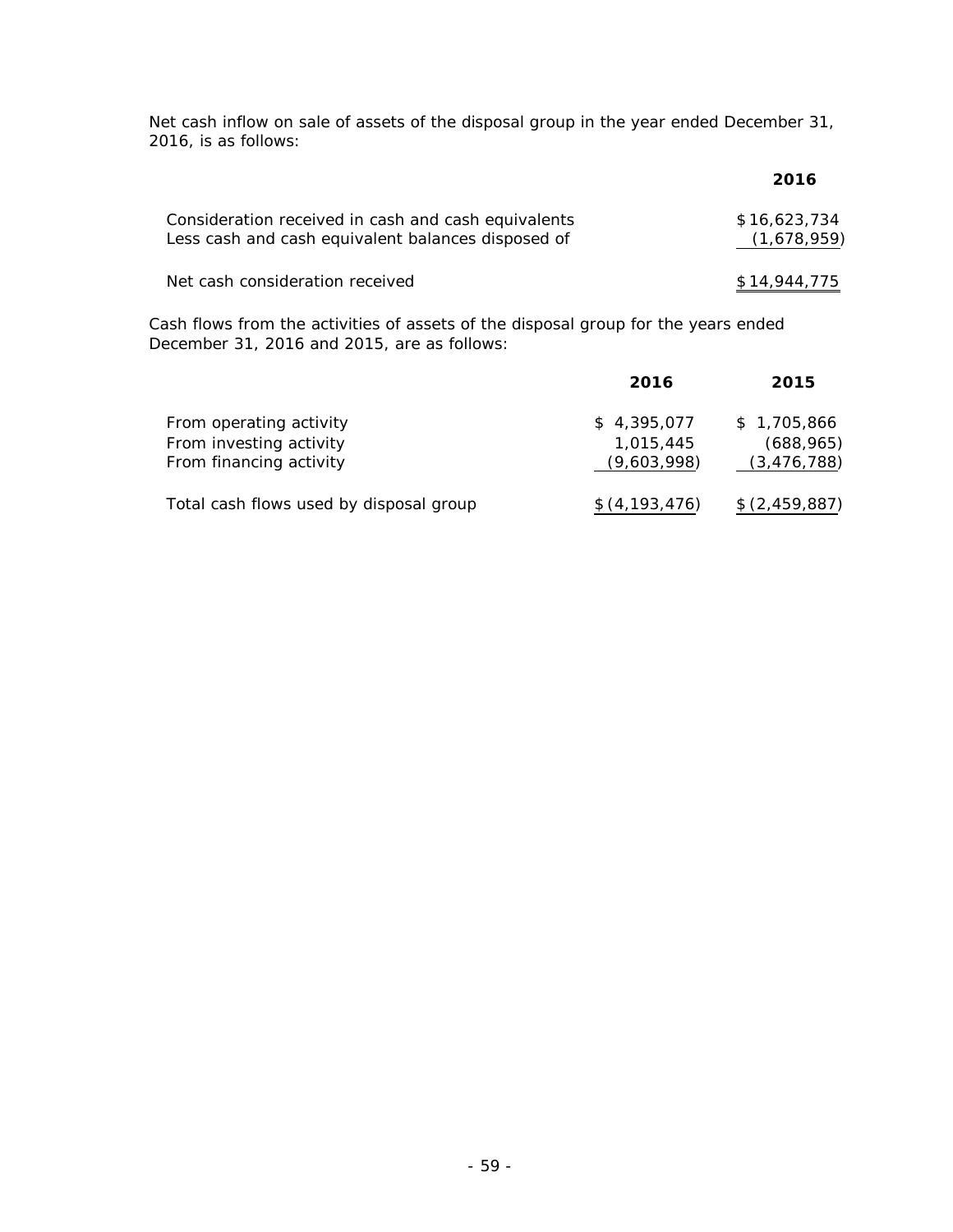#### **28. FINCA ENTITIES**

Through its headquarters, foreign representative offices and branches, controlled subsidiaries and affiliates, FINCA operates in 26 countries. All subsidiaries are controlled by FINCA directly or indirectly through FMH. The significant microfinance operating subsidiaries and controlled affiliates of FINCA at the end of the reporting period are listed below:

#### **Americas**

| Ecuador<br>Guatemala                   | Banco para la Asistencia Comunitaria, FINCA S.A. Joint Stock Company<br>Fundación Internacional para la Asistencia Comunitaria de Guatemala Foundation                                   |
|----------------------------------------|------------------------------------------------------------------------------------------------------------------------------------------------------------------------------------------|
|                                        | FINCA Microfinanzas, S.A.                                                                                                                                                                |
| Haiti                                  | FINCA HAITI Non-Governmental Organization<br>FINCA Haiti. S.A.                                                                                                                           |
| Honduras                               | Sociedad Financiera FINCA Honduras, S.A. Joint Stock Company                                                                                                                             |
| Mexico                                 | Tenedora SAPI de C.V                                                                                                                                                                     |
|                                        | Fundación Integral Comunitaria, A.C. Civil Association                                                                                                                                   |
| Nicaragua                              | Financiera FINCA Nicaragua, S.A. Joint Stock Company<br>Fundación Internacional para la Asistencia Comunitaria de Nicaragua Not-for-profit Foundation                                    |
| Africa                                 |                                                                                                                                                                                          |
| Congo                                  | FINCA DR CONGO SARL Limited Liability Joint Stock Company                                                                                                                                |
| Malawi                                 | FINCA Limited Company Limited by Shares                                                                                                                                                  |
| Nigeria                                | FINCA Microfinance Bank Limited                                                                                                                                                          |
| Tanzania                               | FINCA Tanzania Limited Company Limited by Shares                                                                                                                                         |
| Uganda<br>Zambia                       | Foundation for International Community Assistance Uganda Limited Company Limited by Shares<br>Foundation for International Community Assistance-Zambia Limited Company Limited by Shares |
| Eurasia                                |                                                                                                                                                                                          |
| Armenia                                | FINCA Universal Credit Organization Closed Joint Stock Company                                                                                                                           |
| Azerbaijan                             | FINCA Azerbaijan Limited Liability Company                                                                                                                                               |
| Georgia                                | JSC FINCA Bank Georgia Closed Joint Stock Company                                                                                                                                        |
| Kosovo                                 | FINCA International, Inc. (Branch)                                                                                                                                                       |
| Kyrgyzstan                             | FINCA Bank Closed Joint Stock Company                                                                                                                                                    |
| Russia                                 | FINCA Joint Stock Company                                                                                                                                                                |
| Tajikistan                             | FINCA Micro-Credit Deposit Organization Limited Liability Company                                                                                                                        |
| Middle East                            |                                                                                                                                                                                          |
| Jordan                                 | FINCA Jordan Specialized Micro Loans Company                                                                                                                                             |
| Afghanistan                            | FINCA Afghanistan Joint Stock Company Limited by Shares                                                                                                                                  |
| Pakistan                               | FINCA Microfinance Bank Ltd.                                                                                                                                                             |
| Nonmicrofinance<br><b>Subsidiaries</b> |                                                                                                                                                                                          |
| Netherlands                            | FINCA Network Support Services BV.                                                                                                                                                       |
| Netherlands                            | FINCA Microfinance Cooperatief U.A.                                                                                                                                                      |
| USA                                    | FINCA Services USA LLC                                                                                                                                                                   |
| USA                                    | FINCA Microfinance Global Services LLC                                                                                                                                                   |
| USA                                    | <b>FINCA International LLC</b>                                                                                                                                                           |
| <b>USA</b>                             | <b>FINCA Plus LLC</b>                                                                                                                                                                    |
| Charitable<br><b>Affiliates</b>        |                                                                                                                                                                                          |
| United Kingdom                         | <b>FINCA UK</b>                                                                                                                                                                          |
| Canada                                 | FINCA Canada                                                                                                                                                                             |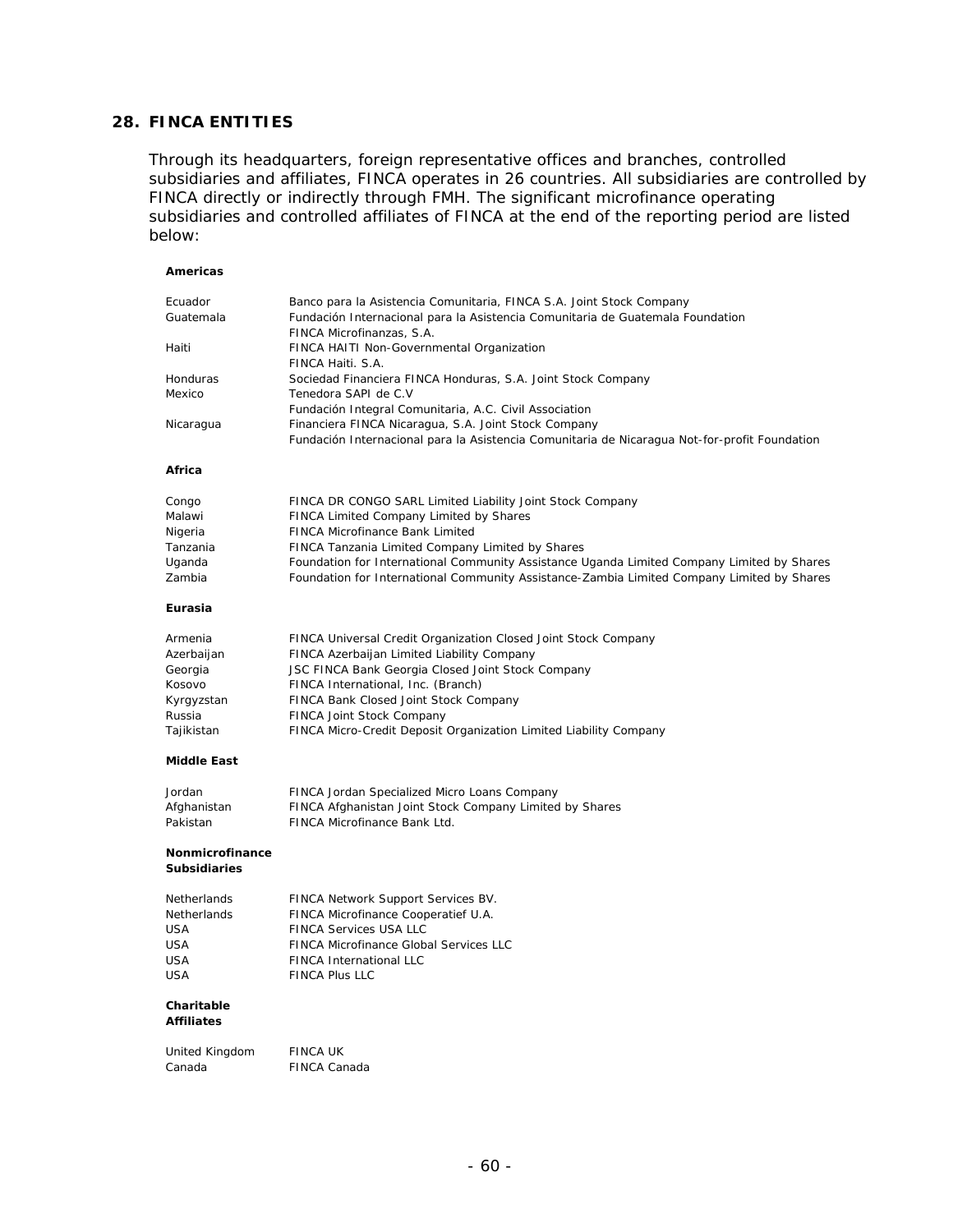In 2016, FMH sold its interests in FINCA S.A. de C.V. in El Salvador and in Financiera Finca S.A. de C.V. SOFOM E.N.R Mexico (see Note 27). FMH retained ownership or control in Fundacion Integral Comunitaria A.C. Civil Association and Tenedora SAPI de CV in Mexico.

Noncontrolling members of FMH hold 37.1% and 37.4% of shares and voting rights as of December 31, 2016 and 2015, respectively. Assets and liabilities attributable to FMH noncontrolling members are \$382.9 million and \$298.6 million as of December 31, 2016, and \$401.6 million and \$308.9 million as of December 31, 2015, respectively. Net loss is \$9.3 million and \$4.3 million for the years 2016 and 2015, respectively. Accumulated net loss is \$4.0 million and accumulated net income is \$5.3 million as of December 31 2016 and 2015, respectively.

Non-controlling interest is attributable to non-controlling shareholders of FINCA Microfinance Bank Ltd. (Pakistan) holds 13.6% of shares and voting rights as of December 31, 2016 and 2015. Assets attributable to non-controlling interests are \$20.2 million and \$11 million as of December 31, 2016 and 2015, respectively. Liabilities attributable to non-controlling interests are \$17.1 million and \$8.5 million as of December 31, 2016 and 2015, respectively. Net income is \$0.7 million and \$0.3 million for the years 2016 and 2015, respectively. Accumulated net income is \$1.3 million and \$0.6 million as of December 31, 2016 and 2015, respectively.

#### **29. RELATED PARTIES**

Balances and transactions between the Company and its subsidiaries, which are related parties of the Company, have been eliminated on consolidation and are not disclosed in this note.

**Senior Management Compensation**—Total compensation paid to the senior management of the Company for the years ended December 31, 2016 and 2015, amounted to:

|                                                | 2016                   | 2015                   |
|------------------------------------------------|------------------------|------------------------|
| Short-term benefits<br>Postemployment benefits | \$3.943.577<br>139,757 | \$4,357,179<br>135,393 |
|                                                | \$4,083,334            | \$4,492,572            |

#### **30. SUBSEQUENT EVENTS**

Effective January 1, 2017, a wholly owned subsidiary of FMH, FINCA Microfinance Global Services (FMGS) entered into an MSA with FINCA under which FMGS will provide certain services to FINCA. These services include finance and accounting, information technology, legal, and human resources services. The service agreement is for the initial period of one year and may be renewed at the option of FINCA. The MSA between FMH and FINCA expired on December 31, 2016.

In March 2017, FINCA Micro-Credit Deposit Organization LLC (FINCA Tajikistan) entered into a financial debt reprofiling agreement with its lenders to restructure its debt obligations and FMH has agreed to inject up to an additional \$4 million of equity. The debt restructuring included \$4 million in principal repayments, simplified the covenant structure, and extended the maturities of all scheduled principal payments.